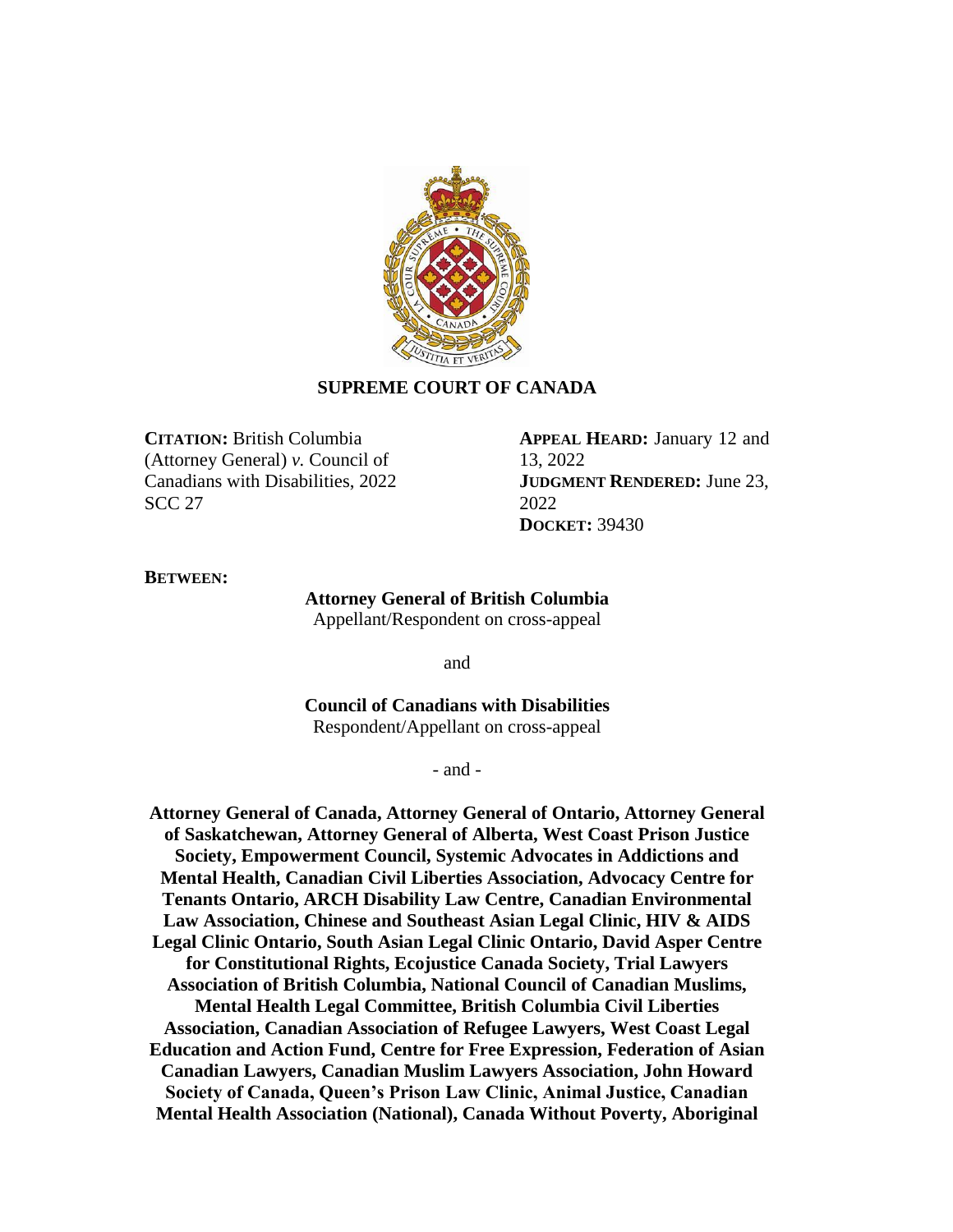# **Council of Winnipeg Inc., End Homelessness Winnipeg Inc. and Canadian Constitution Foundation** Interveners

**CORAM:** Wagner C.J. and Moldaver, Karakatsanis, Côté, Brown, Rowe, Martin, Kasirer and Jamal JJ.

**REASONS FOR JUDGMENT:** (paras. 1 to 124) Wagner C.J. (Moldaver, Karakatsanis, Côté, Brown, Rowe, Martin, Kasirer and Jamal JJ. concurring)

**NOTE:** This document is subject to editorial revision before its reproduction in final form in the *Canada Supreme Court Reports*.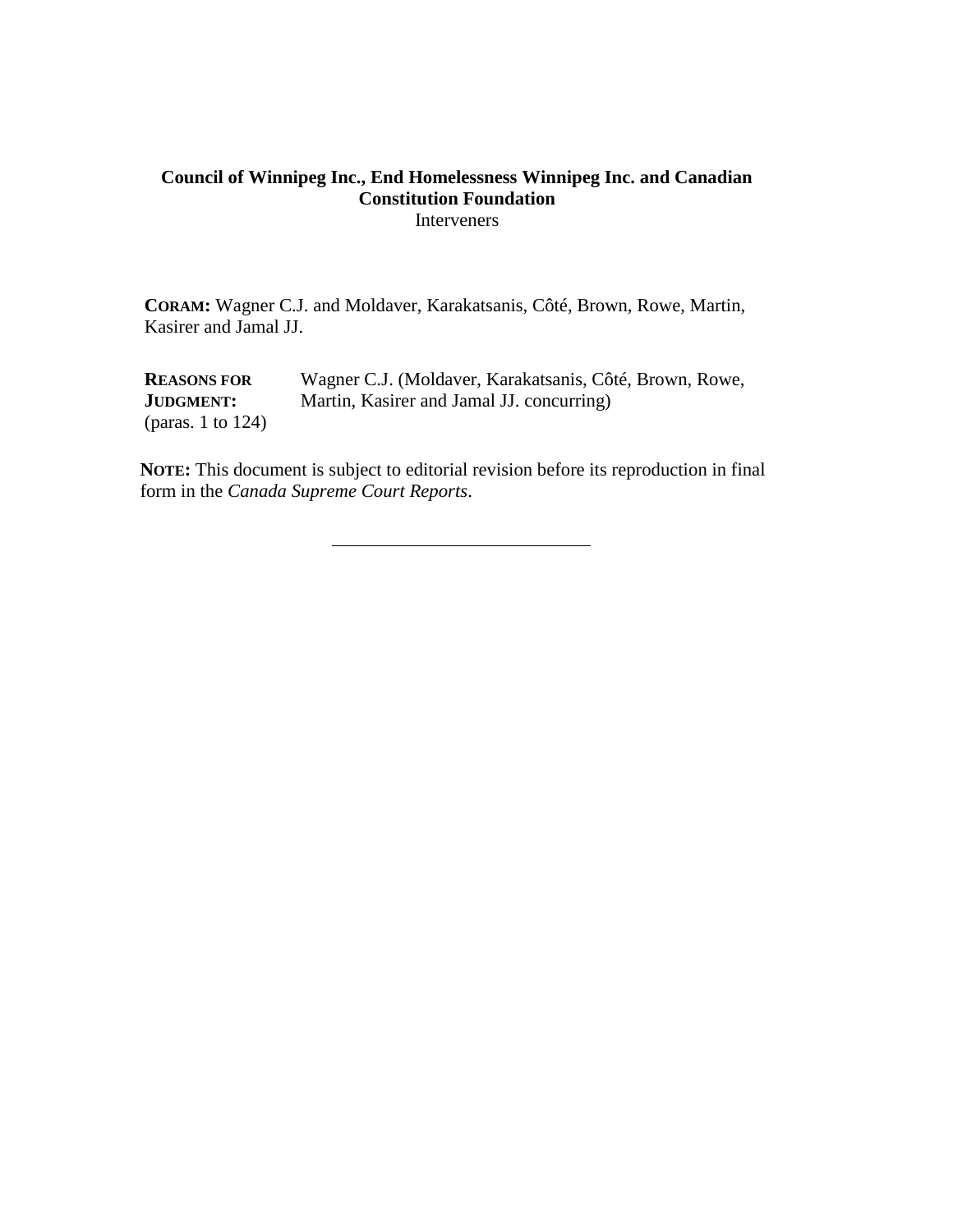### **Attorney General of British Columbia** *Appellant/Respondent on cross-appeal*

*v.*

**Council of Canadians with Disabilities** *Respondent/Appellant on cross-appeal*

and

**Attorney General of Canada, Attorney General of Ontario, Attorney General of Saskatchewan, Attorney General of Alberta, West Coast Prison Justice Society, Empowerment Council, Systemic Advocates in Addictions and Mental Health, Canadian Civil Liberties Association, Advocacy Centre for Tenants Ontario, ARCH Disability Law Centre, Canadian Environmental Law Association, Chinese and Southeast Asian Legal Clinic, HIV & AIDS Legal Clinic Ontario, South Asian Legal Clinic Ontario, David Asper Centre for Constitutional Rights, Ecojustice Canada Society, Trial Lawyers Association of British Columbia, National Council of Canadian Muslims, Mental Health Legal Committee, British Columbia Civil Liberties Association, Canadian Association of Refugee Lawyers, West Coast Legal Education and Action Fund, Centre for Free Expression, Federation of Asian Canadian Lawyers, Canadian Muslim Lawyers Association, John Howard Society of Canada, Queen's Prison Law Clinic, Animal Justice, Canadian Mental Health Association (National), Canada Without Poverty, Aboriginal Council of Winnipeg Inc.,**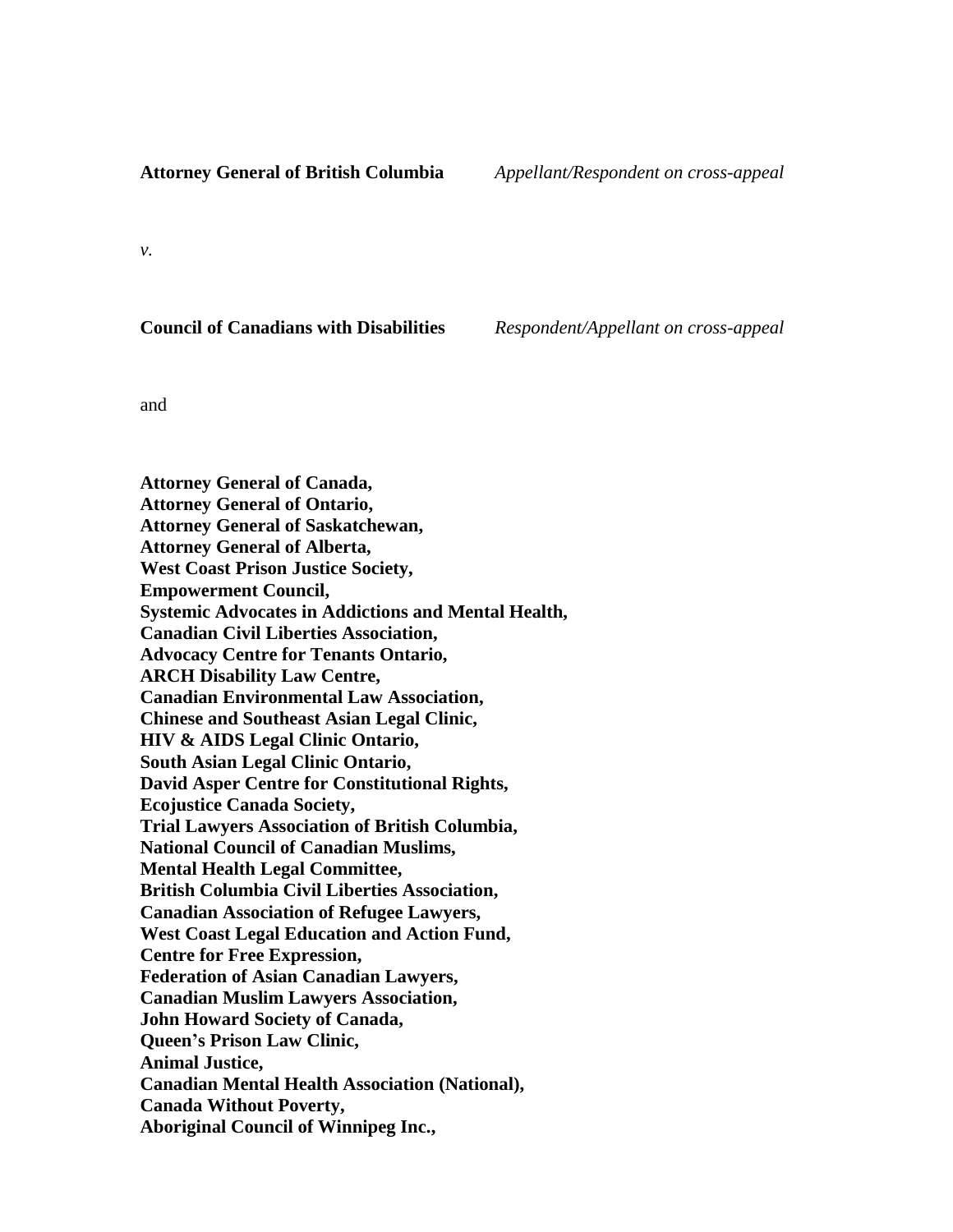**End Homelessness Winnipeg Inc. and Canadian Constitution Foundation** *Interveners*

**Indexed as: British Columbia (Attorney General)** *v.* **Council of Canadians with Disabilities**

**2022 SCC 27**

File No.: 39430.

2022: January 12, 13; 2022: June 23.

Present: Wagner C.J. and Moldaver, Karakatsanis, Côté, Brown, Rowe, Martin, Kasirer and Jamal JJ.

ON APPEAL FROM THE COURT OF APPEAL FOR BRITISH COLUMBIA

*Civil procedure — Parties — Standing — Public interest standing — Legality — Access to justice — Sufficient factual setting for trial — Organization working on behalf of persons with disabilities initiating constitutional challenge to certain provisions of provincial mental health legislation — Attorney General successfully applying to have claim dismissed for lack of standing — Court of Appeal remitting matter for fresh consideration of public interest standing in view of its holding that principles of legality and access to justice merit particular weight in standing analysis and that application judge erred in finding that particular factual context of individual case was required — Whether legality and access to justice merit particular*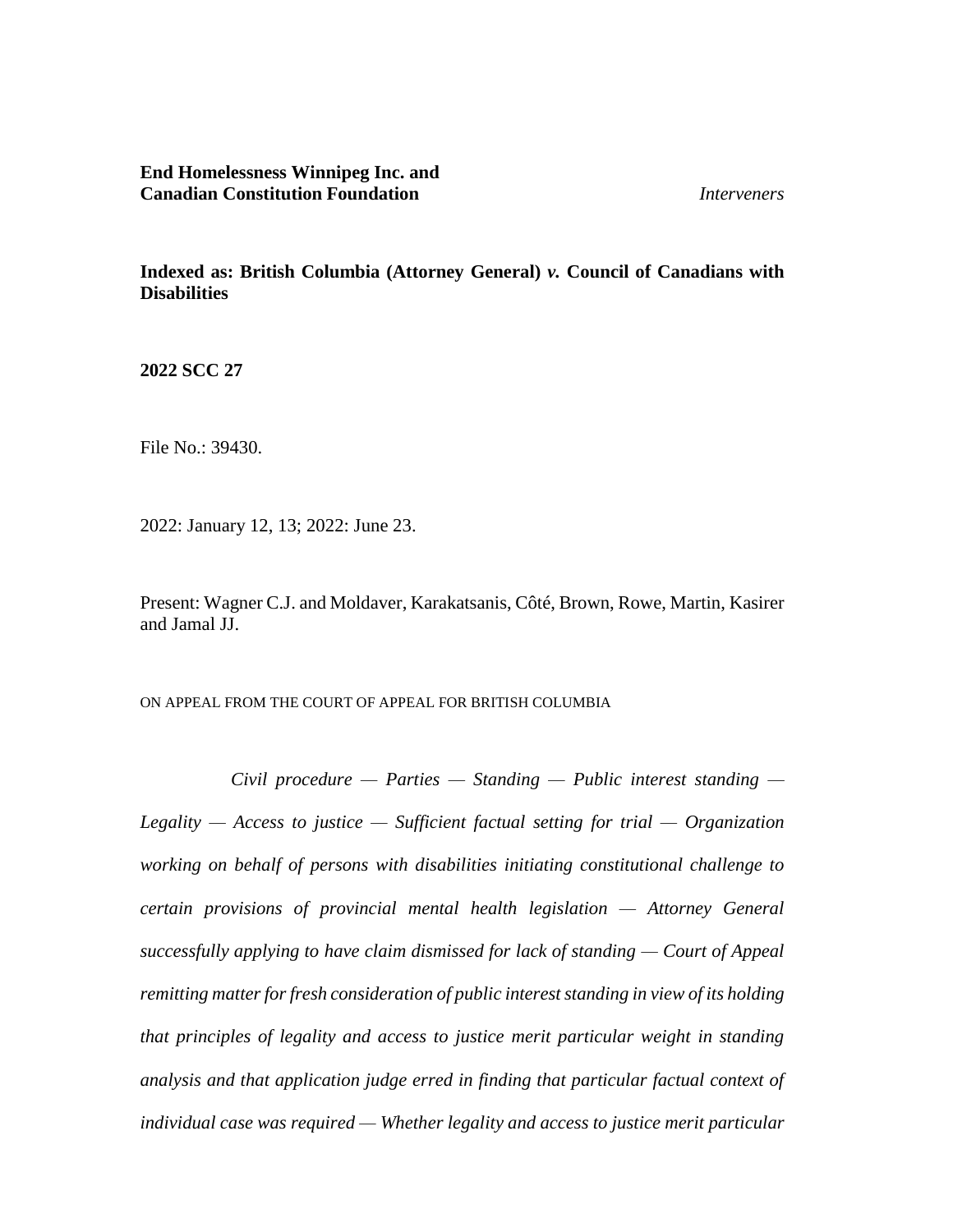*weight in framework governing public interest standing — Whether individual plaintiff necessary for sufficient factual setting to exist at trial — Whether organization should be granted public interest standing.*

A not-for-profit organization working for the rights of people living with disabilities in Canada, together with two individual plaintiffs, filed a claim challenging the constitutionality of certain provisions of British Columbia's mental health legislation. The claim asserts that the impugned provisions violate ss. 7 and 15(1) of the *Canadian Charter of Rights and Freedoms* by permitting physicians to administer psychiatric treatment to involuntary patients with mental disabilities without their consent and without the consent of a substitute decision-maker. The two individual plaintiffs, who were involuntary patients affected by the impugned provisions, eventually withdrew from the litigation, leaving the organization as the sole remaining plaintiff. The organization filed an amended claim shortly thereafter seeking, among other things, public interest standing to continue the action.

The Attorney General applied to have the action dismissed on the basis that the organization lacked standing. The chambers judge allowed the application and dismissed the claim. In his view, the organization failed to satisfy the test for public interest standing set out in *Canada (Attorney General) v. Downtown Eastside Sex Workers United Against Violence Society*, 2012 SCC 45, [2012] 2 S.C.R. 524. The organization appealed. The Court of Appeal determined that the principles of legality and of access to justice merit particular weight in the *Downtown Eastside* framework,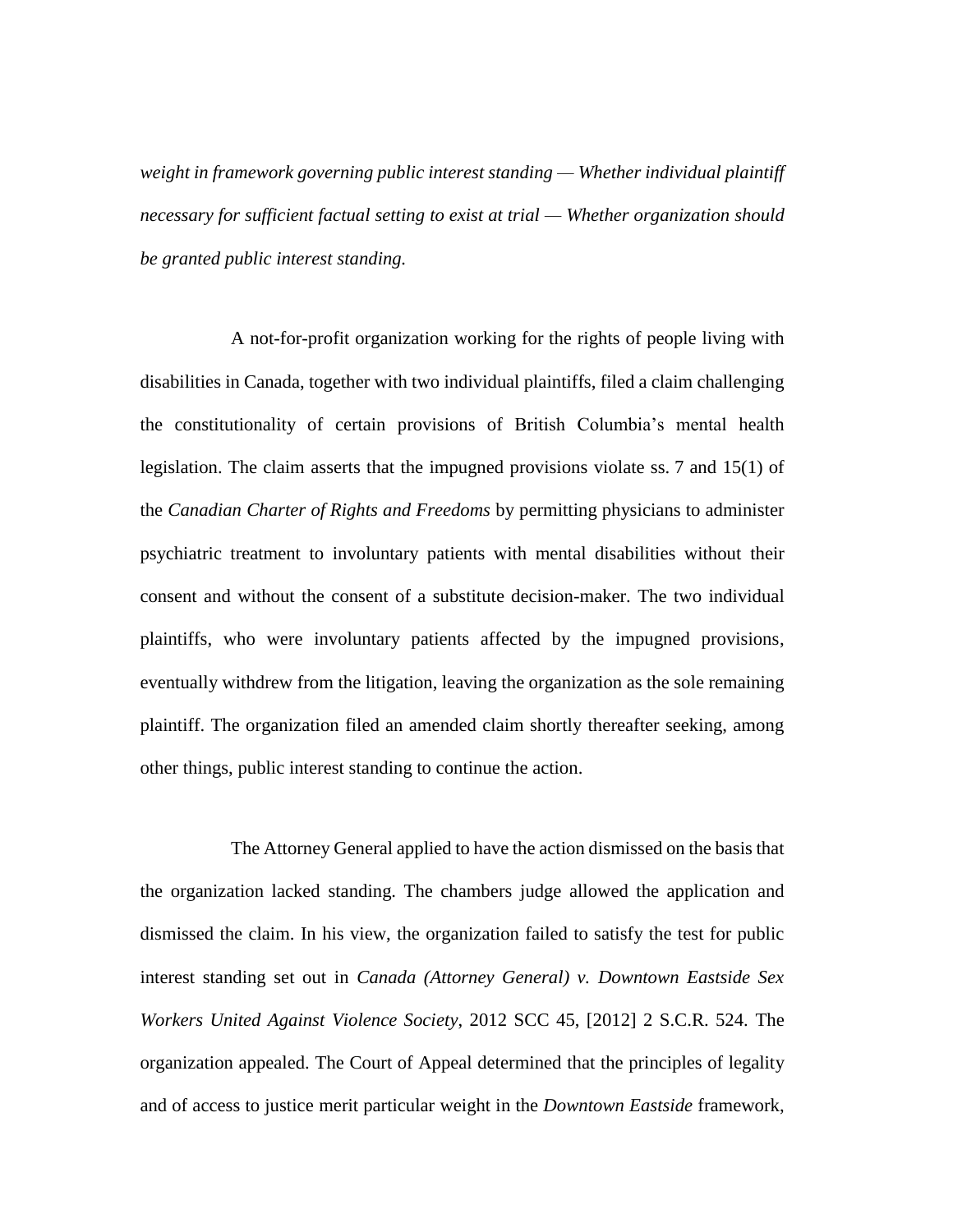and held that the chambers judge erred in finding that the claim lacked a particular factual context of an individual's case or an individual plaintiff. The Court of Appeal allowed the appeal, set aside the order dismissing the action, and remitted the matter to the court of first instance for fresh consideration. The Attorney General appeals to the Court and the organization seeks leave to cross-appeal to be granted public interest standing.

*Held*: The appeal should be dismissed, leave to cross appeal granted, the cross-appeal allowed and the organization granted public interest standing.

The principles of legality and of access to justice do not merit particular weight in the *Downtown Eastside* analysis. The flexible, discretionary approach to public interest standing must be guided by all the underlying purposes of standing, and no one purpose, principle or factor takes precedence in the analysis. Furthermore, a directly affected co-plaintiff is not required for a public interest litigant to be granted standing, as long as the latter can establish a concrete and well-developed factual setting. In the circumstances of the instant case, the interests of justice mandate that the question of standing be ruled upon by the Court; remitting the matter for reconsideration would only cause further delay. Weighing all of the *Downtown Eastside* factors cumulatively, flexibly and purposively, public interest standing should be granted to the organization.

The decision to grant or deny public interest standing is discretionary. The *Downtown Eastside* framework mandates that in exercising its discretion, a court must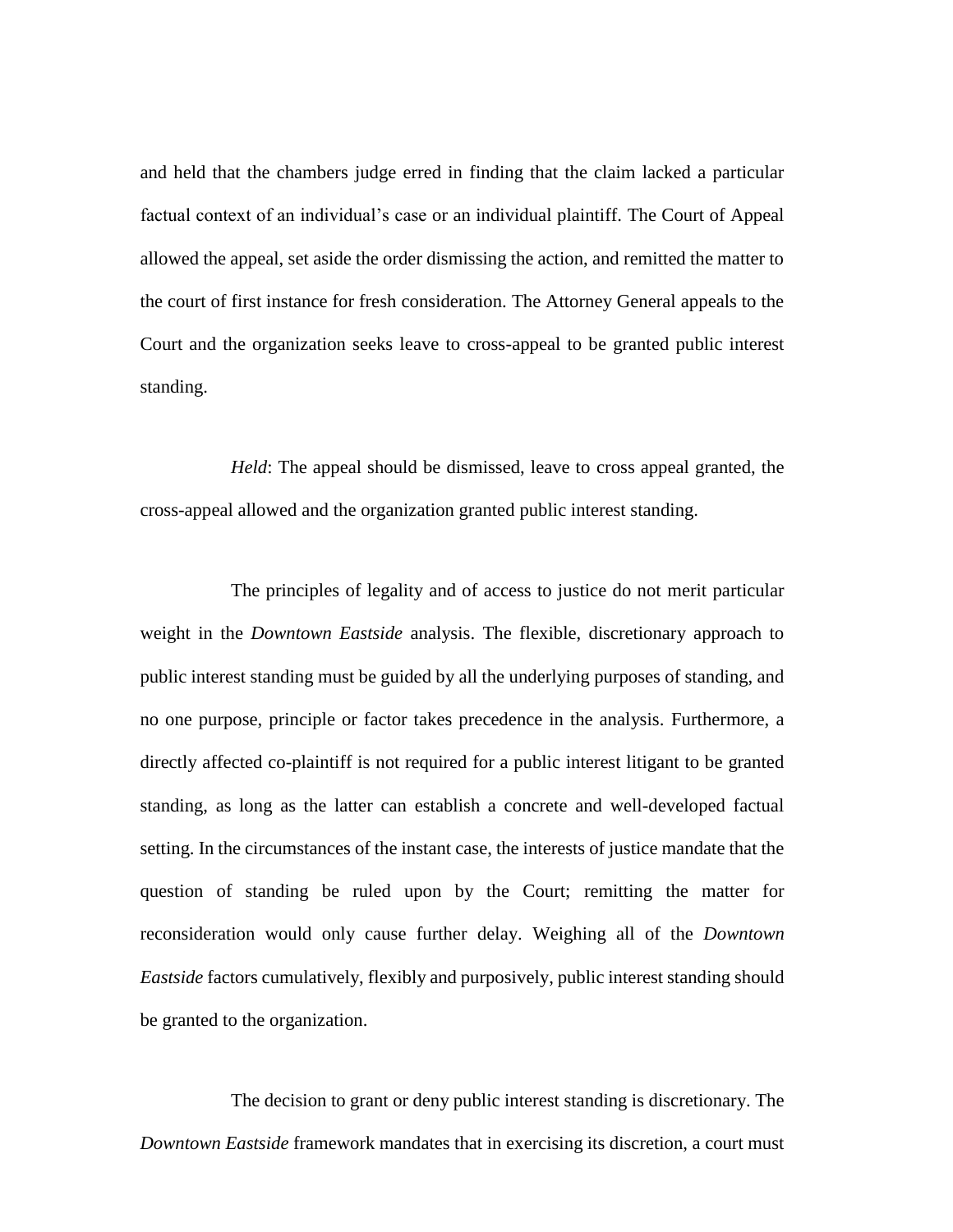assess and weigh three factors: (i) whether the case raises a serious justiciable issue; (ii) whether the party bringing the action has a genuine interest in the matter; and (iii) whether the proposed suit is a reasonable and effective means of bringing the case to court. Under this framework, courts flexibly and purposively weigh the factors in light of the particular circumstances and in a liberal and generous manner. Each factor is to be weighed in light of the underlying purposes of limiting standing, which consist of efficiently allocating scarce judicial resources and screening out busybody litigants, ensuring that courts have the benefit of the contending points of view of those most directly affected by the issues, and ensuring that courts play their proper role within our democratic system of government. Courts must also consider the purposes that justify granting standing in their analyses, that is, giving effect to the principle of legality and ensuring access to justice. The goal in every case is to strike a meaningful balance between the purposes that favour granting standing and those that favour limiting it.

Legality and access to justice have played a pivotal role in the development of public interest standing. The legality principle encompasses the ideas that state action must conform to the law and that there must be practical and effective ways to challenge the legality of state action. Legality derives from the rule of law *—* if people cannot challenge government actions in court, individuals cannot hold the state to account and the government will be or be seen to be above the law. Access to justice is also fundamental to the rule of law. There cannot be a rule of law without access, otherwise the rule of law is replaced by a rule of men and women who decide who shall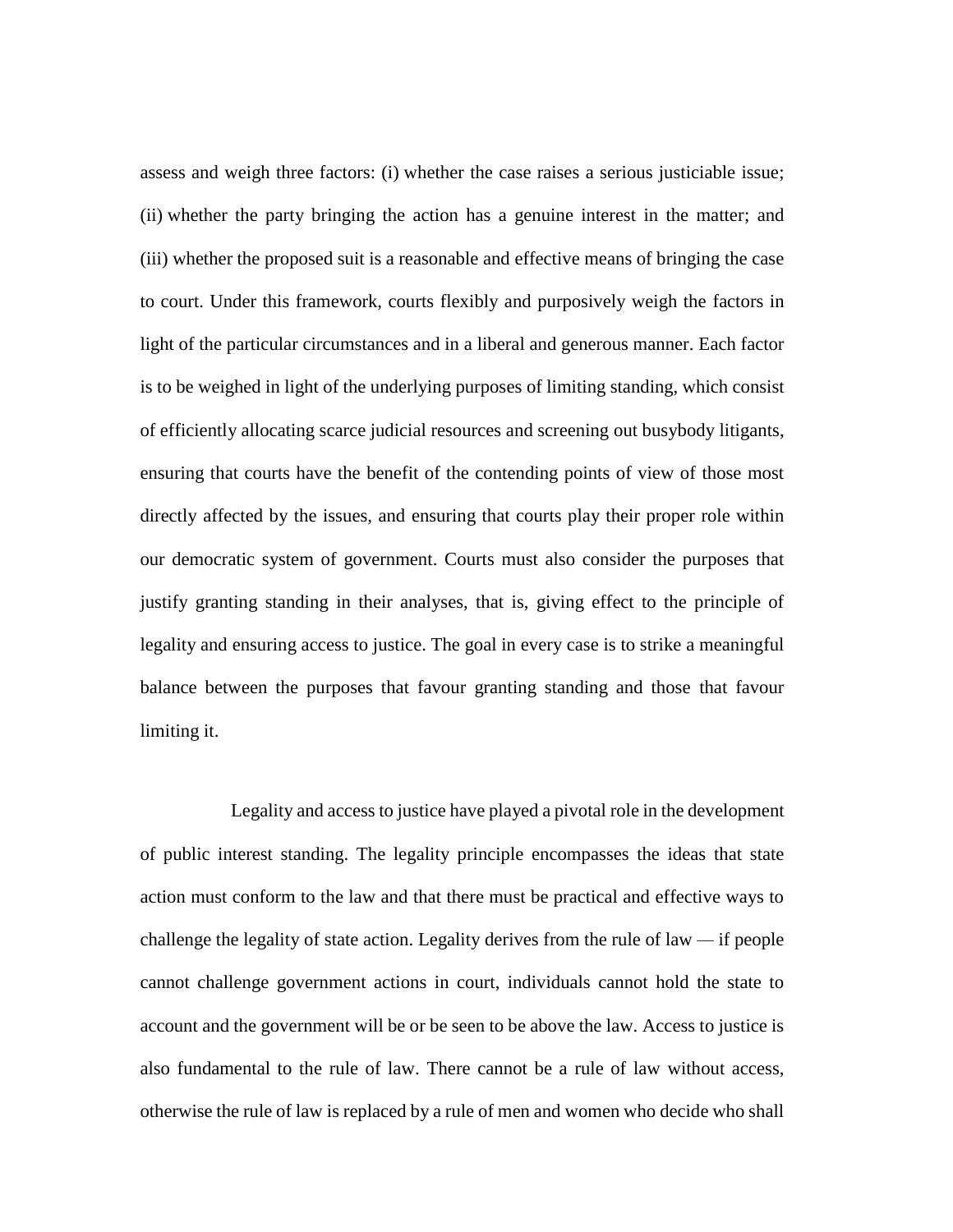and who shall not have access to justice. Access to justice is symbiotically linked to public interest standing: it provides an avenue to litigate the legality of government action in spite of social, economic or psychological barriers which may preclude individuals from pursuing their legal rights.

Legality and access to justice are primarily considered in relation to the third *Downtown Eastside* factor, which asks whether a proposed suit is a reasonable and effective means of bringing an issue before the court. To answer the question, courts may consider the plaintiff's capacity to bring the claim forward, whether the case is of public interest, whether there are alternative means to bring the claim forward, and the potential impact of the proceedings on others. Because legality and access to justice feature most prominently in relation to the third factor, attaching particular weight to them would effectively transform this factor into a determinative one. Though courts are encouraged to take access to justice and legality into account, they should not turn these considerations into hard and fast requirements or freestanding, independently operating tests.

The third factor also requires courts to consider the plaintiff's capacity to bring forward the claim. To evaluate this capacity, courts should examine the plaintiff's resources, expertise, and whether the issue will be presented in a sufficiently concrete and well-developed factual setting. Though courts cannot decide constitutional issues in a factual vacuum, public interest litigation may proceed without a directly affected plaintiff. A statute's very existence, for instance, or the manner in which it was enacted,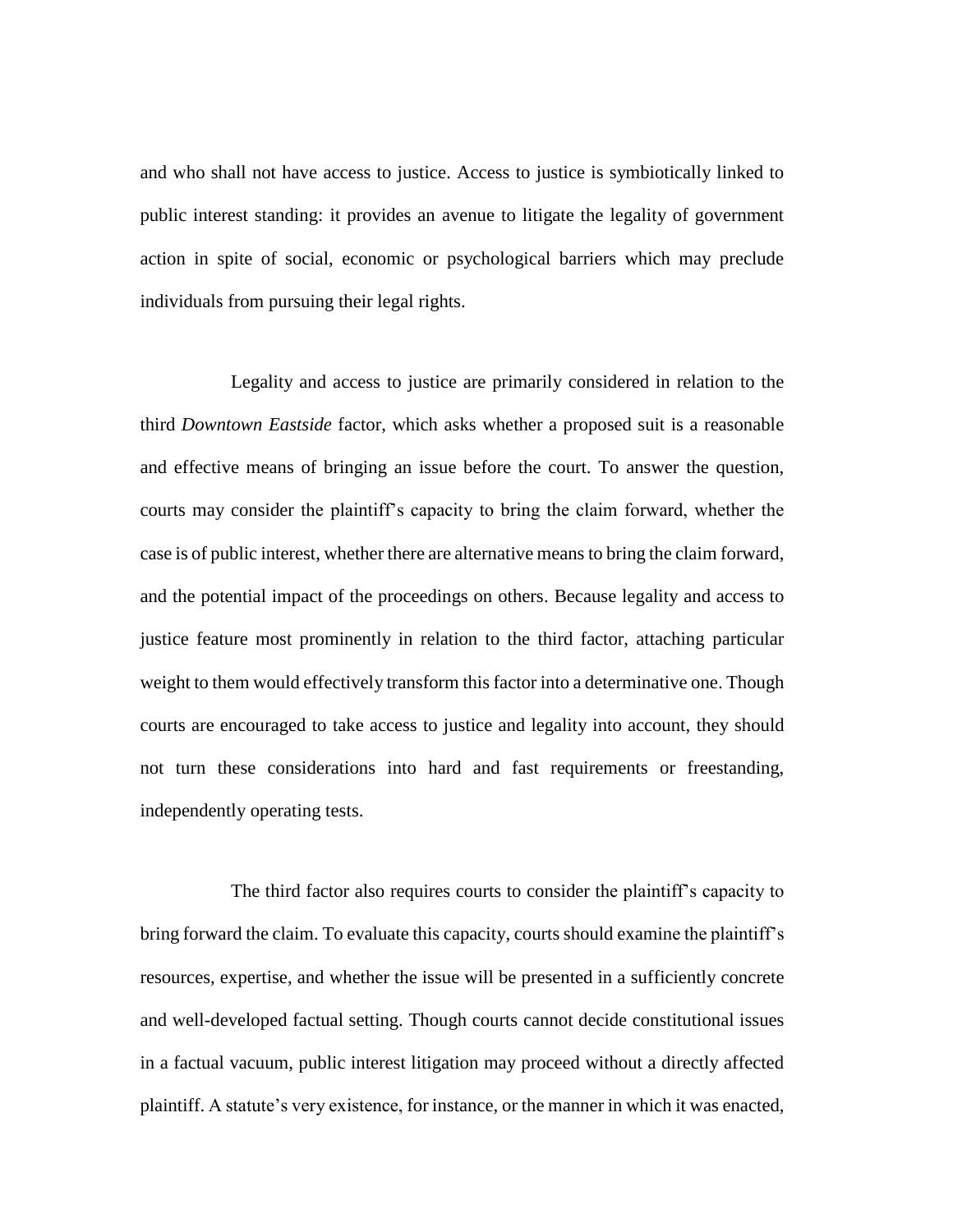can be challenged on the basis of legislative facts alone. A concrete and well-developed factual setting can also be established by calling affected, or otherwise knowledgeable, non-plaintiff witnesses. A strict requirement for a directly affected plaintiff would pose obstacles to access to justice and would undermine the principle of legality. It would also raise procedural hurdles that would deplete judicial resources. The participation of directly affected litigants is accordingly not a separate legal and evidentiary hurdle in the discretionary balancing.

What will suffice to show that a sufficiently concrete and well-developed factual setting will be forthcoming at trial depends on the circumstances. What may satisfy the court at an early stage of the litigation may not suffice at a later stage. Likewise, the significance of a lack of evidence will vary with the nature of the claim and the pleadings. Some cases may not be heavily dependent on individual facts, but where a case is so dependent, an evidentiary basis will weigh more heavily in the balance. In assessing whether a sufficiently concrete and well-developed factual setting will be produced at trial, a court may consider the stage of the proceedings, the pleadings, the nature of the public interest litigant, the undertakings given, and the actual evidence tendered. If standing is challenged at a preliminary stage, the plaintiff should not be required to provide trial evidence; that would be procedurally unfair, as it would permit the defendant to obtain evidence before discovery. However, a mere undertaking or intention to adduce evidence will generally not be enough to persuade a court that an evidentiary basis will be forthcoming.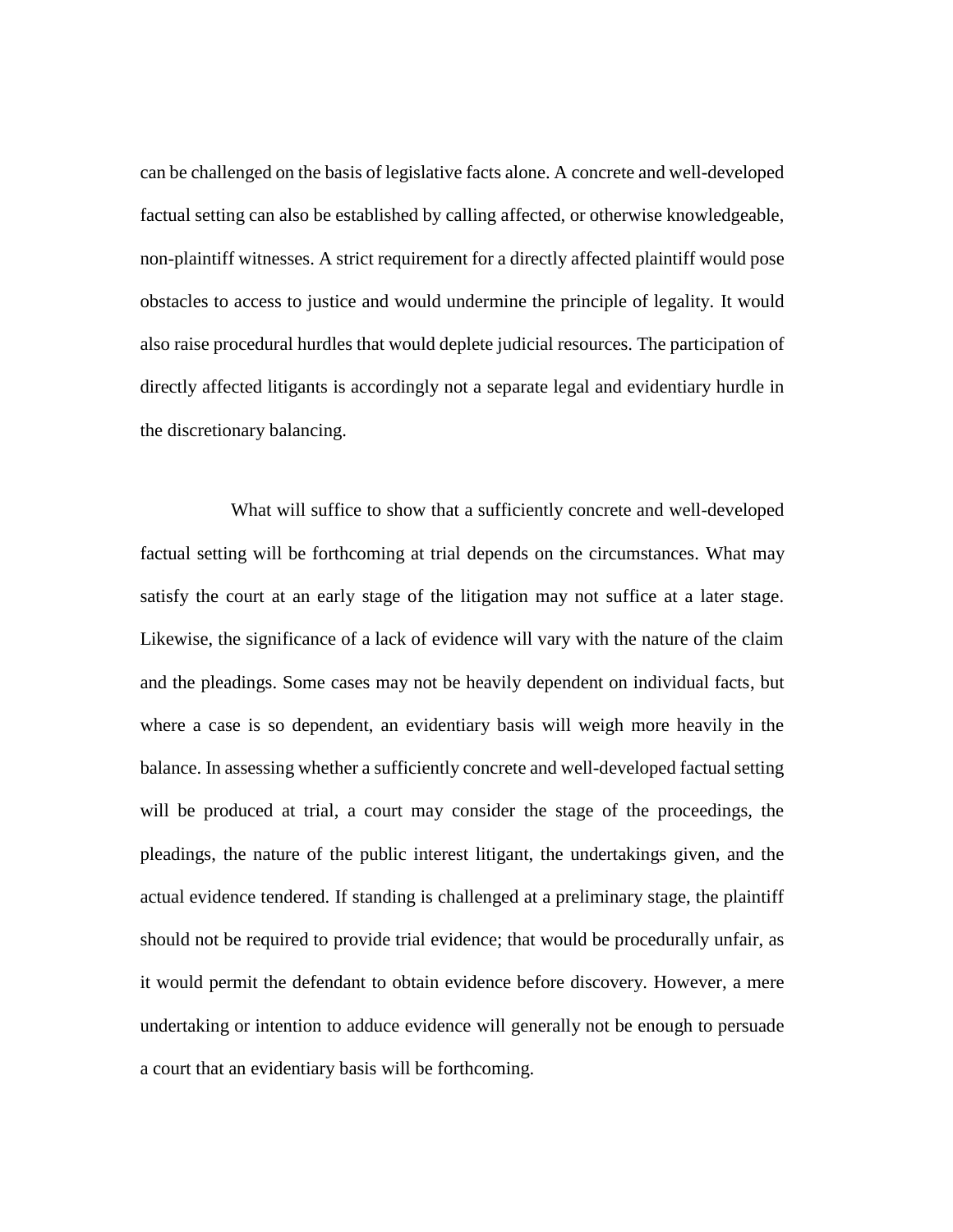Courts retain the ability to reconsider standing, even where it was initially granted at a preliminary stage. The ability to revisit standing acts as a fail-safe to ensure that the plaintiff does not rest on its laurels when it has undertaken to produce a sufficient evidentiary record at trial. A defendant wishing for standing to be revisited may apply to do so if a material change has occurred that raises a serious doubt about the forthcoming nature of a sufficiently concrete and well-developed factual setting, and where alternative litigation management strategies are inadequate to address the deficiency. A material change of this scope is most likely to occur when the parties exchange pleadings or complete the discovery stage. Material changes occurring outside of these stages will be rare. With the importance of the factual setting increasing at each step of the litigation process, the lack of a factual setting will carry more weight at the close of the discovery stage than after the exchange of pleadings. Like the initial decision on standing, a decision to revisit standing turns on the particular circumstances of the case.

Applying the *Downtown Eastside* framework to the facts in the instant case, the organization raises a serious issue: the constitutionality of laws that implicate the *Charter* rights of people with mental disabilities. Though the organization's case is still at the pleadings stage, the issue is justiciable. Material facts are pleaded which, if proven, could support a constitutional claim. The organization has a genuine interest in the issues, and in the challenges faced by people with mental disabilities. The claim is also a reasonable and effective means of bringing the matter before the courts. The case does not turn on individual facts, and it can be inferred that a sufficiently concrete and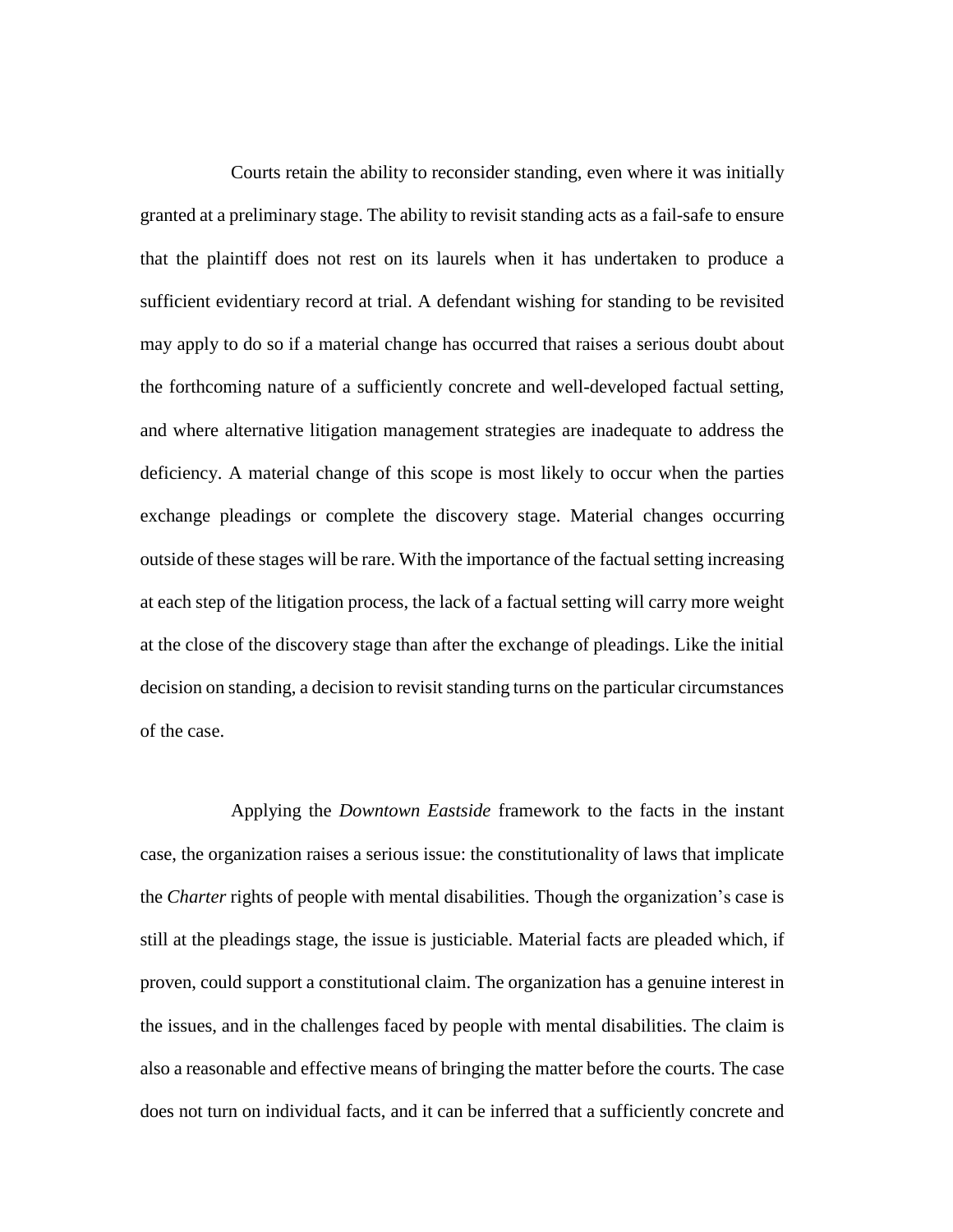well-developed factual setting will be forthcoming. The organization's claim undoubtedly raises issues of public importance that transcend its immediate interests. Granting public interest standing in this case will promote access to justice for a disadvantaged group who has historically faced serious barriers to litigating before the courts.

### **Cases Cited**

**Applied:** *Canada (Attorney General) v. Downtown Eastside Sex Workers United Against Violence Society*, 2012 SCC 45, [2012] 2 S.C.R. 524; *Carter v. Canada (Attorney General)*, 2015 SCC 5, [2015] 1 S.C.R. 331; **considered:** *Thorson v. Attorney General of Canada*, [1975] 1 S.C.R. 138; *Nova Scotia Board of Censors v. McNeil*, [1976] 2 S.C.R. 265; *Finlay v. Canada (Minister of Finance)*, [1986] 2 S.C.R. 607; *Canadian Council of Churches v. Canada (Minister of Employment and Immigration)*, [1992] 1 S.C.R. 236; *Borowski v. Canada (Attorney General)*, [1989] 1 S.C.R. 342; *Minister of Justice of Canada v. Borowski*, [1981] 2 S.C.R. 575; **referred to:** *Trial Lawyers Association of British Columbia v. British Columbia (Attorney General)*, 2014 SCC 59, [2014] 3 S.C.R. 31; *B.C.G.E.U. v. British Columbia (Attorney General)*, [1988] 2 S.C.R. 214; *Hy and Zel's Inc. v. Ontario (Attorney General)*, [1993] 3 S.C.R. 675; *Highwood Congregation of Jehovah's Witnesses (Judicial Committee) v. Wall*, 2018 SCC 26, [2018] 1 S.C.R. 750; *Danson v. Ontario (Attorney General)*, [1990] 2 S.C.R. 1086; *Canada (Attorney General) v. Bedford*, 2013 SCC 72, [2013] 3 S.C.R. 1101; *Mackay v. Manitoba*, [1989] 2 S.C.R. 357; *Manitoba (Attorney General)*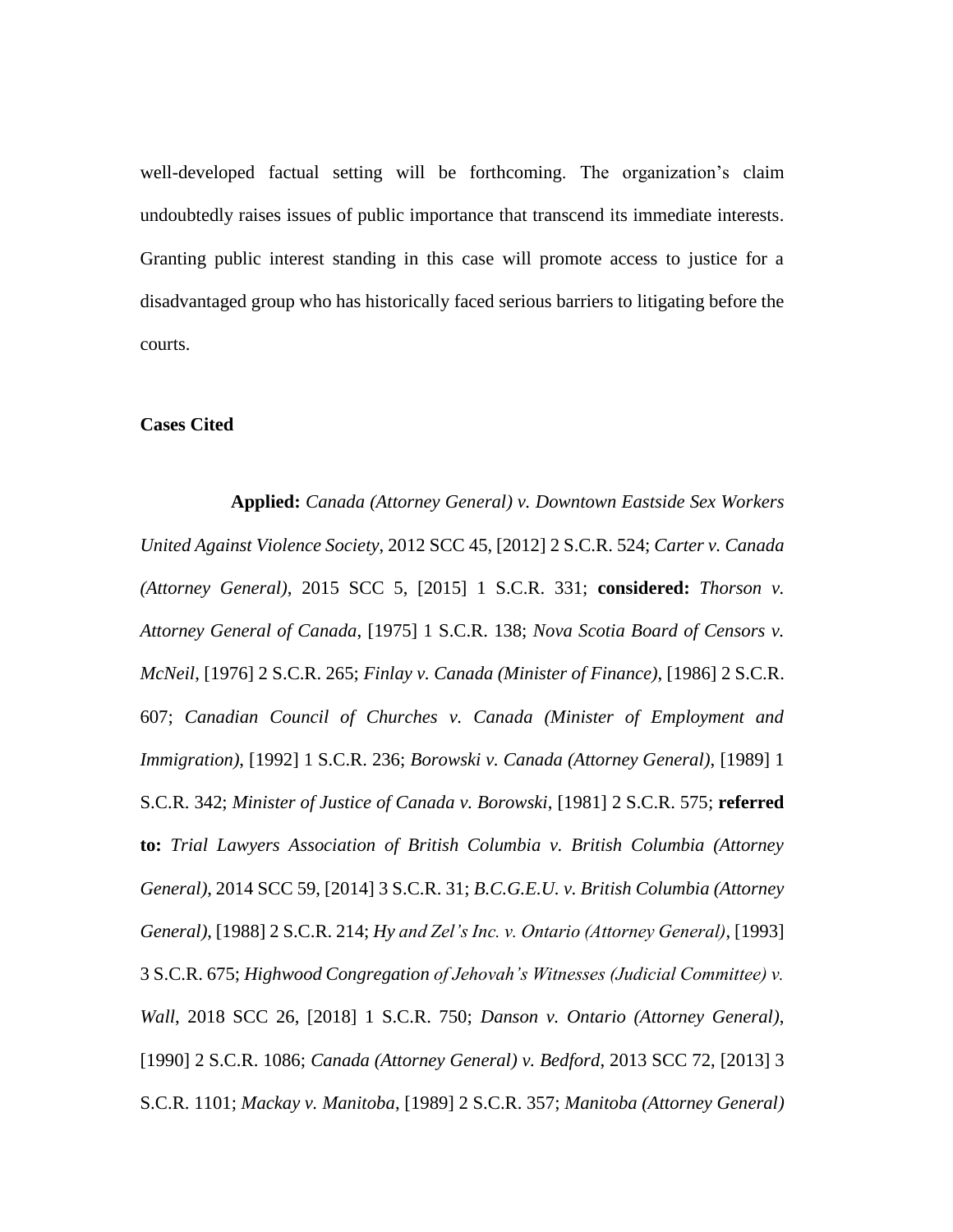*v. Metropolitan Stores Ltd.*, [1987] 1 S.C.R. 110; *Hryniak v. Mauldin*, 2014 SCC 7, [2014] 1 S.C.R. 87; *R. v. Morgentaler*, [1988] 1 S.C.R. 30; *Morgentaler v. New Brunswick*, 2009 NBCA 26, 344 N.B.R. (2d) 39; *Strickland v. Canada (Attorney General)*, 2015 SCC 37, [2015] 2 S.C.R. 713; *Saadati v. Moorhead*, 2017 SCC 28, [2017] 1 S.C.R. 543.

#### **Statutes and Regulations Cited**

*Canadian Charter of Rights and Freedoms*, ss. 7, 15(1).

*Class Proceedings Act*, R.S.B.C. 1996, c. 50.

*Health Care (Consent) and Care Facility (Admission) Act*, R.S.B.C. 1996, c. 181, s. 2(b), (c).

*Mental Health Act*, R.S.B.C. 1996, c. 288, s. 31(1).

*Representation Agreement Act*, R.S.B.C. 1996, c. 405, s. 11(1)(b), (c).

# **Authors Cited**

Kennedy, Gerard J., and Lorne Sossin. "Justiciability, Access to Justice and the Development of Constitutional Law in Canada" (2017), 45 *Fed. L. Rev.* 707.

Law Society of British Columbia, *Code of Professional Conduct for British Columbia* (online: https://www.lawsociety.bc.ca/Website/media/Shared/docs/publications/mm/BC-Code\_2016-06.pdf; archived version: [https://www.scc-csc.ca/cso-dce/2022SCC-](https://www.scc-csc.ca/cso-dce/2022SCC-CSC27_1_eng.pdf) $CSC27_1_$ eng.pdf).

APPEAL and CROSS-APPEAL from a judgment of the British Columbia

Court of Appeal (Frankel, Dickson and DeWitt-Van Oosten JJ.A.), [2020 BCCA 241,](https://www.bccourts.ca/jdb-txt/ca/20/02/2020BCCA0241.htm)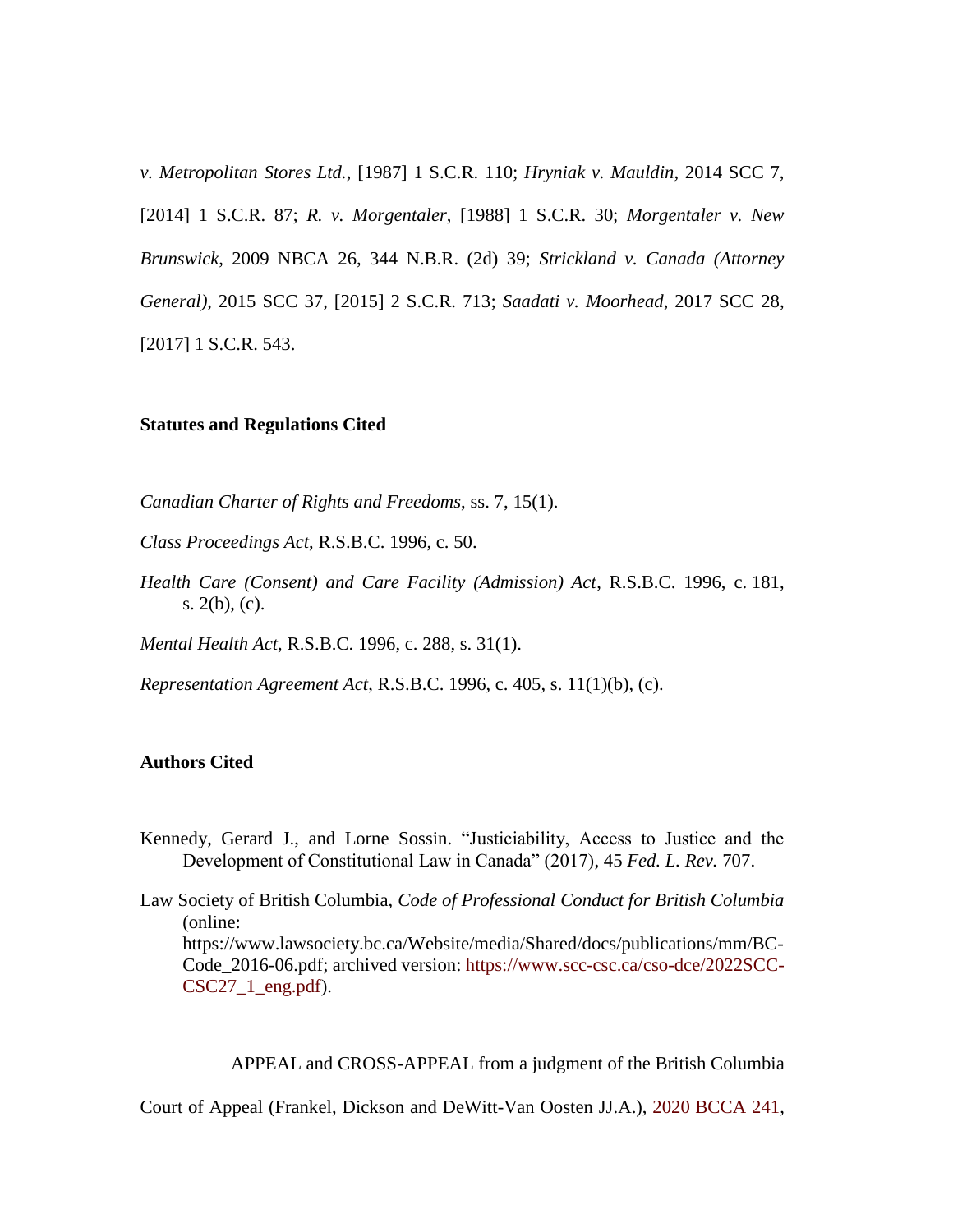41 B.C.L.R. (6th) 47, 451 D.L.R. (4th) 225, 56 C.P.C. (8th) 231, [2020] B.C.J. No. 1326 (QL), 2020 CarswellBC 2078 (WL), setting aside a decision of Hinkson C.J., 2018 BCSC 1753, [2018] B.C.J. No. 3387 (QL), 2018 CarswellBC 2723 (WL), and remitting the matter for fresh consideration. Appeal dismissed and cross-appeal allowed.

*Mark Witten* and *Emily Lapper*, for the appellant/respondent on crossappeal.

*Michael A. Feder*, *Q.C.*, *Katherine Booth*, *Connor Bildfell* and *Kevin Love*, for the respondent/appellant on cross-appeal.

*Christine Mohr*, for the intervener the Attorney General of Canada.

*Yashoda Ranganathan* and *David Tortell*, for the intervener the Attorney General of Ontario.

*Sharon H. Pratchler*, *Q.C.*, and *Jeffrey Crawford*, for the intervener the Attorney General of Saskatchewan.

*Leah M. McDaniel*, for the intervener the Attorney General of Alberta.

*Greg J. Allen* and *Nojan Kamoosi*, for the intervener the West Coast Prison Justice Society.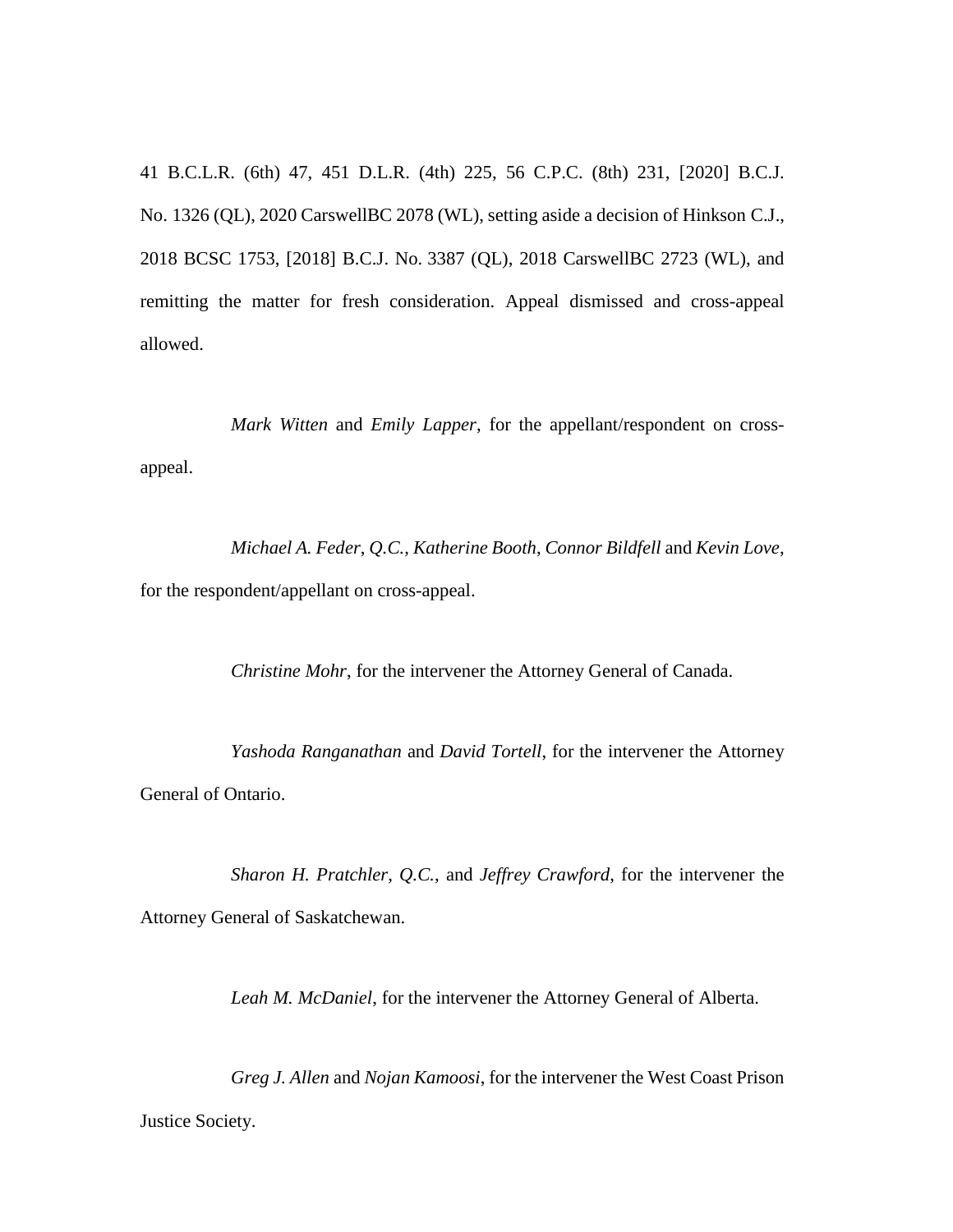*Sarah Rankin*, *Anita Szigeti*, *Ruby Dhand* and *Maya Kotob*, for the intervener the Empowerment Council, Systemic Advocates in Addictions and Mental Health.

*Andrew Bernstein* and *Alexandra Shelley*, for the intervener the Canadian Civil Liberties Association.

*Roberto Lattanzio* and *Gabriel Reznick*, for the interveners the Advocacy Centre for Tenants Ontario, the ARCH Disability Law Centre, the Canadian Environmental Law Association, the Chinese and Southeast Asian Legal Clinic, the HIV & AIDS Legal Clinic Ontario and the South Asian Legal Clinic Ontario.

*Cheryl Milne*, for the intervener the David Asper Centre for Constitutional Rights.

*Daniel Cheater* and *Margot Venton*, for the intervener the Ecojustice Canada Society.

*Aubin Calvert*, for the intervener the Trial Lawyers Association of British Columbia.

*Sameha Omer*, for the intervener the National Council of Canadian Muslims.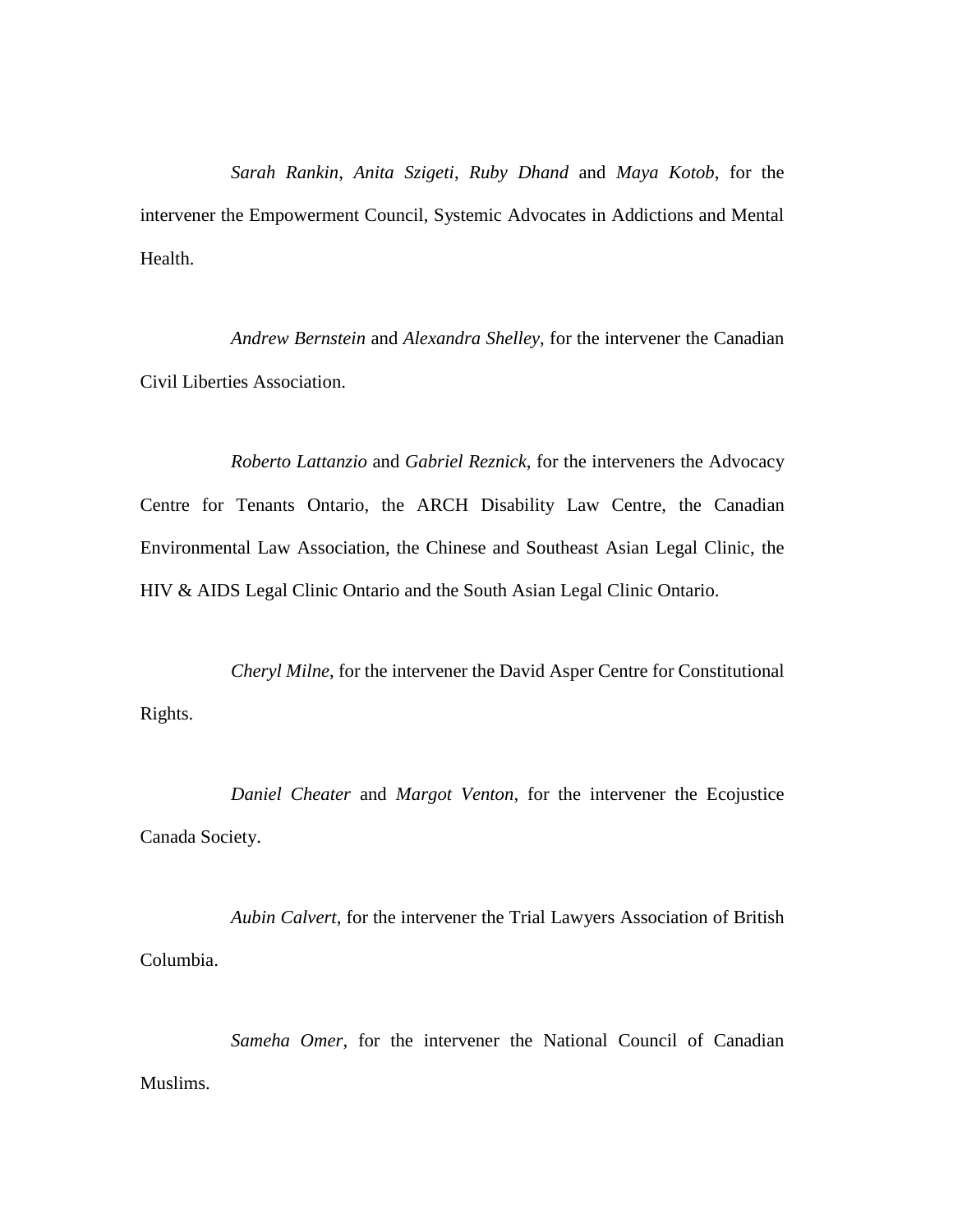*Karen R. Spector*, *Kelley Bryan* and *C. Tess Sheldon*, for the intervener the Mental Health Legal Committee.

*Elin Sigurdson* and *Monique Pongracic-Speier*, *Q.C.*, for the intervener the British Columbia Civil Liberties Association.

*Anthony Navaneelan* and *Naseem Mithoowani*, for the intervener the Canadian Association of Refugee Lawyers.

*Jason Harman* and *Tim Dickson*, for the intervener the West Coast Legal Education and Action Fund.

*Faisal Bhabha* and *Madison Pearlman*, for the intervener the Centre for Free Expression.

*Fahad Siddiqui*, for the interveners the Federation of Asian Canadian Lawyers and the Canadian Muslim Lawyers Association.

*Alison M. Latimer*, *Q.C.*, for the interveners the John Howard Society of Canada and the Queen's Prison Law Clinic.

*Kaitlyn Mitchell* and *Scott Tinney*, for the intervener Animal Justice.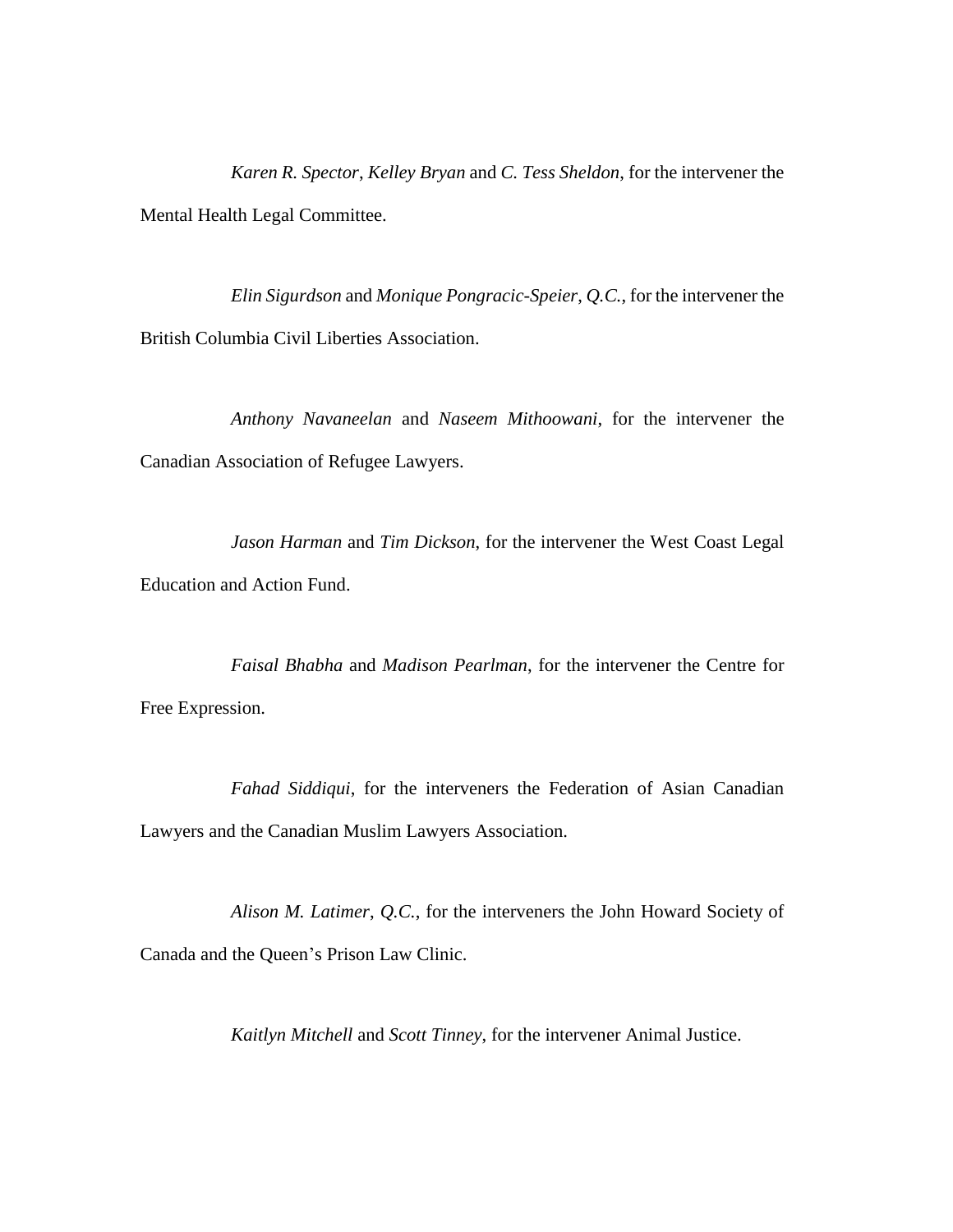*Joëlle Pastora Sala* and *Allison Fenske*, for the interveners the Canadian Mental Health Association (National), Canada Without Poverty, the Aboriginal Council of Winnipeg Inc. and End Homelessness Winnipeg Inc.

*Mark Sheeley* and *Lipi Mishra*, for the intervener the Canadian Constitution Foundation.

The judgment of the Court was delivered by

THE CHIEF JUSTICE —

# **TABLE OF CONTENTS**

|    |                                                                                | Paragraph    |  |  |
|----|--------------------------------------------------------------------------------|--------------|--|--|
| I. | Overview                                                                       | $\mathbf{1}$ |  |  |
| Π. | Facts                                                                          | 6            |  |  |
| А. | Council of Canadians with Disabilities                                         |              |  |  |
| Β. | <b>Underlying Action</b>                                                       |              |  |  |
| C. | Withdrawal of the Individual Plaintiffs and Amended Notice of Civil Claim      |              |  |  |
| D. | Notice of Application to Dismiss Filed by Attorney General of British Columbia |              |  |  |
| Е. | <b>Subsequent Class Action and Personal Injury Claim</b>                       |              |  |  |
| Ш. | <b>Judgments of the Courts Below</b>                                           |              |  |  |
| А. | Supreme Court of British Columbia, 2018 BCSC 1753 (Hinkson C.J.)               |              |  |  |
|    | (1)<br>Serious Justiciable Issue                                               | 17           |  |  |
|    | (2)<br>Genuine Interest                                                        | 18           |  |  |
|    | (3)<br>Reasonable and Effective Means                                          | 19           |  |  |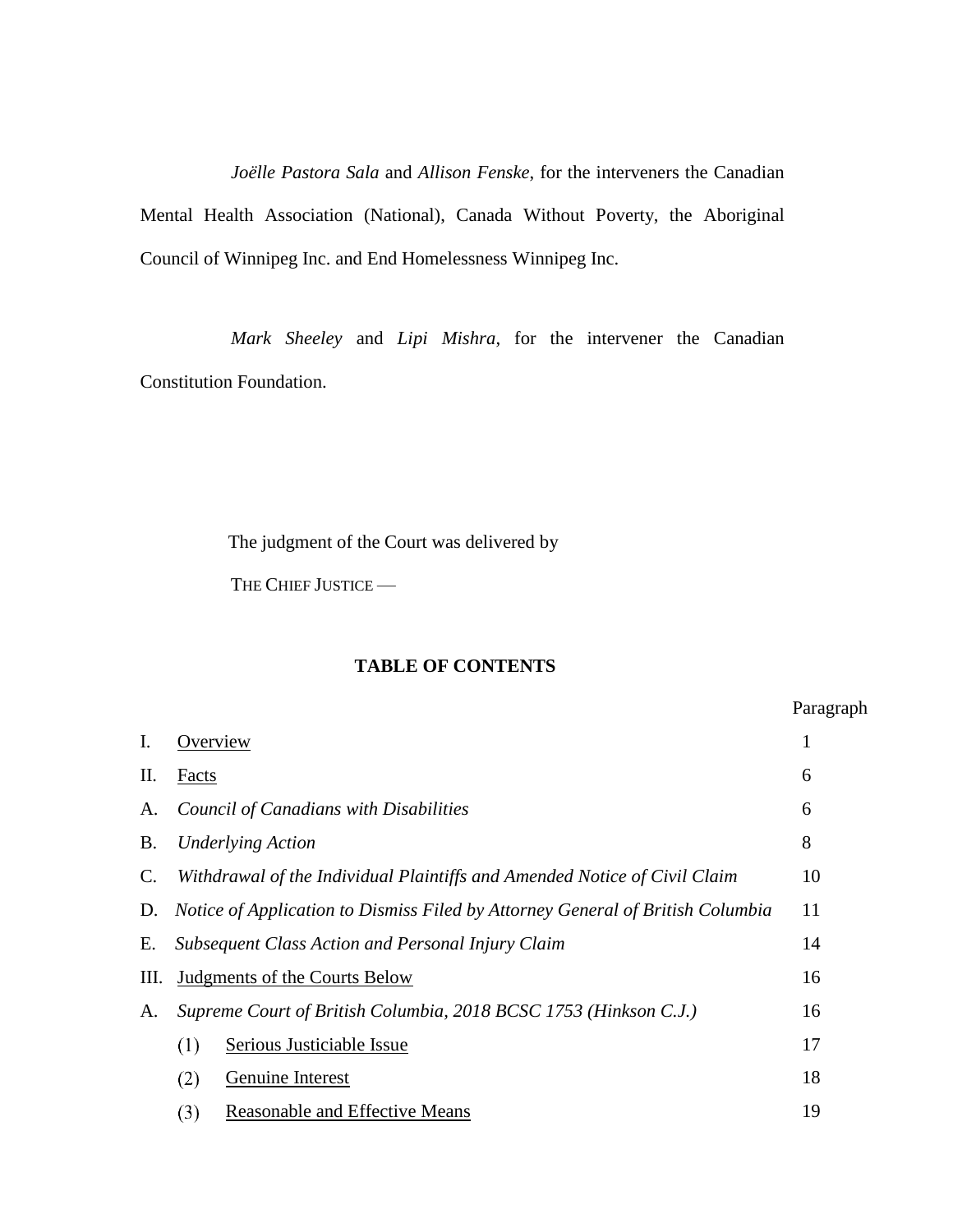| <b>B.</b>      | Court of Appeal for British Columbia, 2020 BCCA 241, 41 B.C.L.R. (6th) 47<br>(Frankel, Dickson and DeWitt-Van Oosten JJ.A.) |                                                                                         |    |  |
|----------------|-----------------------------------------------------------------------------------------------------------------------------|-----------------------------------------------------------------------------------------|----|--|
|                | (1)                                                                                                                         | Access to Justice and the Principle of Legality                                         | 22 |  |
|                | (2)                                                                                                                         | Serious Justiciable Issue                                                               | 24 |  |
|                | (3)                                                                                                                         | <b>Reasonable and Effective Means</b>                                                   | 25 |  |
|                | (4)                                                                                                                         | <b>Prospect of Duplicative Proceeding</b>                                               | 26 |  |
| IV.            | <b>Issues</b>                                                                                                               |                                                                                         | 27 |  |
| V.             | <b>Analysis</b>                                                                                                             |                                                                                         | 28 |  |
| A.             | Legality and Access to Justice in the Law of Public Interest Standing                                                       |                                                                                         |    |  |
|                | (1)                                                                                                                         | Defining the Legality Principle and Access to Justice                                   | 33 |  |
|                | (2)                                                                                                                         | Role of Legality and Access to Justice in Developing Public Interest<br><b>Standing</b> | 37 |  |
|                | (3)                                                                                                                         | <b>Current Framework Addresses Legality and Access to Justice</b>                       | 41 |  |
|                | (a)                                                                                                                         | <b>Traditional Concerns of Standing Law</b>                                             | 44 |  |
|                | (b)                                                                                                                         | Serious Justiciable Issue                                                               | 48 |  |
|                | (c)                                                                                                                         | Genuine Interest                                                                        | 51 |  |
|                | (d)                                                                                                                         | Reasonable and Effective Means                                                          | 52 |  |
|                | (4)                                                                                                                         | Conclusion on Access to Justice and Legality in Public Interest Standing<br>Law         | 56 |  |
| <b>B.</b>      | <b>Sufficient Factual Setting For Trial</b>                                                                                 |                                                                                         |    |  |
|                | (1)                                                                                                                         | <b>Individual Co-plaintiff Not Required</b>                                             | 63 |  |
|                | (2)                                                                                                                         | Satisfying a Court on this Factor Will Be Context-Specific                              | 68 |  |
|                | (3)                                                                                                                         | <b>Ability to Revisit Standing</b>                                                      | 73 |  |
| $\mathbf{C}$ . | <b>Application to the Facts</b>                                                                                             |                                                                                         |    |  |
|                | (1)                                                                                                                         | Errors in the Courts Below                                                              | 81 |  |
|                | (a)                                                                                                                         | Chambers Judge                                                                          | 81 |  |
|                | (i)                                                                                                                         | Errors With Respect to the Serious Justiciable Issue Factor                             | 82 |  |
|                | (ii)                                                                                                                        | Errors With Respect to the Genuine Interest Factor                                      | 85 |  |
|                | (iii)                                                                                                                       | Errors With Respect to the Reasonable and Effective Means Factor                        | 86 |  |
|                | (b)                                                                                                                         | Court of Appeal                                                                         | 95 |  |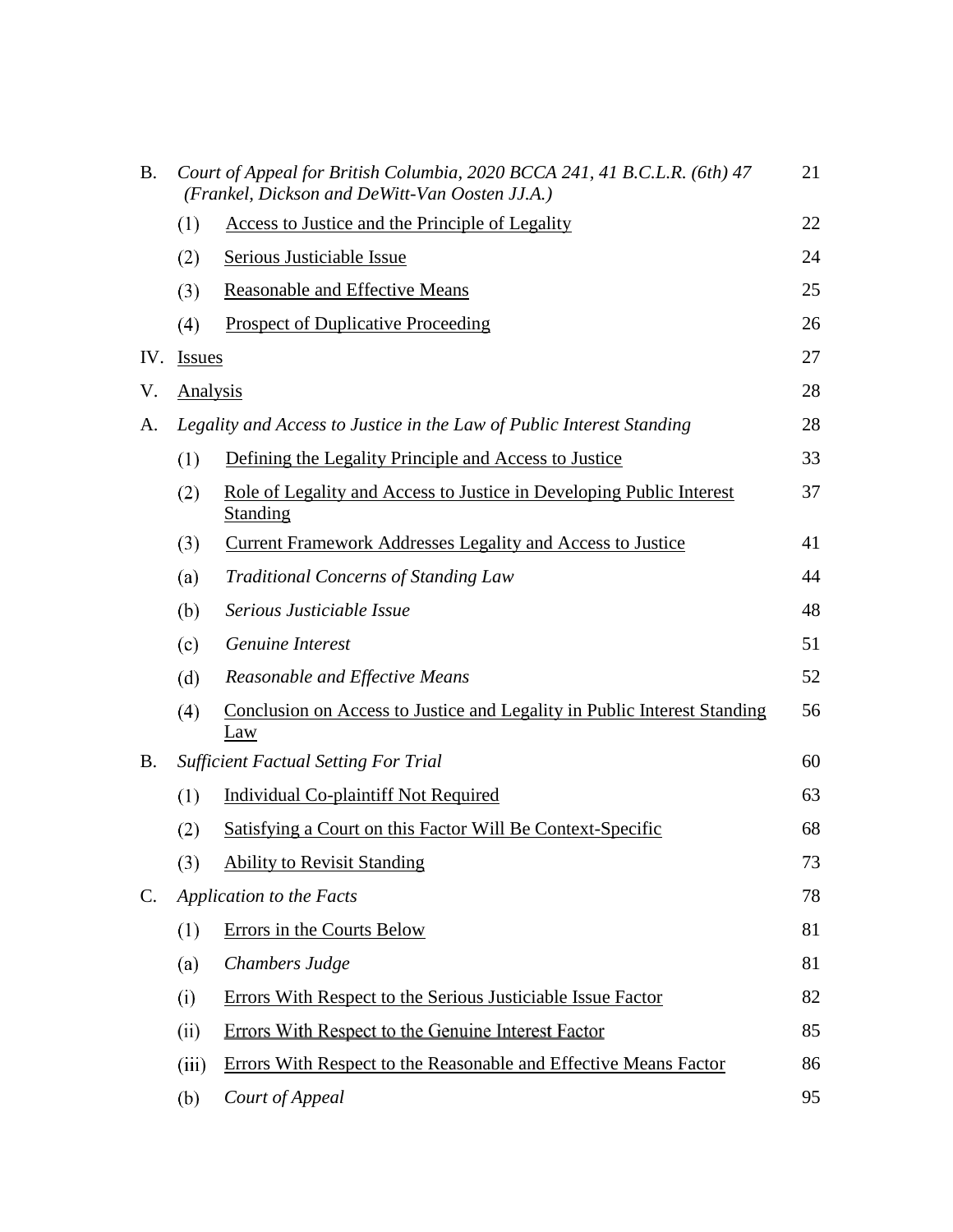|     | (2)         | Downtown Eastside Framework Favours Granting Standing in the Instant<br>Case | 97  |
|-----|-------------|------------------------------------------------------------------------------|-----|
|     | (a)         | Serious Justiciable Issue                                                    | 98  |
|     | (b)         | Genuine Interest                                                             | 101 |
|     | (c)         | Reasonable and Effective Means                                               | 104 |
|     | (i)         | Plaintiff's Capacity to Bring the Claim Forward                              | 105 |
|     | (ii)        | Whether the Case is of Public Interest                                       | 110 |
|     | (iii)       | <b>Realistic Alternative Means</b>                                           | 111 |
|     | (iv)        | Potential Impact of the Proceeding on the Rights of Others                   | 117 |
|     | (3)         | <b>Cumulative Weighing</b>                                                   | 118 |
| D.  |             | <i>Special Costs</i>                                                         | 119 |
| VI. | Disposition |                                                                              |     |

## I. Overview

[1] Access to justice depends on the efficient and responsible use of court resources. Frivolous lawsuits, endless procedural delays, and unnecessary appeals increase the time and expense of litigation and waste these resources. To preserve meaningful access, courts must ensure that their resources remain available to the litigants who need them most — namely, those who advance meritorious and justiciable claims that warrant judicial attention.

[2] Public interest standing — an aspect of the law of standing — offers one route by which courts can promote access to justice and simultaneously ensure that judicial resources are put to good use (see, e.g., *Canada (Attorney General) v. Downtown Eastside Sex Workers United Against Violence Society*, 2012 SCC 45,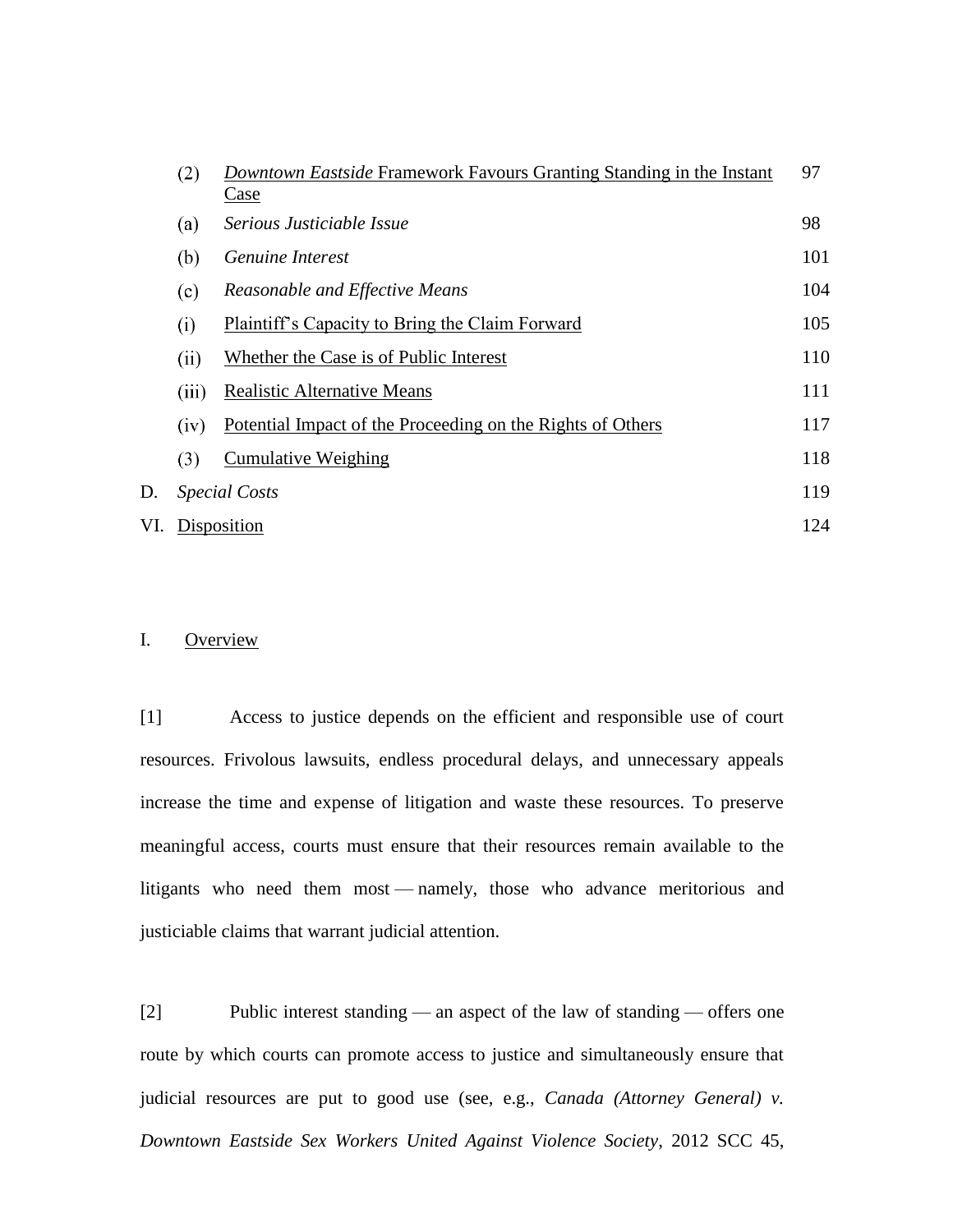[2012] 2 S.C.R. 524, at para. 23). Public interest standing allows individuals or organizations to bring cases of public interest before the courts even though they are not directly involved in the matter and even though their own rights are not infringed. It can therefore play a pivotal role in litigation concerning the *Canadian Charter of Rights and Freedoms*, where issues may have a broad effect on society as a whole as opposed to a narrow impact on a single individual.

[3] In this appeal, the Council of Canadians with Disabilities ("CCD") seeks public interest standing to challenge the constitutionality of certain provisions of British Columbia's mental health legislation. CCD originally filed its claim alongside two individual plaintiffs who were directly affected by the impugned provisions. The individual plaintiffs discontinued their claims, leaving CCD as the sole plaintiff. CCD sought public interest standing to continue the action on its own.

[4] The Attorney General of British Columbia ("AGBC") applied for dismissal of CCD's action on a summary trial. He argued that the lack of an individual plaintiff was fatal to CCD's claim for public interest standing because, without such a plaintiff, CCD could not adduce a sufficient factual setting to resolve the constitutional issue. In response, CCD filed an affidavit in which it promised to adduce sufficient facts at trial. The Supreme Court of British Columbia granted the AGBC's application, declined to grant CCD public interest standing, and dismissed CCD's claim. The Court of Appeal allowed CCD's appeal and remitted the matter to the Supreme Court of British Columbia for fresh consideration. The AGBC appeals that decision.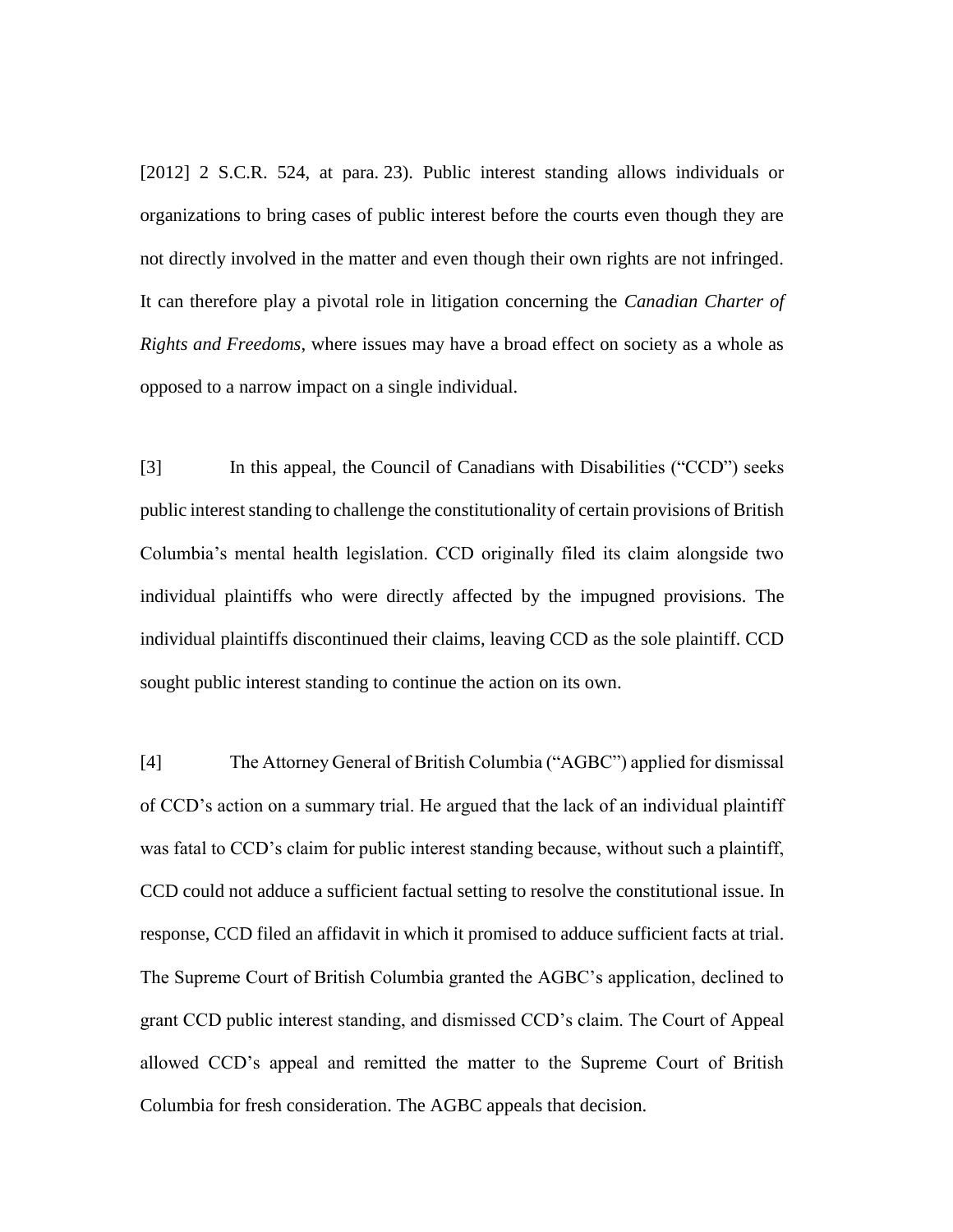[5] For the reasons that follow, I would dismiss the appeal, but grant CCD public interest standing, with special costs in this Court and in the courts below.

II. Facts

### A. *Council of Canadians with Disabilities*

[6] CCD is a national not-for-profit organization established "to ensure that the voices of persons with disabilities are heard and to advocate for Canadians with disabilities" (A.R., at p. 88). During the underlying proceedings, it had 17 national or provincial member organizations, which themselves boasted several hundred thousand members.

[7] CCD's mandate is threefold: it promotes the equality, autonomy, and rights of people living with physical and mental disabilities in Canada. It advances this mandate through advocacy, policy development, and rights advancement work (including litigation) on behalf of people with disabilities.

## B. *Underlying Action*

[8] On September 12, 2016, CCD and two individual plaintiffs (Mary Louise MacLaren and D.C.) filed a notice of civil claim in which they challenged the constitutionality of British Columbia's mental health legislation. In the notice of civil claim, they alleged that certain provisions in three interrelated statutes  $-$  s. 31(1) of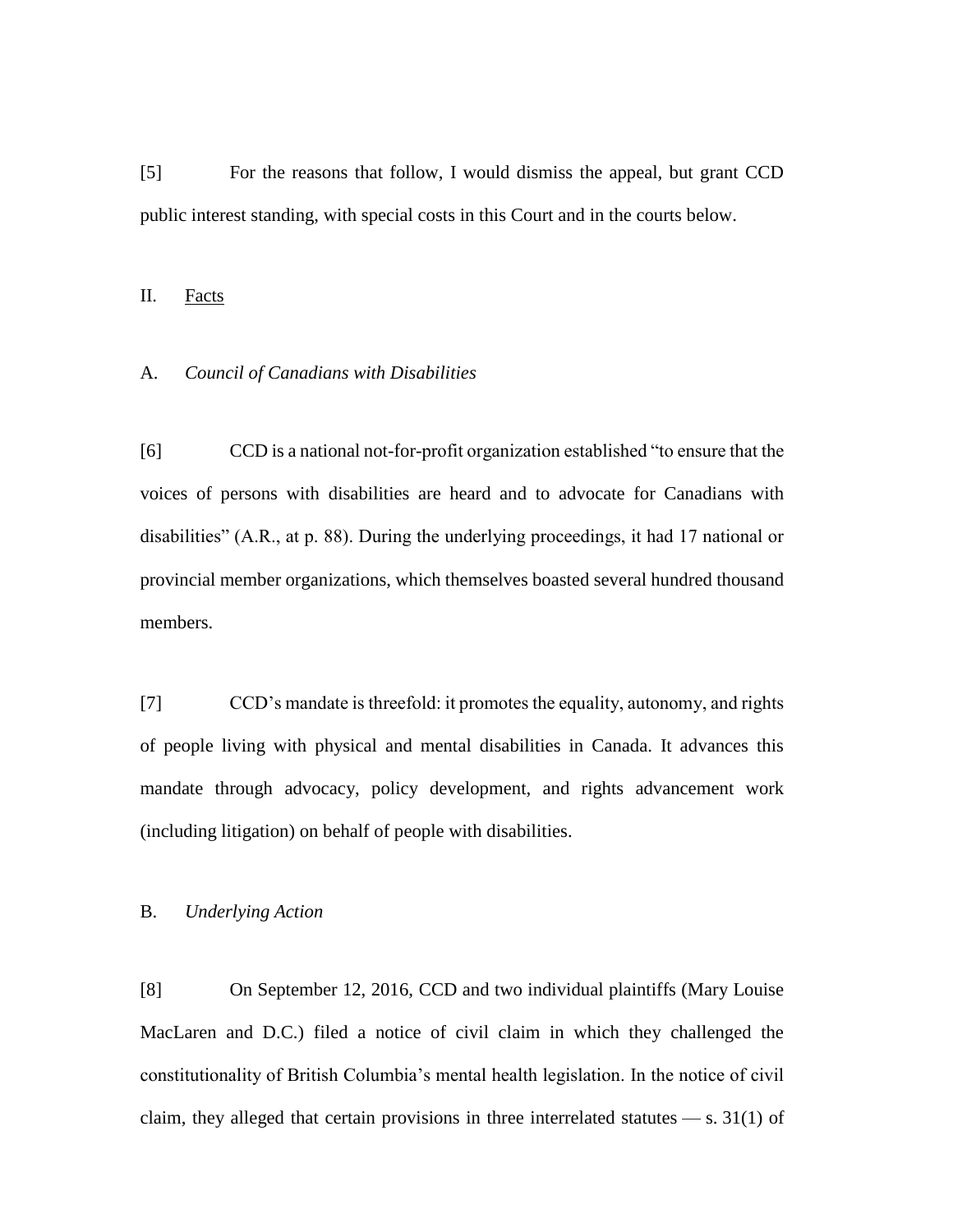the *Mental Health Act*, R.S.B.C. 1996, c. 288, s. 2(b) and (c) of the *Health Care (Consent) and Care Facility (Admission) Act*, R.S.B.C. 1996, c. 181, and s. 11(1)(b) and (c) of the *Representation Agreement Act*, R.S.B.C. 1996, c. 405 — violate ss. 7 and 15(1) of the *Charter*. Together, these provisions permit physicians to administer psychiatric treatment to involuntary patients with mental disabilities without their consent and without the consent of a substitute or supportive decision-maker under certain circumstances.

[9] Ms. MacLaren and D.C. were involuntary patients affected by the impugned provisions. In the notice of civil claim, they alleged that they had suffered harm from forced psychiatric treatment, including psychotropic medication and electroconvulsive therapy.

### C. *Withdrawal of the Individual Plaintiffs and Amended Notice of Civil Claim*

[10] On October 25, 2017, Ms. MacLaren and D.C. discontinued their claims and withdrew from the litigation, leaving CCD as the sole remaining plaintiff. CCD filed an amended notice of civil claim shortly afterward. In the amended notice, it removed all factual allegations relating to Ms. MacLaren and D.C. and replaced them with similar allegations regarding the nature, administration, and impacts of forced psychiatric treatment on involuntary patients generally. It also added a section in which it pled that it should be granted public interest standing.

D. *Notice of Application to Dismiss Filed by Attorney General of British Columbia*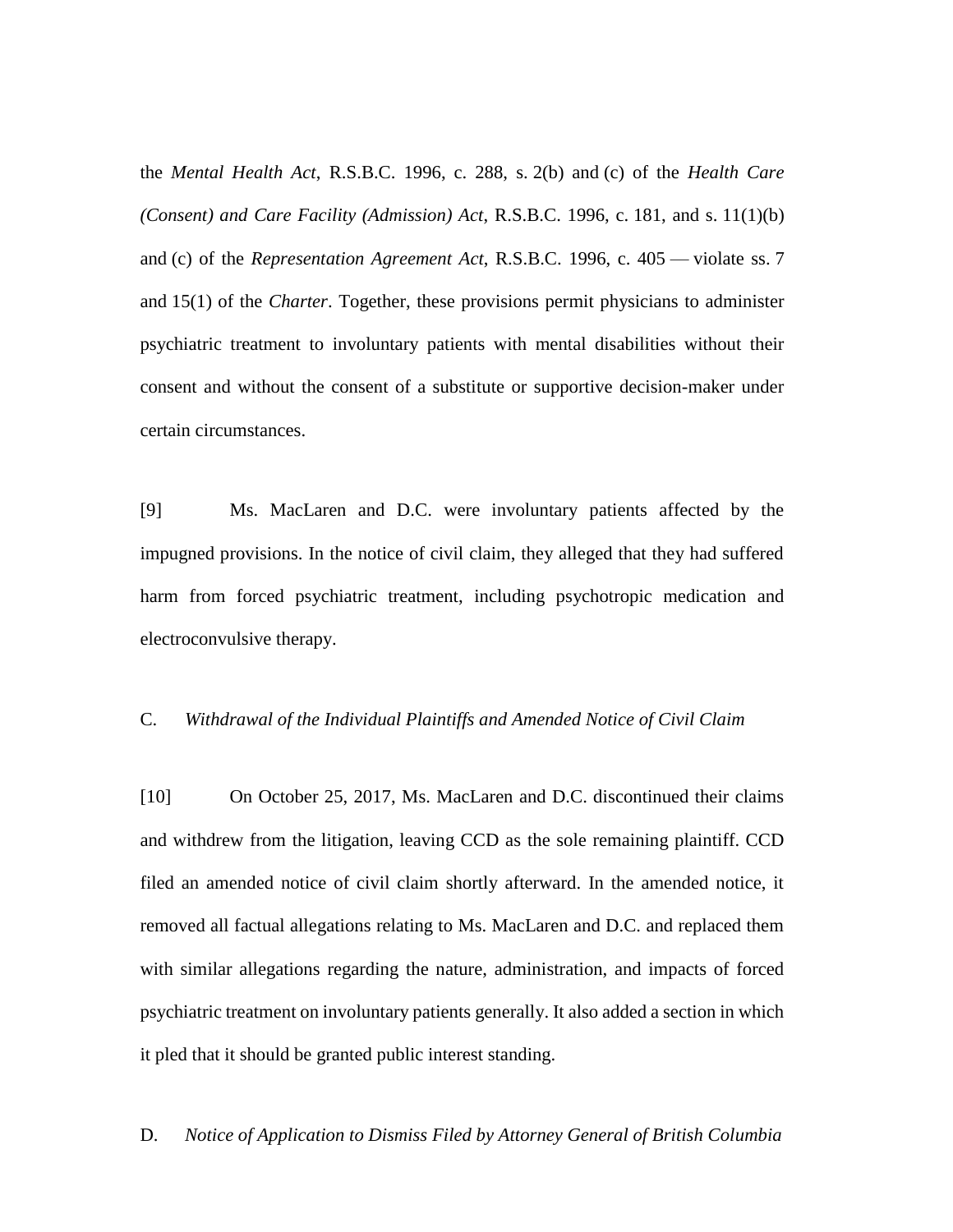[11] On January 31, 2018, the AGBC filed an amended response in which he claimed that CCD did not meet the test for public interest standing and could not pursue its *Charter* claims without an individual plaintiff. Approximately six months later, the AGBC filed a notice of application in which he sought an order dismissing CCD's action on the basis that CCD lacked standing to continue the action.

[12] CCD responded by filing an affidavit by Melanie Benard, the Chair of CCD's Mental Health Committee. Ms. Benard deposed that:

- 1. throughout her career as a lawyer specializing in mental health law, she gained direct experience with people who have or have had mental healthrelated disabilities;
- 2. CCD is an established advocate for the rights of people with disabilities, including mental disabilities, and has brought or intervened in over 35 court cases dealing with the rights of people with disabilities, including 24 cases at the Supreme Court of Canada;
- 3. *Charter* litigation is complex, often protracted, and stressful, and it is not reasonable to expect individuals who have mental disabilities to bring and see through a constitutional challenge; and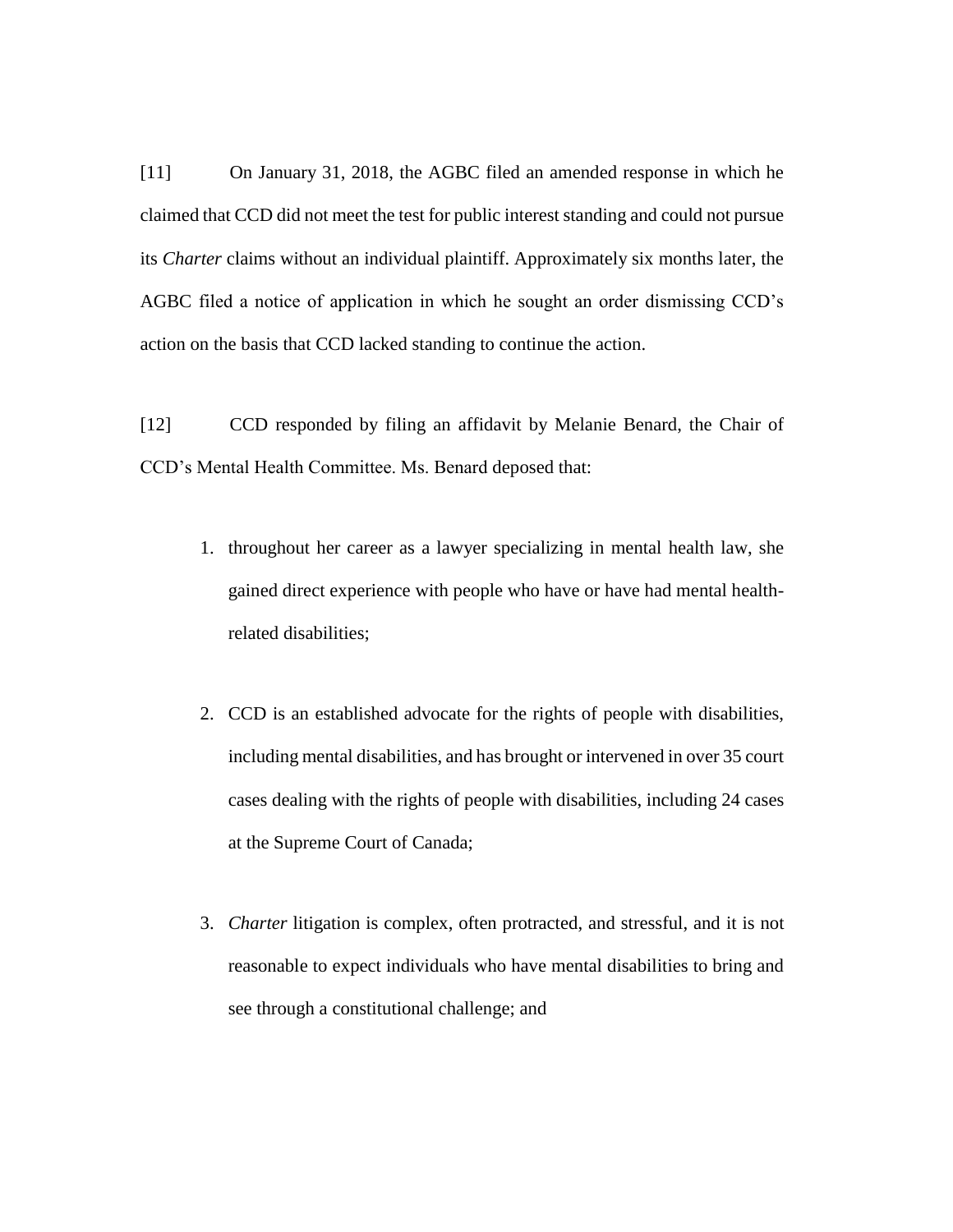4. CCD "intends to lead evidence from both fact and expert witnesses, including from people with direct experience" of the impact of the impugned provisions (A.R., at p. 236).

[13] Ms. Benard was not cross-examined on her affidavit.

# E. *Subsequent Class Action and Personal Injury Claim*

[14] In October 2019 — after the Court of Appeal for British Columbia heard the appeal in the case at bar but before it rendered its decision — three private litigants commenced a class action under the *Class Proceedings Act*, R.S.B.C. 1996, c. 50, in which they challenge the same statutory provisions at issue in this appeal. Ms. MacLaren and another plaintiff brought a similar action for constitutional and personal injury relief, but later discontinued that claim.

[15] At present, the proposed class action has not yet been certified. The AGBC opposes certification; on October 30, 2020, he filed a response asserting that the action fails to meet the criteria for certification.

## III. Judgments of the Courts Below

A. *Supreme Court of British Columbia, 2018 BCSC 1753* (*Hinkson C.J.)*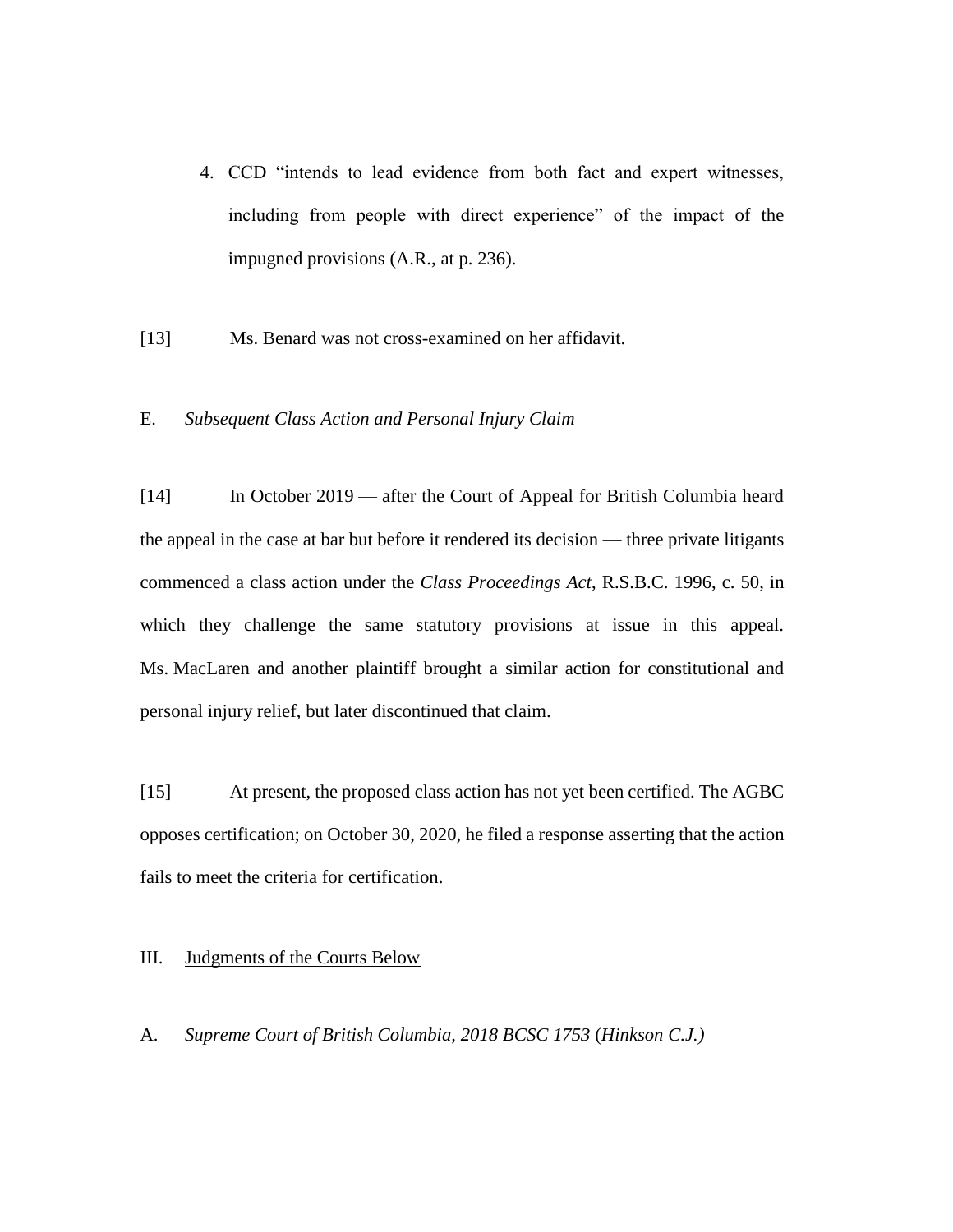[16] The chambers judge granted the AGBC's summary trial application, denied CCD standing, and dismissed CCD's claim. In his view, CCD failed to satisfy the three-part test for granting public interest standing set out by this Court in *Downtown Eastside*: (i) whether the claimant has advanced a serious justiciable issue, (ii) whether the claimant has a genuine interest in the issue and (iii) whether, in light of all the circumstances, the proposed suit is a reasonable and effective means of bringing the issue before the courts.

### (1) Serious Justiciable Issue

[17] The chambers judge determined that CCD failed to raise a justiciable issue because its claim lacked "the indispensable factual foundation that particularizes the claim and permits the enquiry and relief sought" (para. 38 (CanLII)). He remarked that the "fundamental difficulty" with CCD's claim was "the lack of a particular factual context of an individual's case" (para. 37).

## (2) Genuine Interest

[18] The chambers judge held that CCD's interest "only weakly" met the "genuine interest" criterion, because CCD's work was "more focussed on disability (particularly physical disability) and far less focussed on mental health" (paras. 44 and 53).

## (3) Reasonable and Effective Means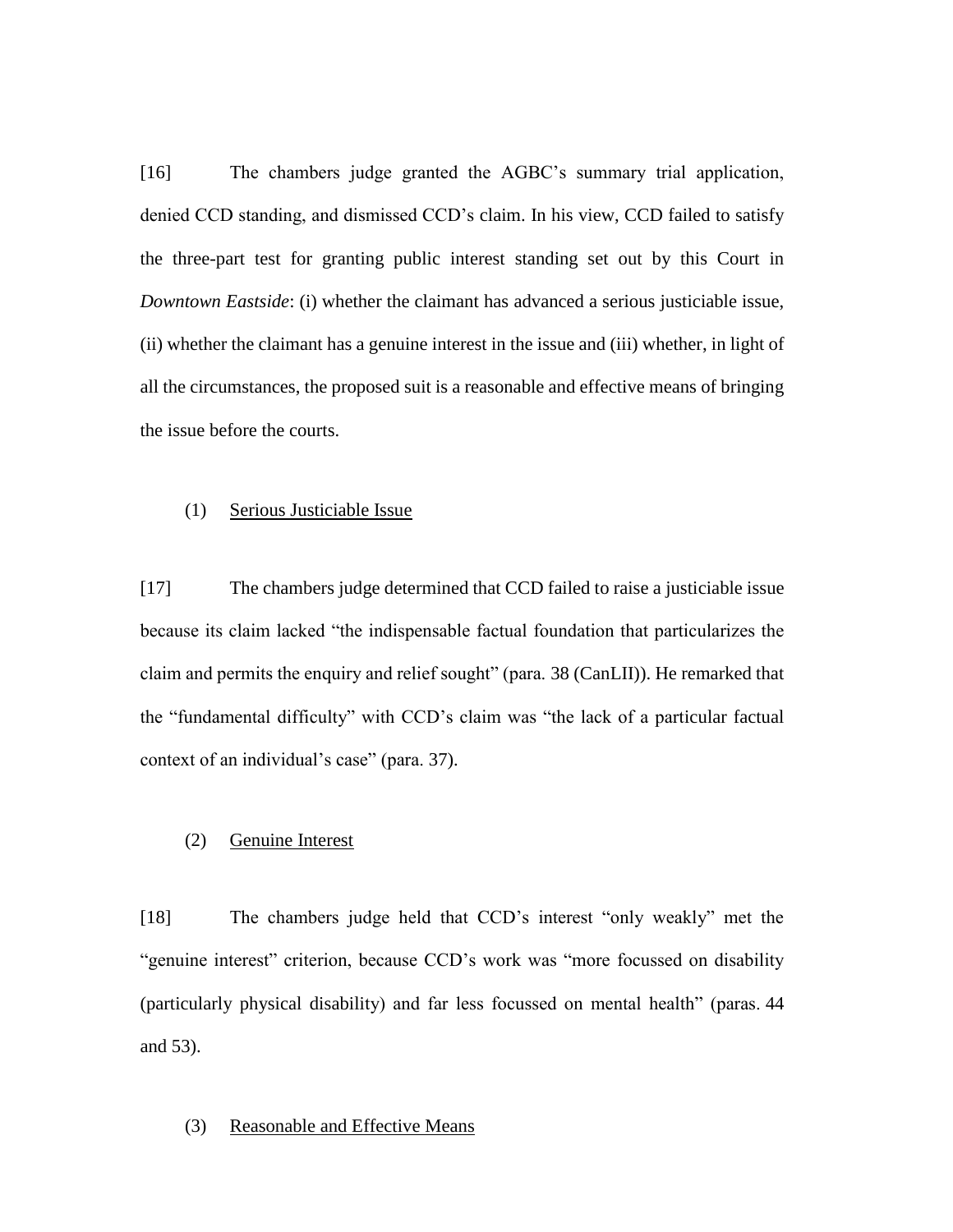[19] The chambers judge determined that granting CCD public interest standing would not be a reasonable and effective means of bringing the issue before the courts. He agreed that CCD had the expertise and resources to advance the claim, but remained unpersuaded of its ability to satisfy the "reasonable and effective means" factor for several reasons:

- 1. CCD's undertaking to provide a robust record at trial failed to satisfy its onus to meet the test for public interest standing on summary trial, and the chambers judge doubted that CCD could put forward "a sufficiently concrete and well-developed factual setting" upon which to decide the question it had raised (para. 69);
- 2. CCD failed to persuade the chambers judge that it could fairly represent the interests of everyone affected by the impugned provisions, let alone "all residents of British Columbia", to whom it referred in its amended notice of civil claim (para. 76);
- 3. CCD's advocacy efforts over the last 40 years did not necessarily commend it as an advocate for those with mental health-related disabilities, given that its engagement in advocacy for mental health-related disabilities, as opposed to physical health-related disabilities, had been relatively limited; and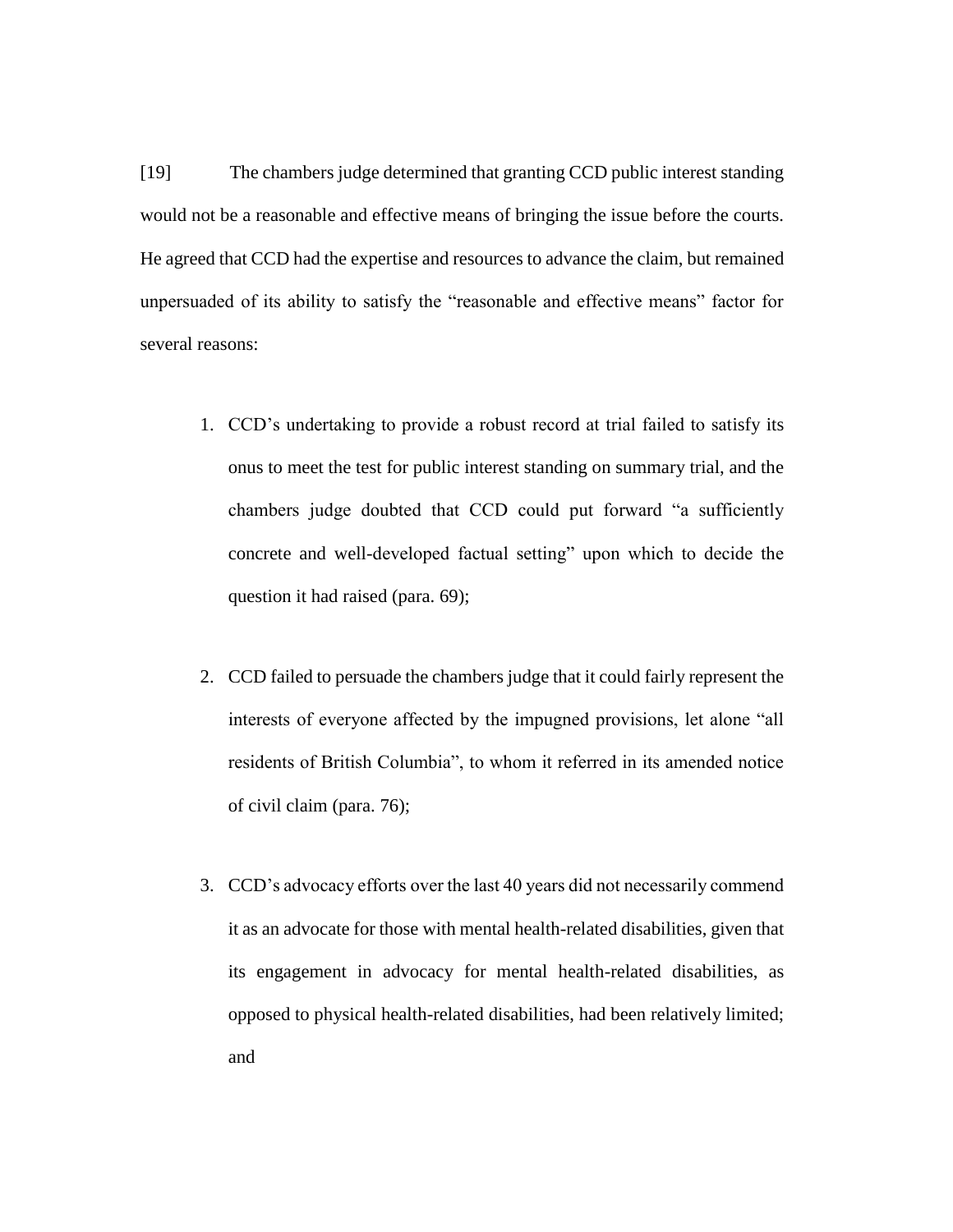4. the Benard affidavit did not explain why it was unrealistic to expect individual plaintiffs who have mental disabilities and who have experienced the impacts of the impugned legislation to bring and see through a challenge to that legislation.

[20] Cumulatively weighing the three factors, the chambers judge declined to exercise his discretion to grant public interest standing and dismissed CCD's action.

# B. *Court of Appeal for British Columbia, 2020 BCCA 241, 41 B.C.L.R. (6th) 47 (Frankel, Dickson and DeWitt-Van Oosten JJ.A.)*

[21] The Court of Appeal for British Columbia allowed the appeal, set aside the order dismissing the action, and remitted the matter to the Supreme Court of British Columbia for fresh consideration.

# (1) Access to Justice and the Principle of Legality

[22] In its analysis, the Court of Appeal began by commenting on two principles that *Downtown Eastside* highlighted as important features of standing law: (i) the importance of courts upholding the legality principle — the idea that state action must conform to the Constitution and must not be immunized from judicial review — and (ii) the practical realities of providing access to justice for vulnerable and marginalized citizens who are broadly affected by legislation of questionable constitutional validity.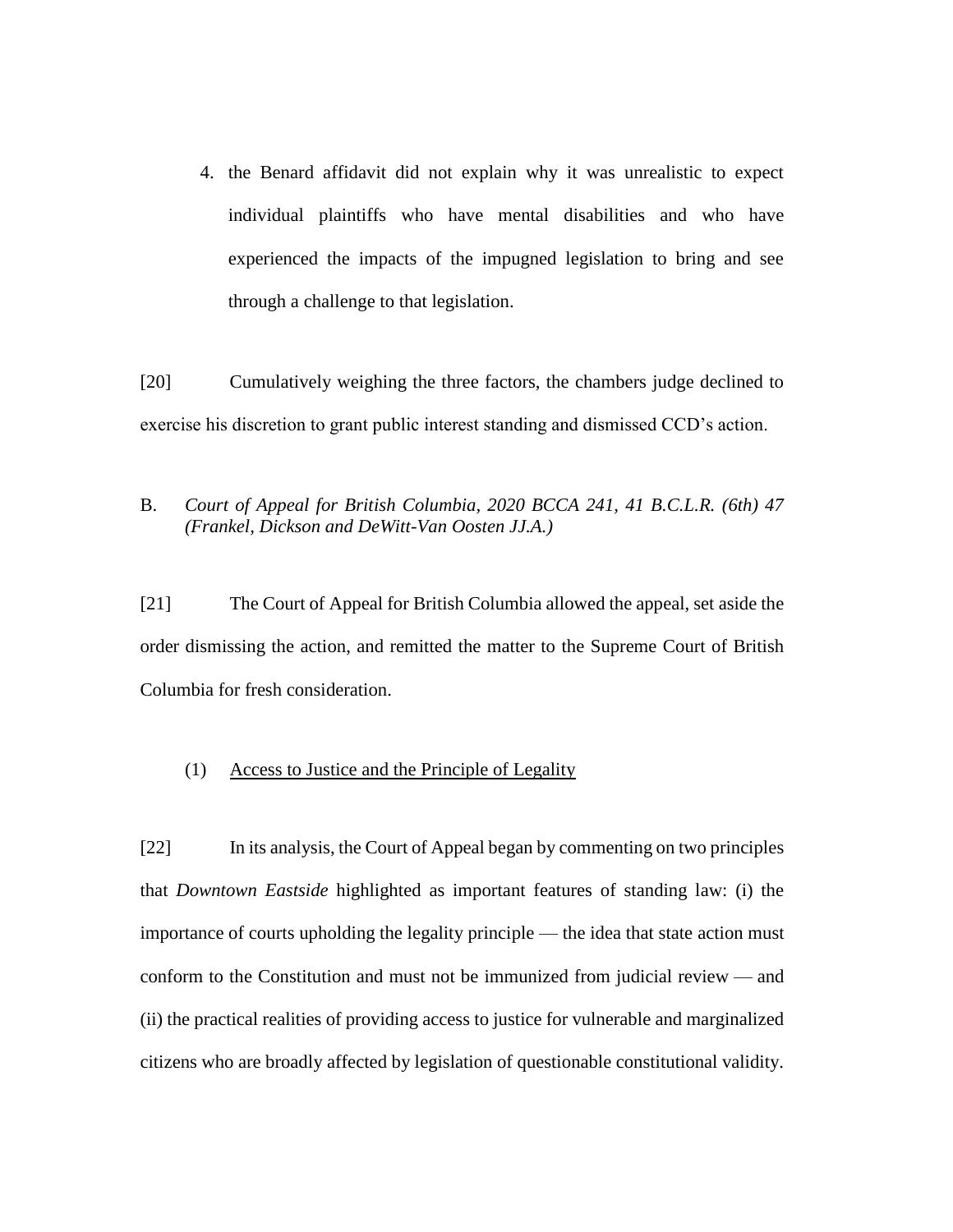[23] In the Court of Appeal's view, these principles "merit particular weight in the balancing exercise a judge must undertake when deciding whether to grant or refuse public interest standing" (para. 79). While other concerns "must also be accounted for", legality and access to justice are "the key components of the flexible and purposive approach mandated in *Downtown Eastside*" (para. 79).

# (2) Serious Justiciable Issue

[24] The Court of Appeal held that the chambers judge had erred in requiring "a particular factual context of an individua[l] case" or an individual plaintiff for the serious justiciable issue factor (para. 114). It described CCD's claim as a "comprehensive and systemic constitutional challenge to specific legislation that directly affects all members of a defined and identifiable group in a serious, specific and broadly-based manner regardless of the individual attributes or experiences of any particular member of the group" (para. 112). For this reason, the Court of Appeal concluded, it would be possible for CCD to establish its claim by adducing evidence from directly affected non-plaintiff and expert witnesses instead of from an individual co-plaintiff.

# (3) Reasonable and Effective Means

[25] Given its conclusion on the serious justiciable issue factor, the Court of Appeal did not review the other *Downtown Eastside* factors. It did note, however, that the chambers judge's analysis on the third factor did not comport with the flexible,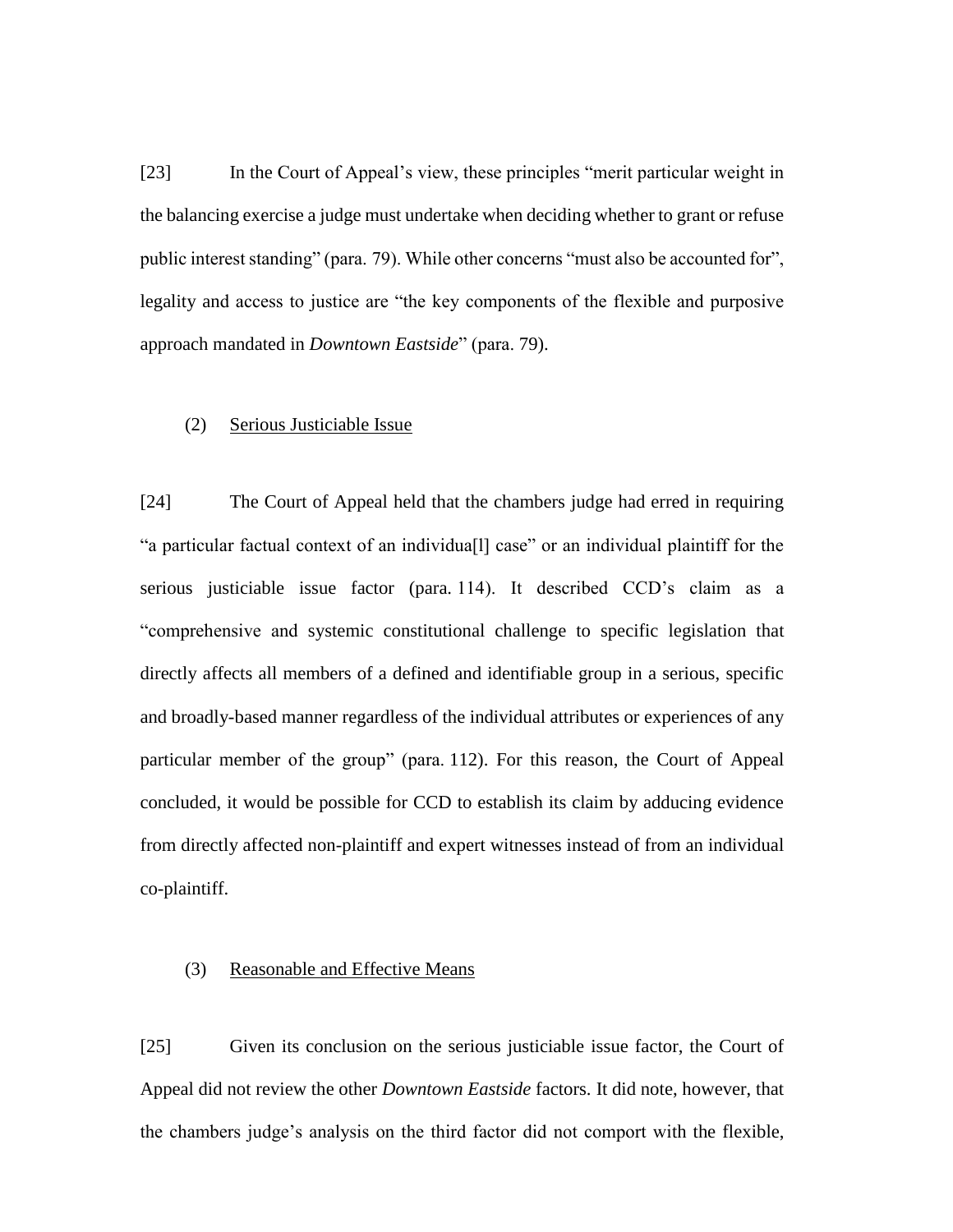purposive approach to standing mandated in *Downtown Eastside*. Specifically, it disagreed with any suggestion on the chambers judge's part that, "if possible, it is always preferable for a public interest organization to assist an individual party in the background rather than seek public interest standing" (C.A. reasons, at para. 115 (emphasis deleted)).

## (4) Prospect of Duplicative Proceeding

[26] The Court of Appeal also commented on the proposed class action. It acknowledged that the prospect of duplicative *Charter* challenges are relevant to — but not determinative of — applications for public interest standing. The Court of Appeal concluded that the Supreme Court of British Columbia was best placed to assess CCD's application for public interest standing upon review of a revised record containing this new information.

## IV. Issues

- [27] This appeal raises three issues:
	- 1. What role do the principles of access to justice and of legality play in the test for public interest standing, and do they merit "particular weight" in the balancing exercise a judge must undertake to grant public interest standing?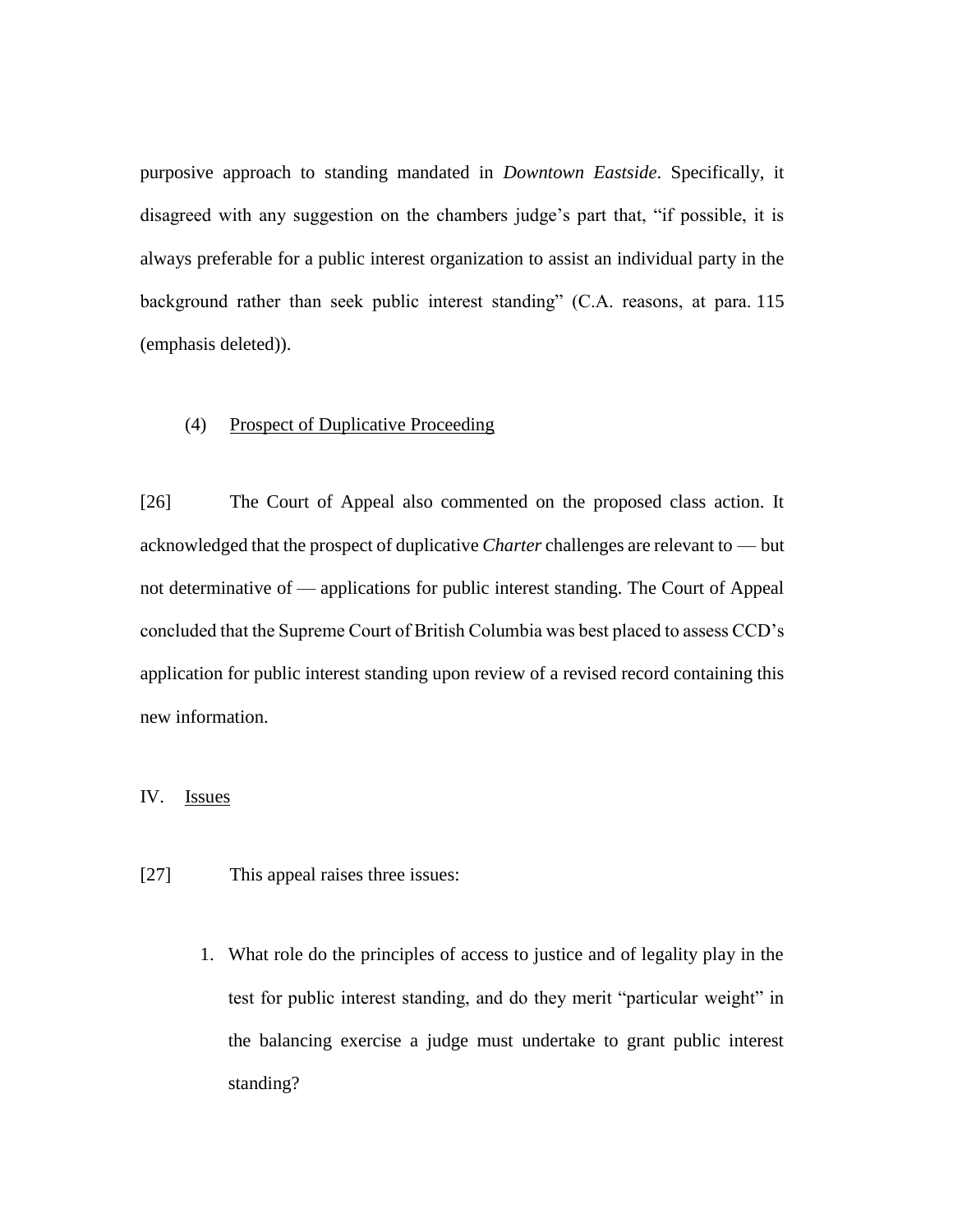- 2. Without an individual co-plaintiff, how can a litigant seeking public interest standing show that its claim will be presented in a "sufficiently concrete and well-developed factual setting"? If revisiting the issue of standing at a later stage of a proceeding is necessary to ensure this setting is present, under what conditions should parties be permitted to do so?
- 3. Applying these principles, should CCD be granted public interest standing?
- V. Analysis

## A. *Legality and Access to Justice in the Law of Public Interest Standing*

[28] The decision to grant or deny public interest standing is discretionary (*Downtown Eastside*, at para. 20). In exercising its discretion, a court must cumulatively assess and weigh three factors purposively and with regard to the circumstances. These factors are: (i) whether the case raises a serious justiciable issue, (ii) whether the party bringing the action has a genuine interest in the matter, and (iii) whether the proposed suit is a reasonable and effective means of bringing the case to court (para. 2).

[29] In *Downtown Eastside*, this Court explained that each factor is to be "weighed . . . in light of the underlying purposes of limiting standing and applied in a flexible and generous manner that best serves those underlying purposes" (para. 20). These purposes are threefold: (i) efficiently allocating scarce judicial resources and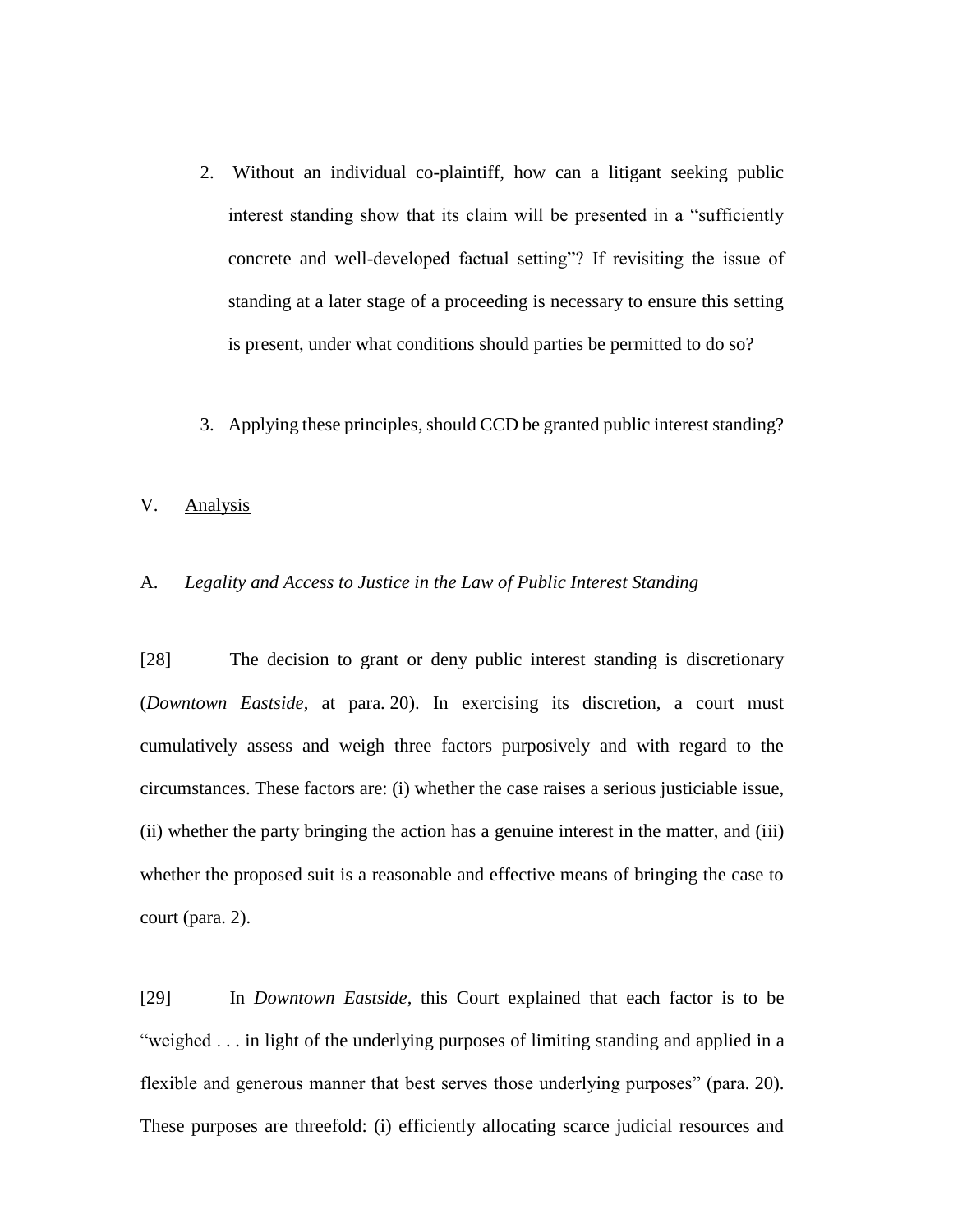screening out "busybody" litigants; (ii) ensuring that courts have the benefit of the contending points of view of those most directly affected by the issues; and (iii) ensuring that courts play their proper role within our democratic system of government (para. 1).

[30] Courts must also consider the purposes that justify *granting* standing in their analyses (*Downtown Eastside*, at paras. 20, 23, 36, 39-43, 49-50 and 76). These purposes are twofold: (i) giving effect to the principle of legality and (ii) ensuring access to the courts, or more broadly, access to justice (paras. 20, 39-43 and 49). The goal, in every case, is to strike a meaningful balance between the purposes that favour granting standing and those that favour limiting it (para. 23).

[31] *Downtown Eastside* remains the governing authority. Courts should strive to balance *all* of the purposes in light of the circumstances and in the "wise application of judicial discretion" (para. 21). It follows that they should not, as a general rule, attach "particular weight" to any one purpose, including legality and access to justice. Legality and access to justice are important — indeed, they played a pivotal role in the development of public interest standing — but they are two of many concerns that inform the *Downtown Eastside* analysis.

[32] To demonstrate this, I will define legality and access to justice, review their role in the development of public interest standing, and situate them in the *Downtown Eastside* framework. I conclude that the Court of Appeal was wrong to attach "particular weight" to these principles in its analysis.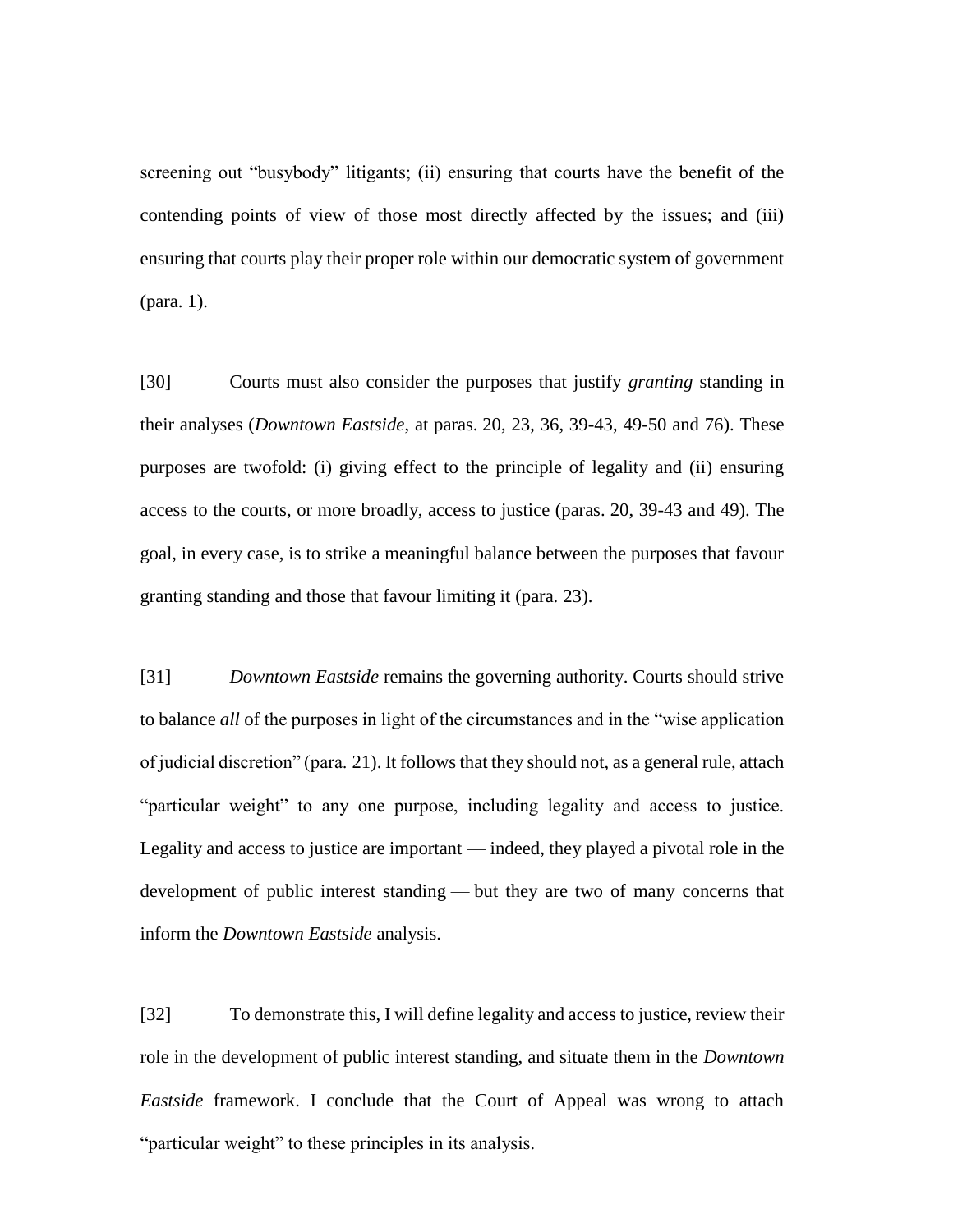### (1) Defining the Legality Principle and Access to Justice

[33] The legality principle encompasses two ideas: (i) state action must conform to the law and (ii) there must be practical and effective ways to challenge the legality of state action (*Downtown Eastside*, at para. 31). Legality derives from the rule of law: "[i]f people cannot challenge government actions in court, individuals cannot hold the state to account — the government will be, or be seen to be, above the law" (*Trial Lawyers Association of British Columbia v. British Columbia (Attorney General)*, 2014 SCC 59, [2014] 3 S.C.R. 31, at para. 40).

[34] Access to justice, like legality, is "fundamental to the rule of law" (*Trial Lawyers*, at para. 39). As Dickson C.J. put it, "[t]here cannot be a rule of law without access, otherwise the rule of law is replaced by a rule of men and women who decide who shall and who shall not have access to justice" (*B.C.G.E.U. v. British Columbia (Attorney General)*, [1988] 2 S.C.R. 214, at p. 230).

[35] Access to justice means many things, such as knowing one's rights, and how our legal system works; being able to secure legal assistance and access legal remedies; and breaking down barriers that often prevent prospective litigants from ensuring that their legal rights are respected. For the purposes of this appeal, however, access to justice refers broadly to "access to courts" (see, e.g., G. J. Kennedy and L. Sossin, "Justiciability, Access to Justice and the Development of Constitutional Law in Canada" (2017), 45 *Fed. L. Rev.* 707, at p. 710).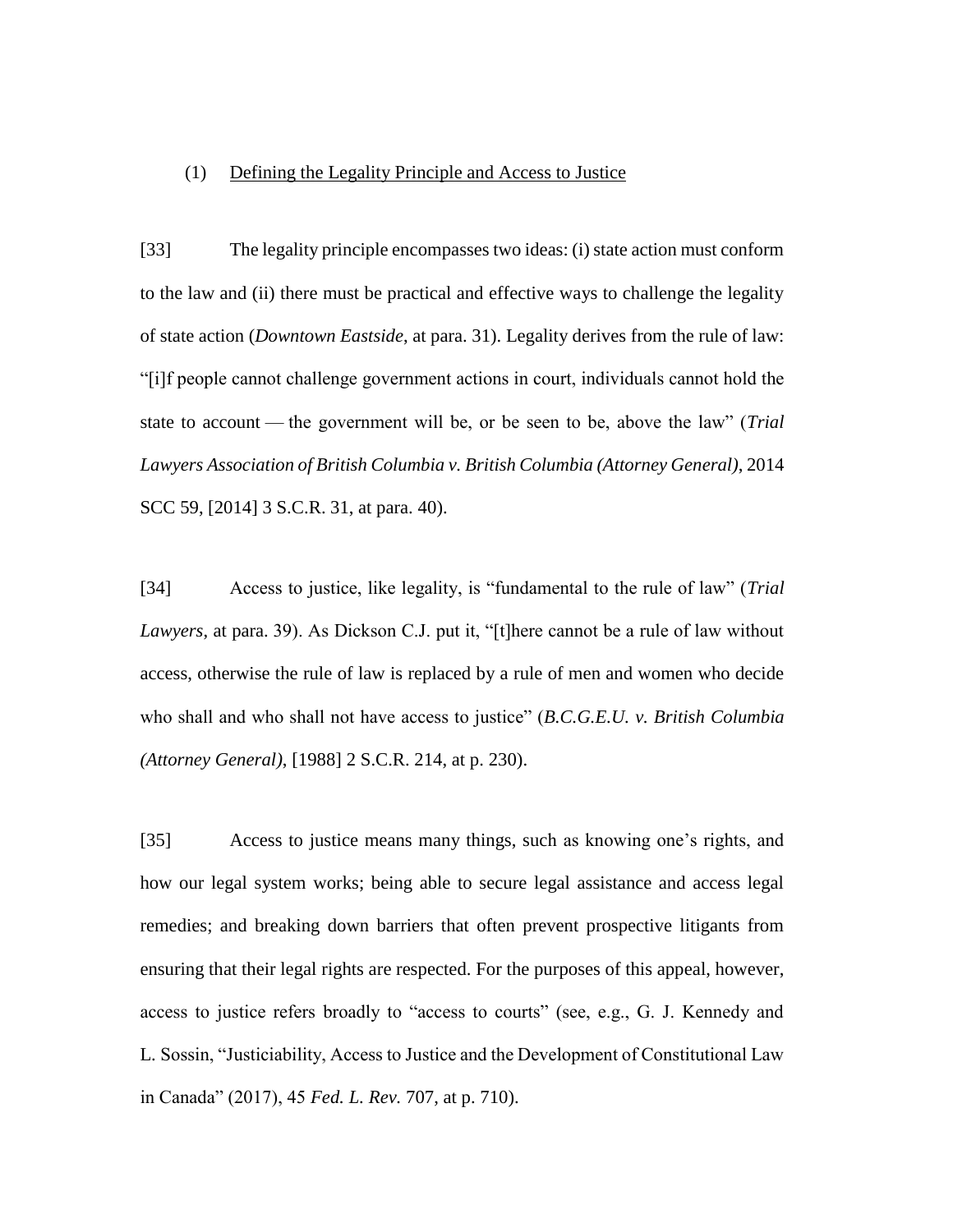[36] In *Downtown Eastside*, this Court recognized that access to justice is symbiotically linked to public interest standing: the judicial discretion to grant or deny standing plays a gatekeeping role that has a direct impact on access (para. 51). Public interest standing provides an avenue to litigate the legality of government action in spite of social, economic or psychological barriers to access which may preclude individuals from pursuing their legal rights.

# (2) Role of Legality and Access to Justice in Developing Public Interest Standing

[37] Legality and access to justice are woven throughout the history of public interest standing. In *Thorson v. Attorney General of Canada*, [1975] 1 S.C.R. 138, for example, the Court relied primarily on the principle of legality to recognize the judicial discretion to grant public interest standing (p. 163). In that case, the Court granted a litigant standing to challenge a law that did not directly affect him, reasoning that a constitutional question should not "be immunized from judicial review by denying standing to anyone to challenge the impugned statute" (p. 145).

[38] Legality was again at issue in *Nova Scotia Board of Censors v. McNeil*, [1976] 2 S.C.R. 265, a case in which the Court granted standing even though it would have been possible for someone more directly affected by the law to initiate private litigation. In that case, the Court permitted a newspaper editor — a member of the public — to challenge censorial powers granted to an administrative body. Theatre owners and operators were more directly affected by the legislation than the general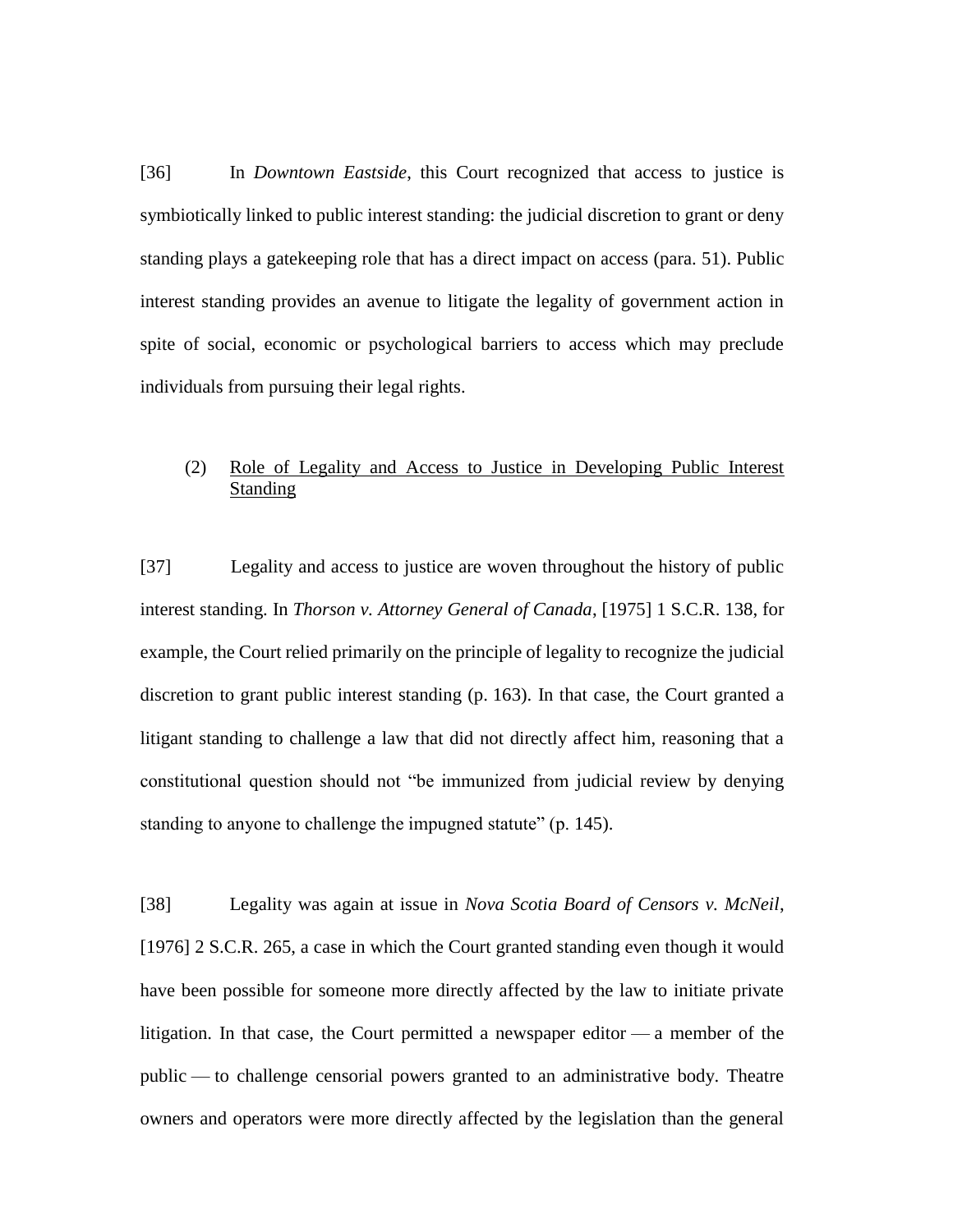public, but the Court reasoned that challenges from those individuals were unlikely. Since there was "no other way, practically speaking, to subject the challenged Act to judicial review," the Court granted a member of the public standing to seek a declaration that the legislation was constitutionally invalid (p. 271).

[39] Access to justice featured alongside the principle of legality in *Finlay v. Canada (Minister of Finance)*, [1986] 2 S.C.R. 607, this Court's first post-*Charter* case on public interest standing. There, the Court granted standing and emphasized "the importance in a federal state that there be some access to the courts to challenge the constitutionality of legislation" (p. 627). It also observed that the rationale behind discretionary standing was the public interest in maintaining respect for "the limits of statutory authority" (pp. 631-32).

[40] Finally, in *Canadian Council of Churches v. Canada (Minister of Employment and Immigration)*, [1992] 1 S.C.R. 236, this Court relied on legality to *deny* public interest standing. The Court underscored "the fundamental right of the public to government in accordance with the law" and acknowledged that the "whole purpose" of public interest standing is "to prevent the immunization of legislation or public acts from any challenge" (pp. 250 and 252). Because the measure had already been "subject to attack" by private litigants, granting public interest standing was "not required" (pp. 252-53).

## (3) Current Framework Addresses Legality and Access to Justice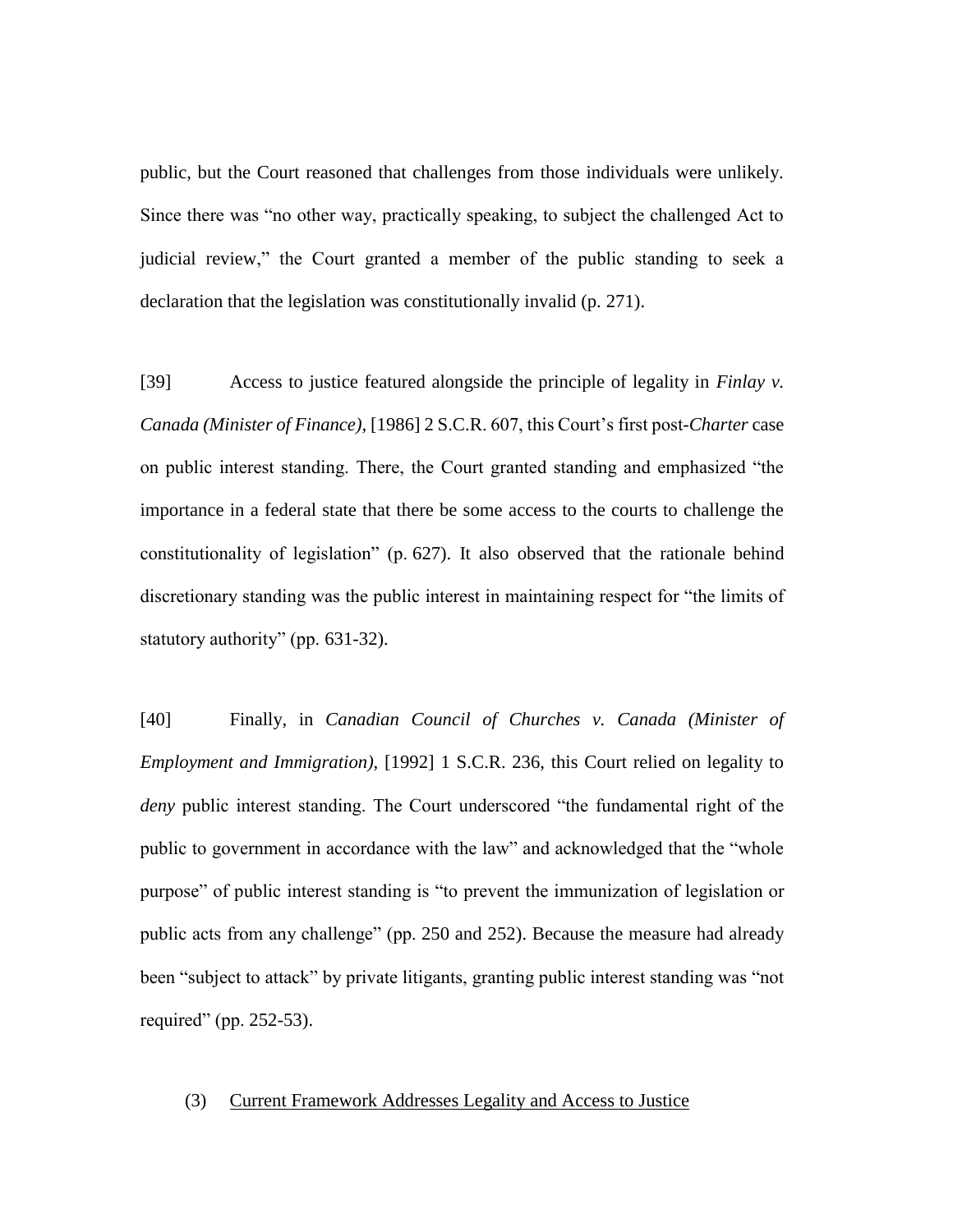[41] The current framework for public interest standing stems from *Downtown Eastside*. Under this framework, courts flexibly and purposively weigh the three *Downtown Eastside* factors in light of the "particular circumstances" and in a "liberal and generous manner" (para. 2, citing *Canadian Council of Churches*, at p. 253).

[42] The *Downtown Eastside* framework addresses a number of concerns that underlie standing law. Legality and access to justice are two of these concerns. But the framework also accommodates traditional concerns related to the expansion of public interest standing, including allocating scarce judicial resources and screening out "busybodies", ensuring that courts have the benefit of contending points of view of those most directly affected by the issues, and ensuring that courts play their proper role in our constitutional democracy.

[43] It will be helpful to briefly trace each of these concerns, and their place in the *Downtown Eastside* framework. Legality and access to justice are primarily considered in relation to the third factor, but it is useful to review all three.

## (a) *Traditional Concerns of Standing Law*

[44] The need to carefully allocate scarce judicial resources relates to the effective operation of the justice system as a whole. As this Court held in *Canadian Council of Churches*, "[i]t would be disastrous if the courts were allowed to become hopelessly overburdened as a result of the unnecessary proliferation of marginal or redundant suits brought by well-meaning organizations pursuing their own particular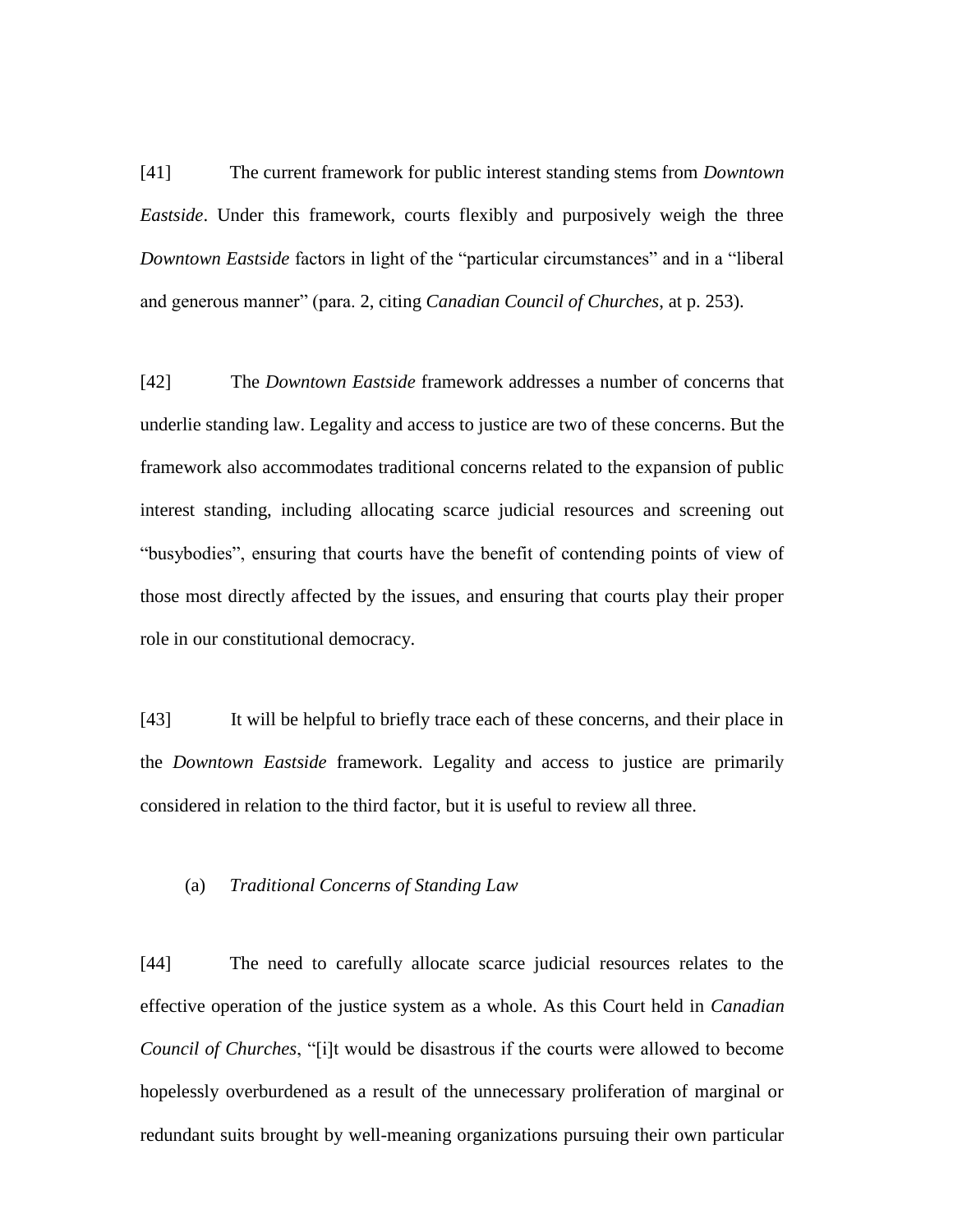cases" (p. 252). This concern also relates to a possible multiplicity of suits by "mere busybod[ies]", that is, plaintiffs who seek to use the courts to advance personal agendas and who may undermine other challenges by plaintiffs with a real stake in a matter (*Finlay*, at p. 631).

[45] In *Downtown Eastside*, the Court noted that the concern about "busybodies" may be overstated: "[f]ew people, after all, bring cases to court in which they have no interest and which serve no proper purpose" (para. 28). The denial of standing "is not the only, or necessarily the most appropriate means of guarding against these dangers": courts can also screen claims for merit at an early stage, can intervene to prevent abuse and have the power to award costs, all of which may avert a multiplicity of suits from "busybodies" (para. 28).

[46] Hearing contending points of view from those most affected by the issues enables the courts to do their job: courts "depend on the parties to present the evidence and relevant arguments fully and skillfully" (*Downtown Eastside*, at para. 29). Without specific facts and argument from affected parties, "both the Court's ability to ensure that it hears from those most directly affected and that *Charter* issues are decided in a proper factual context are compromised" (*Hy and Zel's Inc. v. Ontario (Attorney General)*, [1993] 3 S.C.R. 675, at p. 694).

[47] In conformity with the proper role of the courts and with their constitutional relationship to the other branches of state, parties to litigation must raise a question that is appropriate for judicial determination — that is, a justiciable question. A court might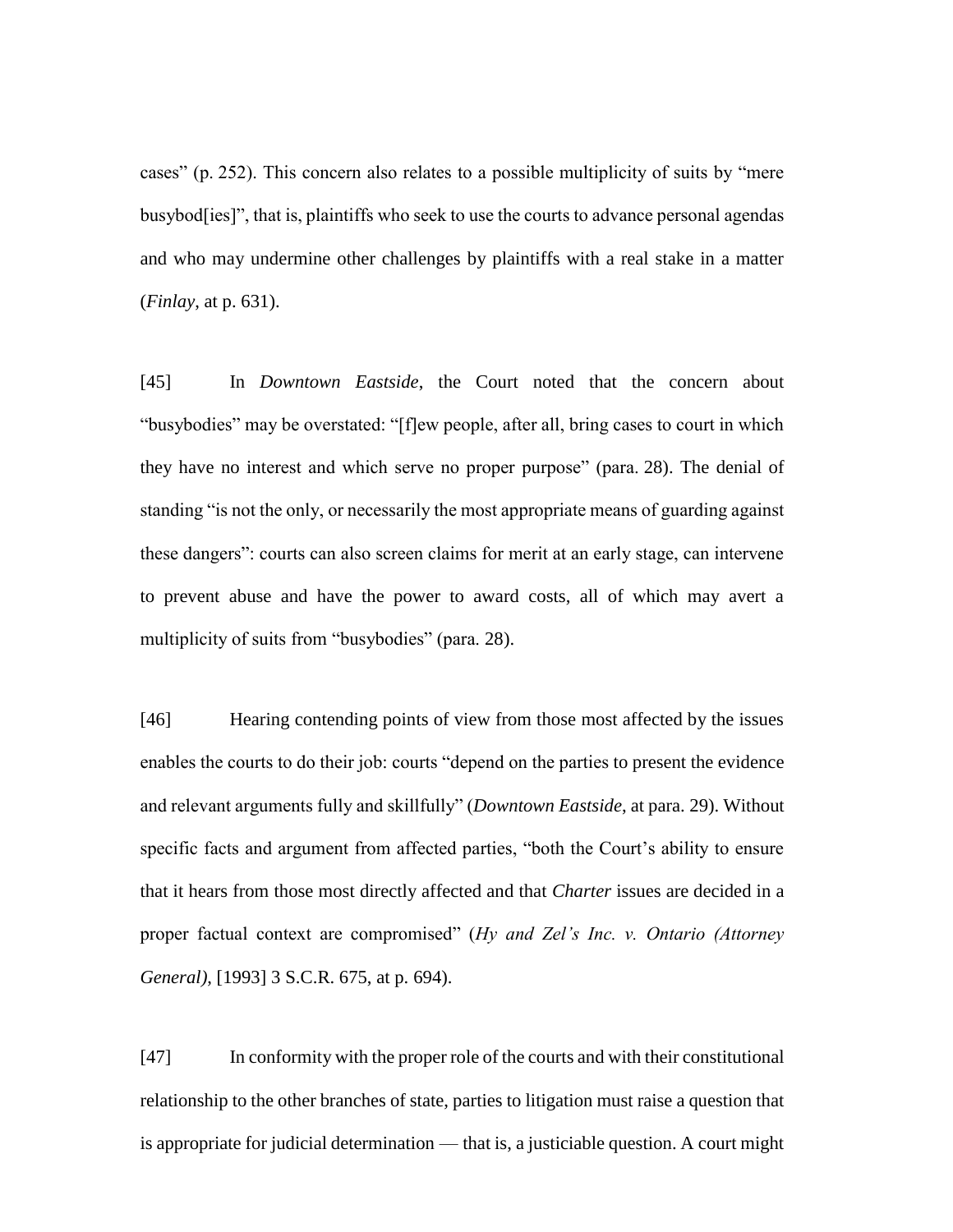not, for example, "have the legitimacy to assist in resolving a dispute about the greatest hockey player of all time, about a bridge player who is left out of his regular weekly game night, or about a cousin who thinks she should have been invited to a wedding" (*Highwood Congregation of Jehovah's Witnesses (Judicial Committee) v. Wall*, 2018 SCC 26, [2018] 1 S.C.R. 750, at para. 35).

### (b) *Serious Justiciable Issue*

[48] The first of the *Downtown Eastside* factors, whether there is a serious justiciable issue, relates to two of the traditional concerns. Justiciability is linked to the concern about the proper role of the courts and their constitutional relationship to the other branches of state. By insisting on the existence of a justiciable issue, the courts ensure that the exercise of their discretion with respect to standing is consistent with their proper constitutional role. Seriousness, by contrast, addresses the concern about the allocation of scarce judicial resources and the need to screen out the "mere busybody". This factor also broadly promotes access to justice by ensuring that judicial resources remain available to those who need them most (see, e.g., *Trial Lawyers*, at para. 47).

[49] A serious issue will arise when the question raised is "far from frivolous" (*Downtown Eastside*, at para. 42, citing *Finlay*, at p. 633). Courts should assess a claim in a "preliminary manner" to determine whether "some aspects of the statement of claim could be said to raise a serious issue as to the validity of the legislation" (*Downtown Eastside*, at para. 42, citing *Canadian Council of Churches*, at p. 254).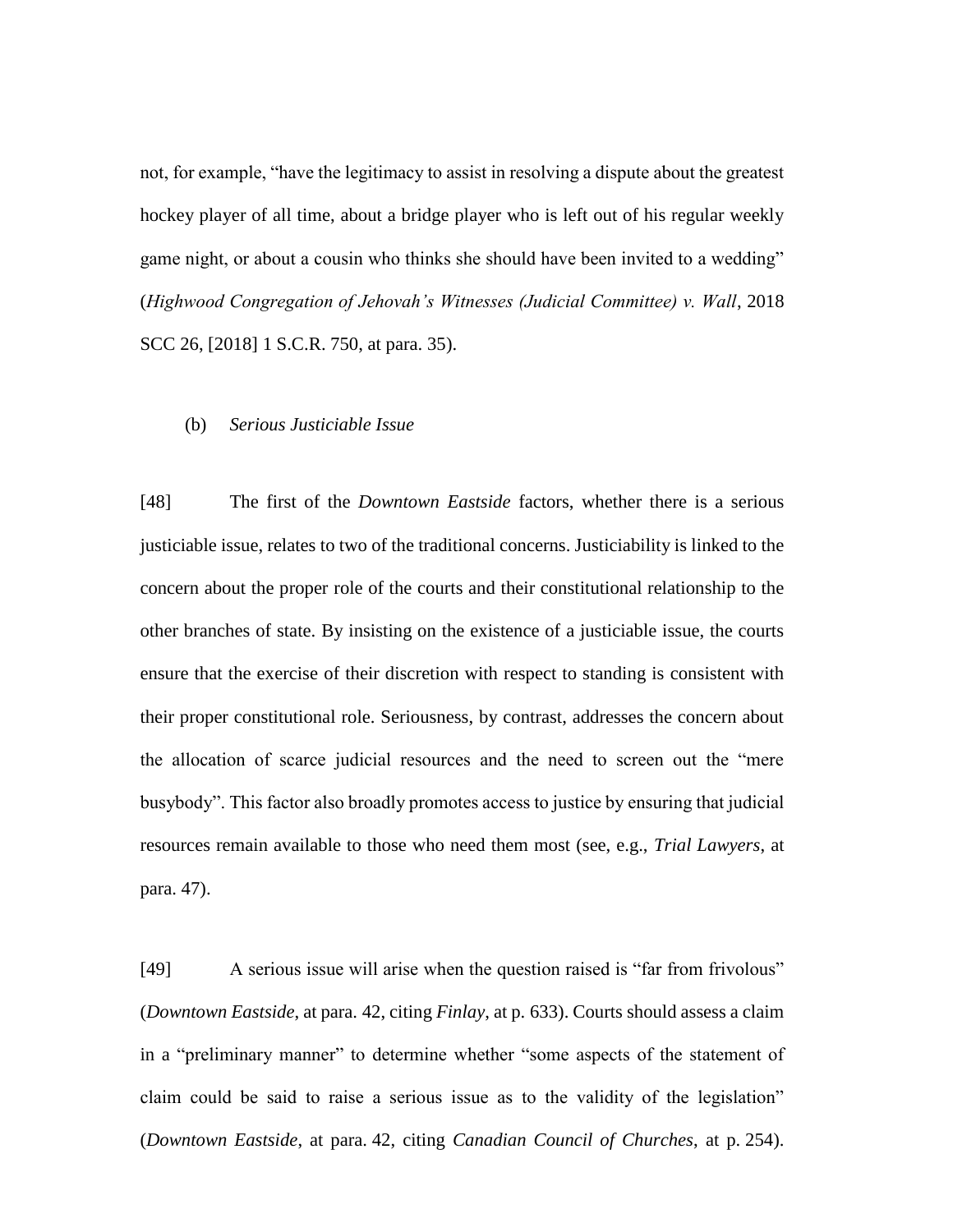Once it becomes clear that the statement of claim reveals at least one serious issue, it will usually be unnecessary to minutely examine every pleaded claim to assess standing (*Downtown Eastside*, at para. 42).

[50] To be justiciable, an issue must be one that is appropriate for a court to decide, that is, the court must have the institutional capacity and legitimacy to adjudicate the matter (*Highwood Congregation*, at paras. 32-34). Public interest standing hinges on the existence of a justiciable question (*Downtown Eastside*, at para. 30). Unless an issue is justiciable in the sense that it is suitable for judicial determination, it should not be heard and decided no matter who the parties are (*Highwood Congregation*, at para. 33, citing L. M. Sossin, *Boundaries of Judicial Review: The Law of Justiciability in Canada* (2nd ed. 2012), at p. 7).

# (c) *Genuine Interest*

[51] The second factor, being whether the plaintiff has a genuine interest in the issues, also reflects the concern for conserving scarce judicial resources and the need to screen out the mere busybody. This factor asks "whether the plaintiff has a real stake in the proceedings or is engaged with the issues they raise" (*Downtown Eastside*, at para. 43). To determine whether a genuine interest exists, a court may refer, among other things, to the plaintiff's reputation and to whether the plaintiff has a continuing interest in and link to the claim (see, e.g., *Canadian Council of Churches*, at p. 254).

#### (d) *Reasonable and Effective Means*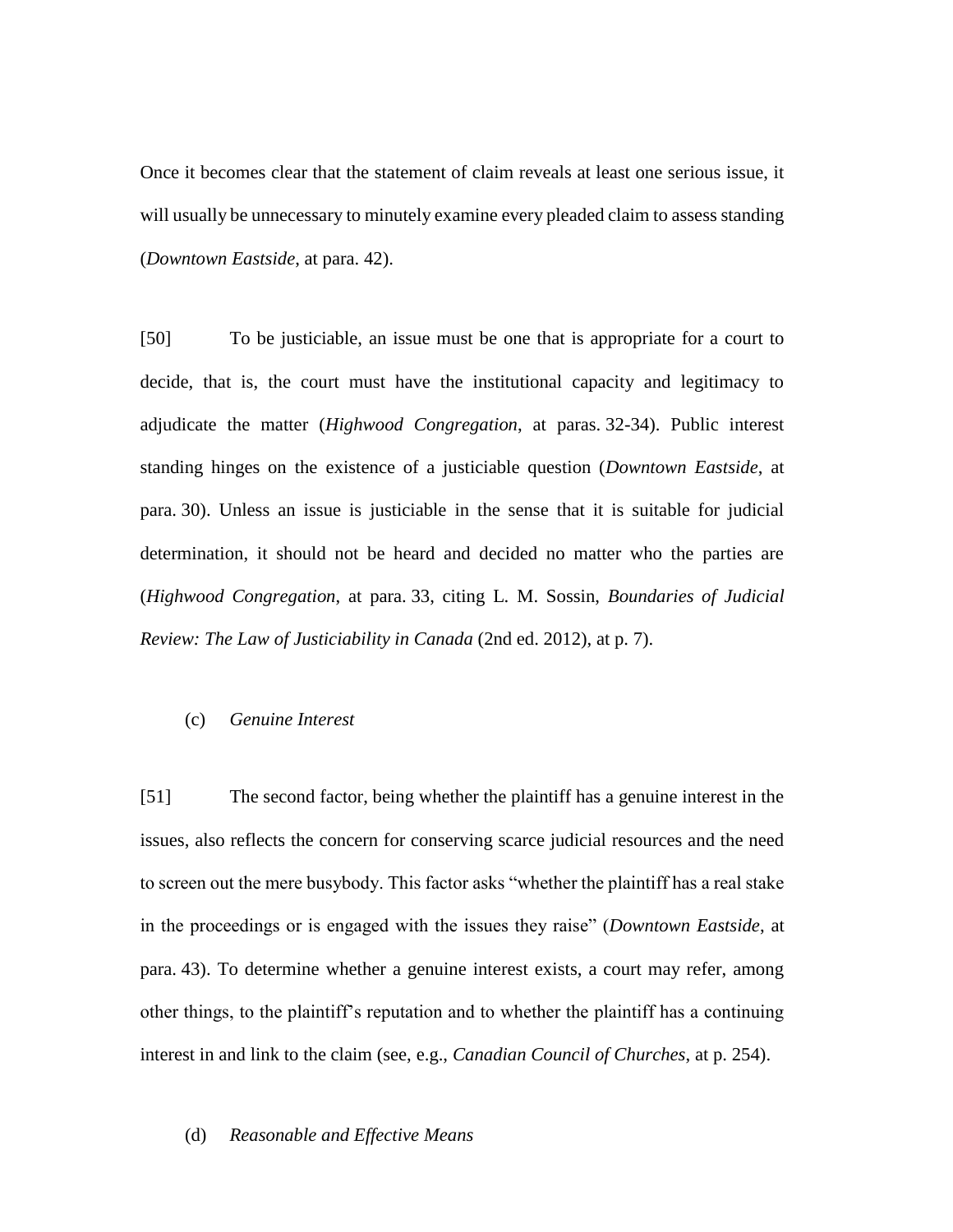[52] The third factor, reasonable and effective means, implicates both legality and access to justice. It is "closely linked" to legality, since it involves asking whether granting standing is desirable to ensure lawful action by government actors (*Downtown Eastside*, at para. 49). It also requires courts to consider whether granting standing will promote access to justice "for disadvantaged persons in society whose legal rights are affected" by the challenged law or action (para. 51).

[53] This factor also relates to the concern about needlessly overburdening the justice system, because "[i]f there are other means to bring the matter before the court, scarce judicial resources may be put to better use" (*Hy and Zel's*, at p. 692). And it addresses the concern that courts should have the benefit of contending views of the persons most directly affected by the issues (*Finlay*, at p. 633).

[54] To determine whether, in light of all the circumstances, a proposed suit is a reasonable and effective means of bringing an issue before the court, courts should consider whether the proposed action is an economical use of judicial resources, whether the issues are presented in a context suitable for judicial determination in an adversarial setting, and whether permitting the proposed action to go forward will serve the purpose of upholding the principle of legality (*Downtown Eastside*, at para. 50). Like the other factors, this one should be applied purposively, and from a "practical and pragmatic point of view" (para. 47).

[55] The following non-exhaustive list outlines certain "interrelated matters" a court may find useful when assessing the third factor (*Downtown Eastside*, at para. 51):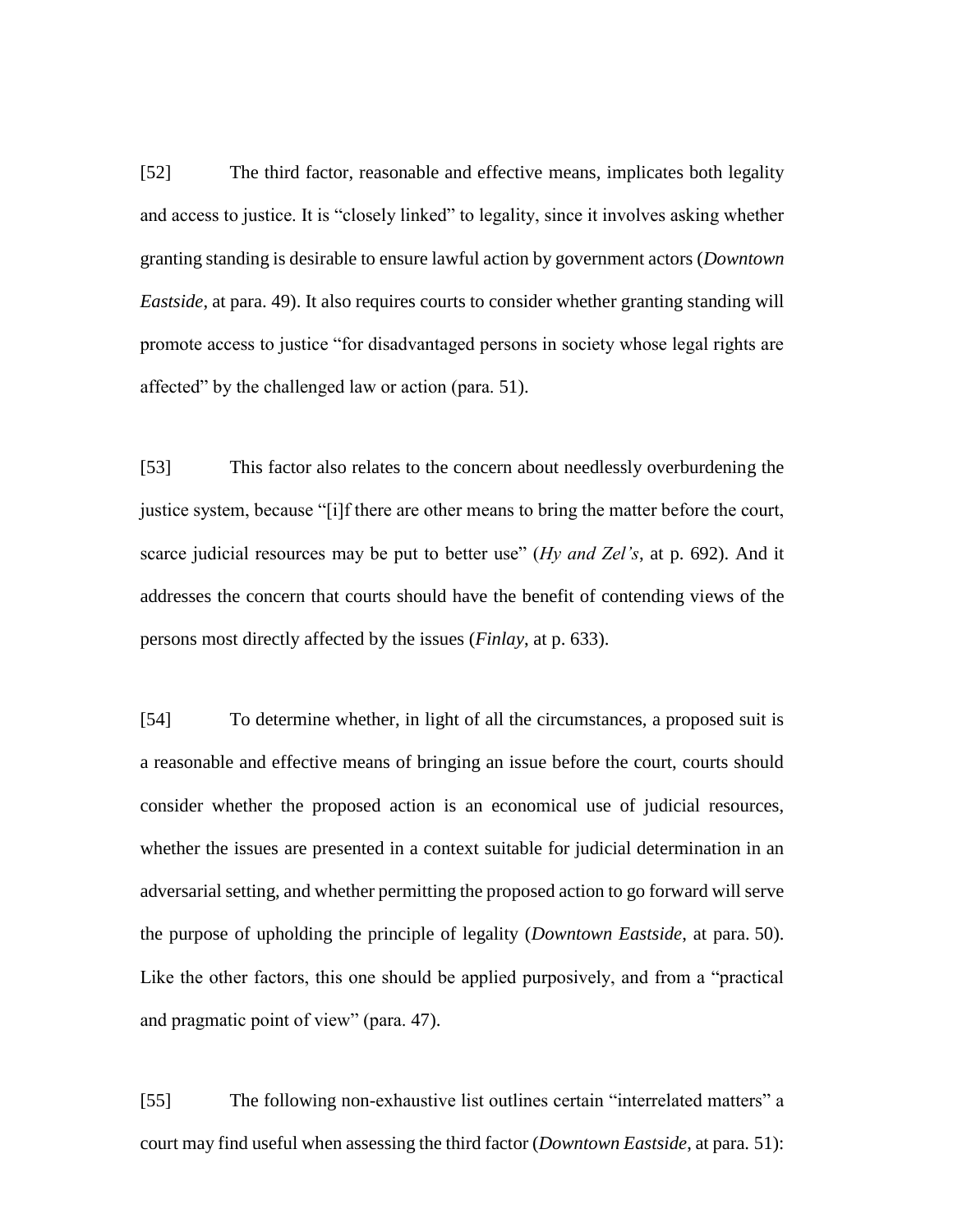- 1. *The plaintiff's capacity to bring the claim forward*: What resources and expertise can the plaintiff provide? Will the issue be presented in a sufficiently concrete and well-developed factual setting?
- 2. *Whether the case is of public interest*: Does the case transcend the interests of those most directly affected by the challenged law or action? Courts should take into account that one of the ideas animating public interest litigation is that it may provide access to justice for disadvantaged persons whose legal rights are affected.
- 3. *Whether there are alternative means*: Are there realistic alternative means which would favour a more efficient and effective use of judicial resources and would present a context more suitable for adversarial determination? If there are other proceedings relating to the matter, what will be gained in practice by having parallel proceedings? Will the other proceedings resolve the issues in an equally or more effective and reasonable manner? Will the plaintiff bring a particularly useful or distinctive perspective to the resolution of those issues?
- 4. *The potential impact of the proceedings on others*: What impact, if any, will the proceedings have on the rights of others who are equally or more directly affected? Could "the failure of a diffuse challenge" prejudice subsequent challenges by parties with specific and factually established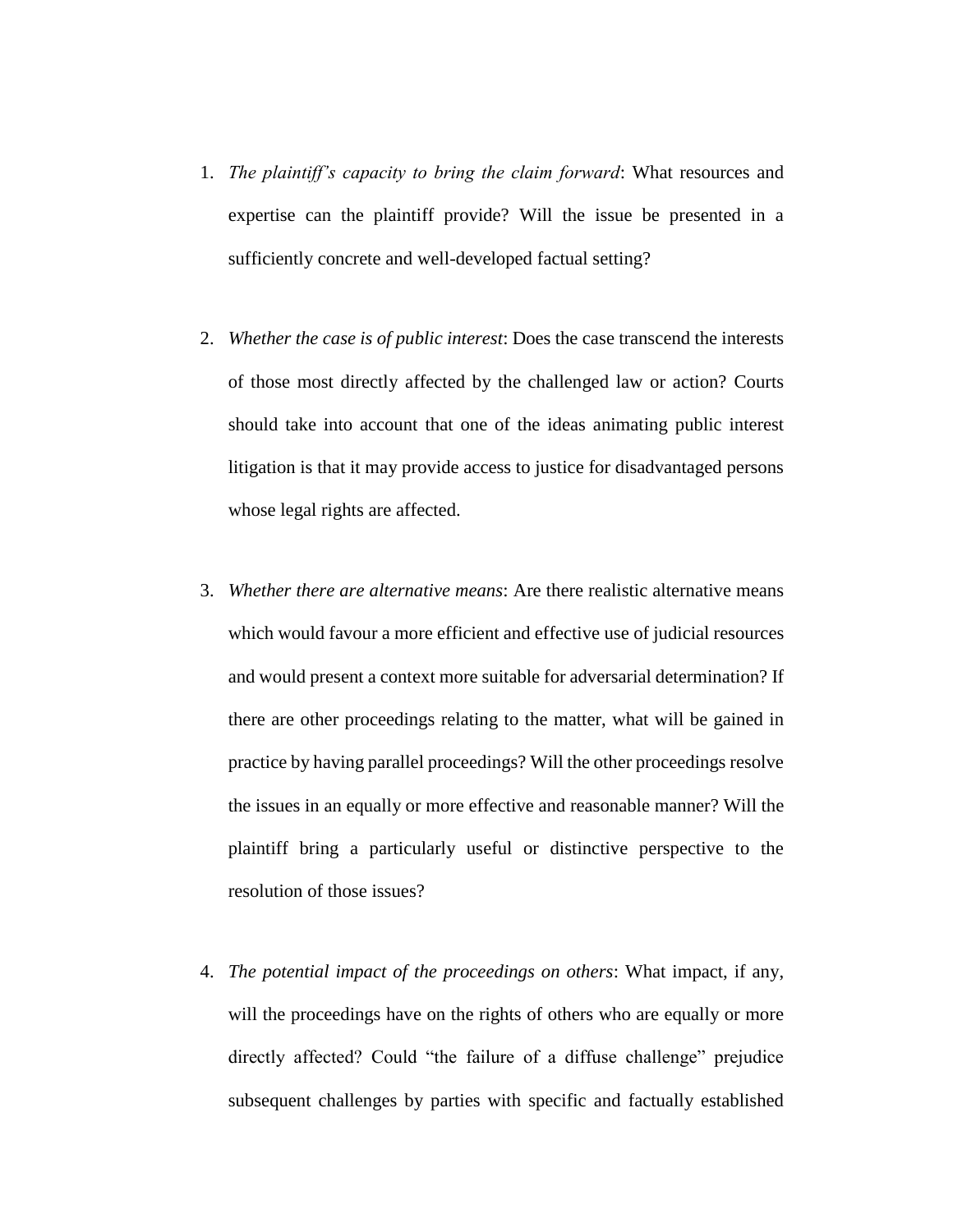complaints? (para. 51, citing *Danson v. Ontario (Attorney General)*, [1990] 2 S.C.R. 1086, at p. 1093).

# (4) Conclusion on Access to Justice and Legality in Public Interest Standing Law

[56] The Court of Appeal was wrong to conclude that the principles of legality and access to justice merit "particular weight" in the *Downtown Eastside* analysis. This Court's case law, and in particular the existing *Downtown Eastside* framework, already addresses these factors in both implicit and explicit fashion. However, it does not assign them a place of principal importance in the analysis.

[57] Legality, for example, is taken into account in the context of the "reasonable and effective means" factor (*Downtown Eastside*, at para. 49), and may also be considered in relation to the "interrelated matters" that can assist a court in assessing that factor (para. 51). As for access to justice, it too is taken into consideration in assessing whether a suit is a reasonable and effective means of bringing an issue before the courts. And it is also accounted for in the context of the "serious justiciable issue" factor, which allows courts to screen out unmeritorious claims and ensure that judicial resources remain available to those who need them most.

[58] Because legality and access to justice feature most prominently in relation to the third factor, attaching "particular weight" to them would effectively transform the "reasonable and effective means" factor into a determinative one. This Court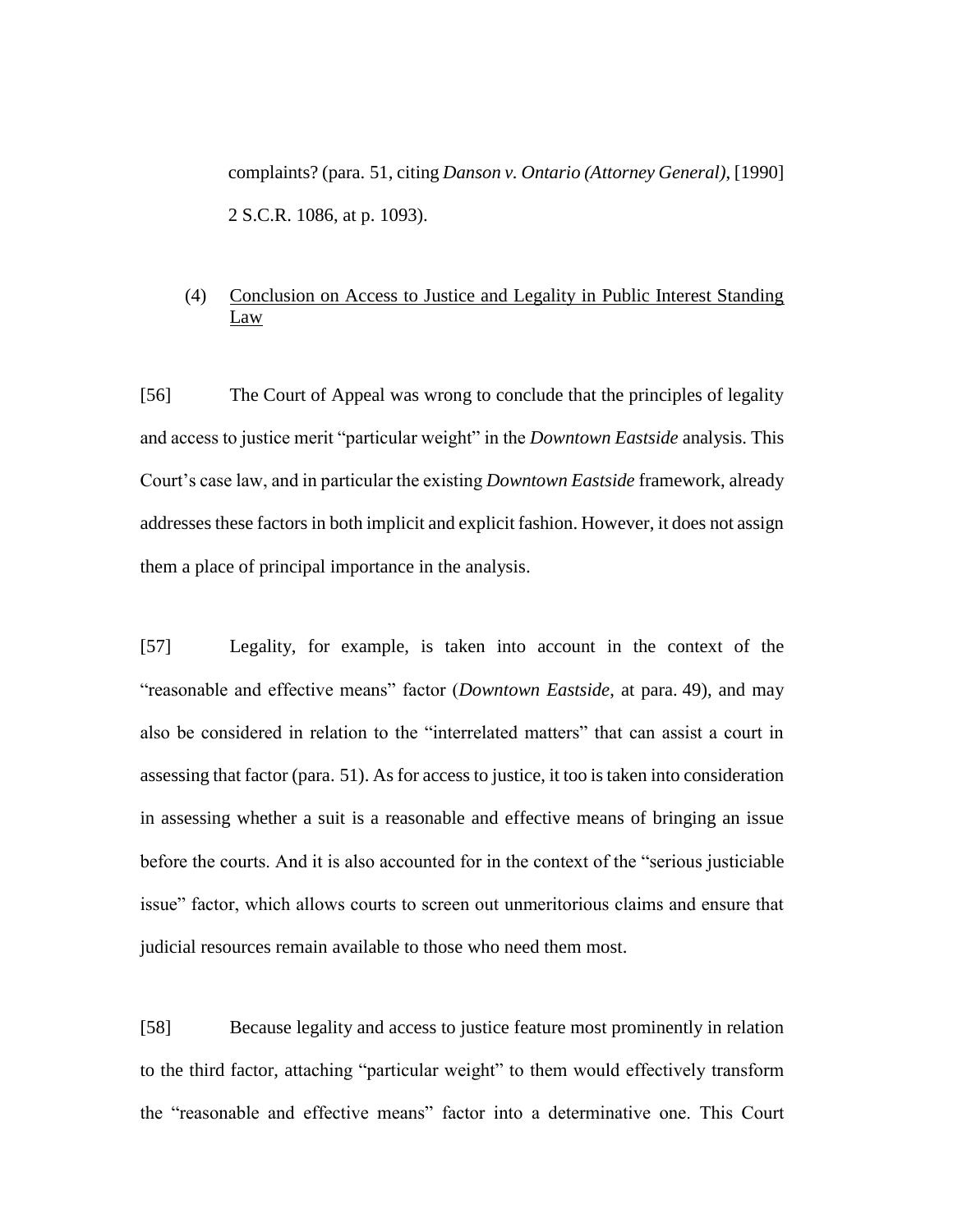explicitly warned against such an outcome in *Downtown Eastside*. It encouraged courts to take access to justice and legality into account, but specified that "this should not be equated with a license to grant standing to whoever decides to set themselves up as the representative of the poor or marginalized" (para. 51).

[59] In *Downtown Eastside*, the Court endorsed a flexible, discretionary approach to public interest standing. This approach must be guided by *all* the underlying purposes of limiting standing, as well as by legality and access to justice. While access to justice and, in particular, legality were central to the development of the law of public interest standing, and while they are important considerations, they are not the only concerns to take into account. Put another way, no one purpose, principle or factor takes precedence in the analysis.

## B. *Sufficient Factual Setting For Trial*

[60] The third *Downtown Eastside* factor requires courts to consider whether, in all the circumstances, a proposed suit is a reasonable and effective means of bringing an issue before the courts. One of the many matters a court is to consider when assessing this factor is "the plaintiff's capacity to bring forward [the] claim" (para. 51). To evaluate the plaintiff's capacity to do so, the court "should examine, amongst other things, the plaintiff's resources, expertise, and whether the issue will be presented in a sufficiently concrete and well-developed factual setting" (para. 51).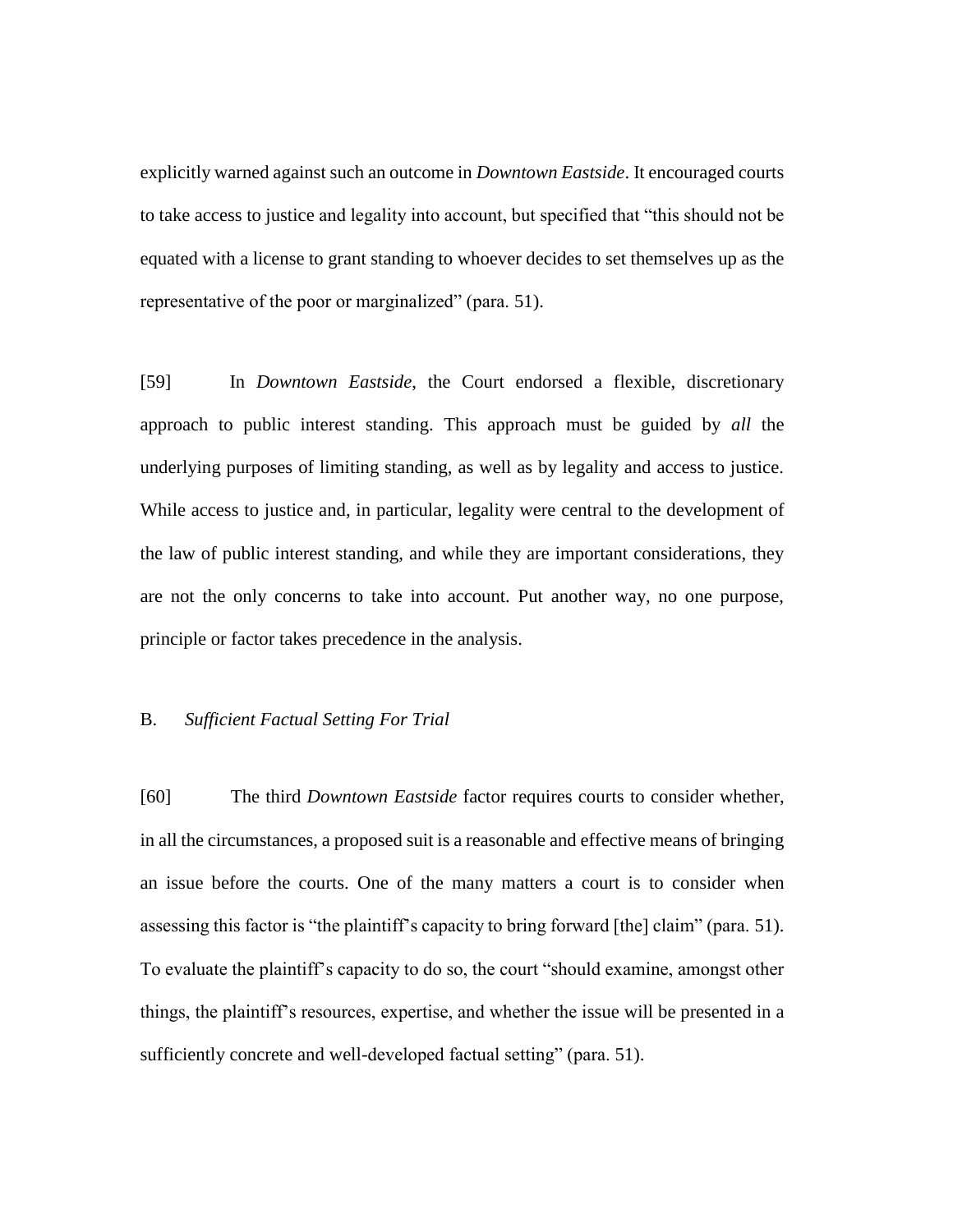[61] The dispute in this appeal revolves around this last question: ". . . whether the issue will be presented in a sufficiently concrete and well-developed factual setting". The AGBC argues that CCD did not — and cannot — adduce a sufficient factual setting because it lacks an individual co-plaintiff, and that standing should therefore be denied.

[62] The AGBC's argument invites this Court to consider how public interest litigants can satisfy a court that a sufficient factual setting will exist at trial. Is an individual plaintiff necessary in circumstances like those on appeal? If not, how can a plaintiff satisfy the court that such a setting will be forthcoming where, as here, standing is challenged at a preliminary stage of litigation? And, if it becomes necessary to revisit the issue of standing to ensure that this factual setting exists, under what circumstances should a party be permitted to do so?

### (1) Individual Co-plaintiff Not Required

[63] At the outset, both parties rightly acknowledge that public interest litigation may proceed in some cases without a directly affected plaintiff (see, e.g., A.F., at para. 59). A statute's very existence, for example, or the manner in which it was enacted can be challenged on the basis of legislative facts alone (see, e.g., *Danson*, at pp. 1100- 1101).

[64] The AGBC, however, submits that where the impacts of legislation are at issue, evidence from a directly affected plaintiff is *vital* to "ensuring that a factual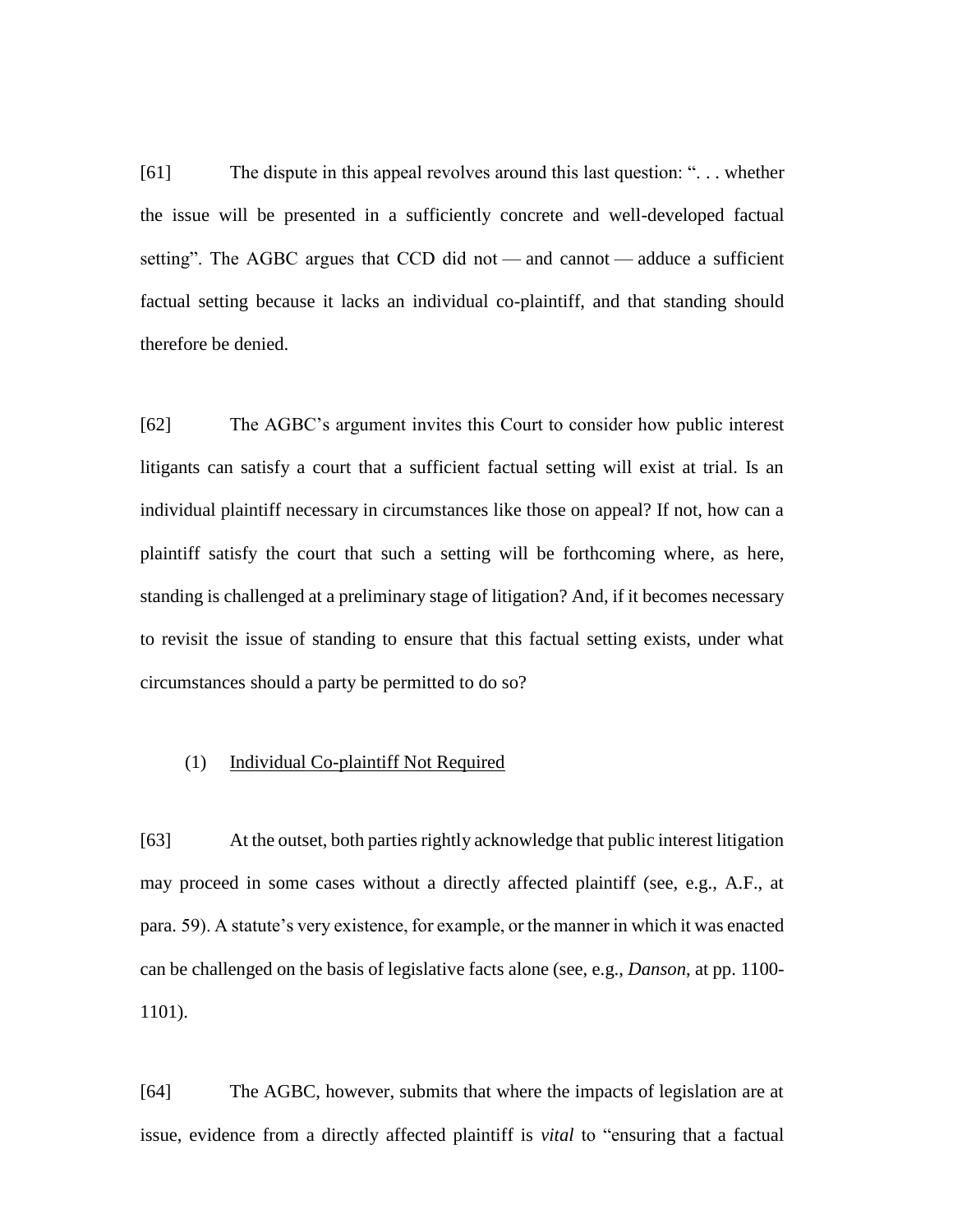context suitable for judicial determination is present" before standing is granted (A.F., at para. 60). In such cases, the AGBC maintains, an applicant for public interest standing should be required to (i) explain the absence of an individual plaintiff, (ii) show how it is a suitable proxy for the rights and interests of directly affected plaintiffs, and (iii) demonstrate, "with some specificity", how it will provide a well-developed factual context that compensates for the absence of a directly affected plaintiff (paras. 40 and 66).

[65] I would not impose such rigid requirements, for two reasons.

[66] First, a directly affected *plaintiff* is not vital to establish a "concrete and well-developed factual setting". Public interest litigants can establish such a setting by calling affected (or otherwise knowledgeable) non-plaintiff *witnesses* (see, e.g., *Carter v. Canada (Attorney General)*, 2015 SCC 5, [2015] 1 S.C.R. 331, at paras. 14-16, 22 and 110; *Canada (Attorney General) v. Bedford*, 2013 SCC 72, [2013] 3 S.C.R. 1101, at paras. 15 and 54; *Downtown Eastside*, at para. 74). As long as such a setting exists, a directly affected co-plaintiff or a suitable proxy is not required for a public interest litigant to be granted standing. If a directly affected co-plaintiff is not required, then would-be public interest litigants should not have to justify — or compensate for — the absence of one.

[67] Second, the AGBC's proposed requirements would thwart many of the traditional purposes underlying standing law. A strict requirement for a directly affected co-plaintiff would pose obstacles to access to justice and would undermine the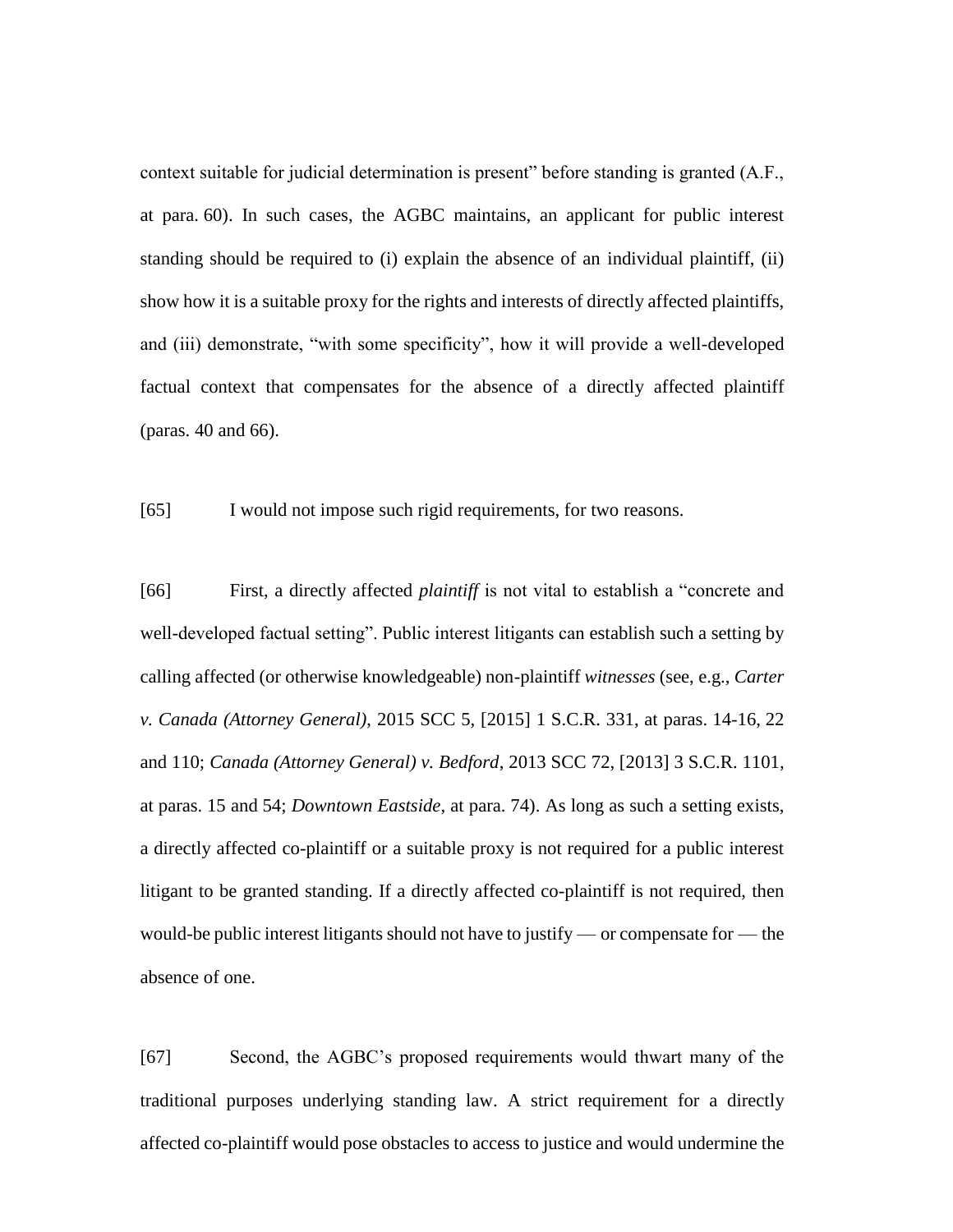principle of legality. Constitutional litigation is already fraught with formidable obstacles for litigants. These proposed requirements would also raise unnecessary procedural hurdles that would needlessly deplete judicial resources. Given these concerns, the Court was correct in *Downtown Eastside* to retain the presence of directly affected litigants as a *factor* — rather than a separate legal and evidentiary hurdle — in the discretionary balancing, to be weighed on a case-by-case basis. I would not disturb that conclusion here.

### (2) Satisfying a Court on this Factor Will Be Context-Specific

[68] The question remains: In the absence of a directly affected co-plaintiff, how might a would-be public interest litigant demonstrate that the issues "will be presented in a sufficiently concrete and well-developed factual setting" (*Downtown Eastside*, at para. 51 (emphasis added))? And, in particular, how might such a litigant do so where (as here) standing is challenged at a *preliminary* stage of the litigation?

[69] To begin, a few clarifications are in order. As the Court explained in *Downtown Eastside*, none of the factors it identified are "hard and fast requirements" or "free-standing, independently operating tests" (*Downtown Eastside*, at para. 20). Rather, they are to be assessed and weighed cumulatively, in light of all the circumstances. It follows that, where standing is challenged *at a preliminary stage*, whether a "sufficiently concrete and well-developed factual setting" *will* exist at trial may not be dispositive. The trial judge retains the discretion to determine the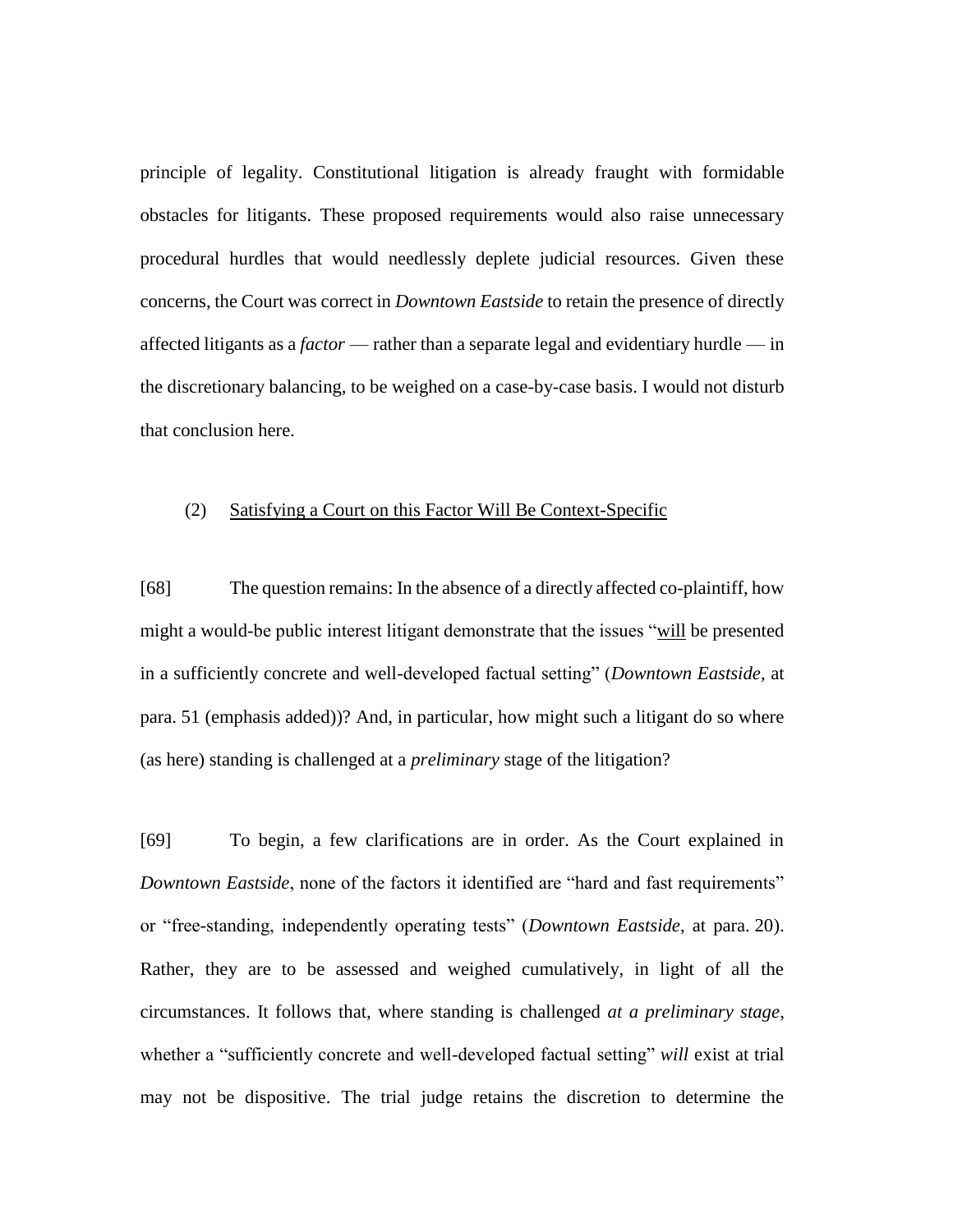significance of this consideration at a preliminary stage by taking the particular circumstances into account.

[70] That said, *the absence of such a setting will in principle be dispositive at trial*. A court cannot decide constitutional issues in a factual vacuum (*Mackay v. Manitoba*, [1989] 2 S.C.R. 357, at pp. 361-62). Evidence is key in constitutional litigation unless, in exceptional circumstances, a claim may be proven on the face of the legislation at issue as a question of law alone (see, e.g., *Danson*, at pp. 1100-1101, citing *Manitoba (Attorney General) v. Metropolitan Stores Ltd.*, [1987] 1 S.C.R. 110, at p. 133). Standing may therefore be revisited where it becomes apparent, after discoveries, that the plaintiff has not adduced sufficient facts to resolve the claim. As I will explain below, however, parties should consider other litigation management strategies before revisiting the issue of standing, given that such strategies may provide a more appropriate route to address the traditional concerns that underlie standing law (*Downtown Eastside*, at para. 64). For example, summary dismissal may be open to a defendant where there is no evidence to support an element of the claim (as in *Hryniak v. Mauldin*, 2014 SCC 7, [2014] 1 S.C.R. 87, at para. 93).

[71] With these clarifications in mind, I will now return to the question at hand: What suffices to show that a sufficiently concrete and well-developed factual setting will be forthcoming at trial? The answer to this question necessarily depends on the circumstances, including (i) the stage of litigation at which standing is challenged, and (ii) the nature of the case and the issues before the court. On the first point, what may,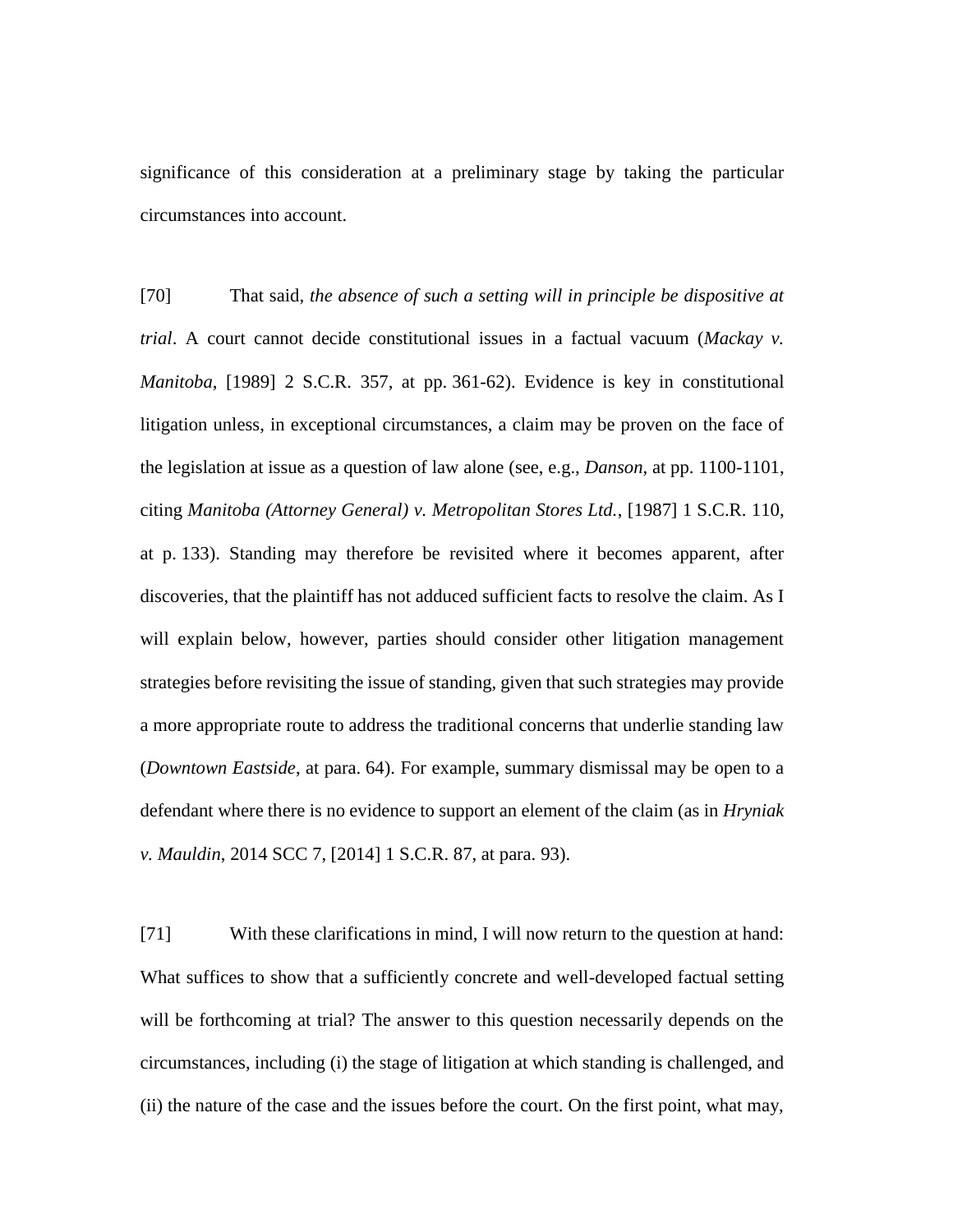for example, satisfy the court at an early stage may not suffice at a later stage. Likewise, the significance of a lack of evidence will vary with the nature of the claim and the pleadings. Some cases may not be heavily dependent on individual facts — where, for example, the claim can be argued largely on the face of the legislation. In such cases, an absence of concrete evidence at the pleadings stage may not be fatal to a claim for standing. Where a case turns to a greater extent on individual facts, however, an evidentiary basis will weigh more heavily in the balance, even at a preliminary stage of the proceedings.

[72] When standing is challenged at a preliminary stage, the plaintiff should not be required to provide trial evidence. That would be procedurally unfair, as it would permit the defendant to obtain evidence before discovery. Generally, however, a mere undertaking or intention to adduce evidence will *not* be enough to persuade a court that an evidentiary basis will be forthcoming. It may be helpful to give some examples of the considerations a court may find relevant when assessing whether a sufficiently concrete and well-developed factual setting will be produced at trial. As was the case in *Downtown Eastside*, for the purposes of its assessment of the "reasonable and effective means" factor, this list is not exhaustive, but illustrative.

1. *Stage of the proceedings*: The court should take account of the stage of the proceedings at which standing is challenged. At a preliminary stage, a concrete factual basis may not be pivotal in the *Downtown Eastside* framework — the specific weight to be attached to this consideration will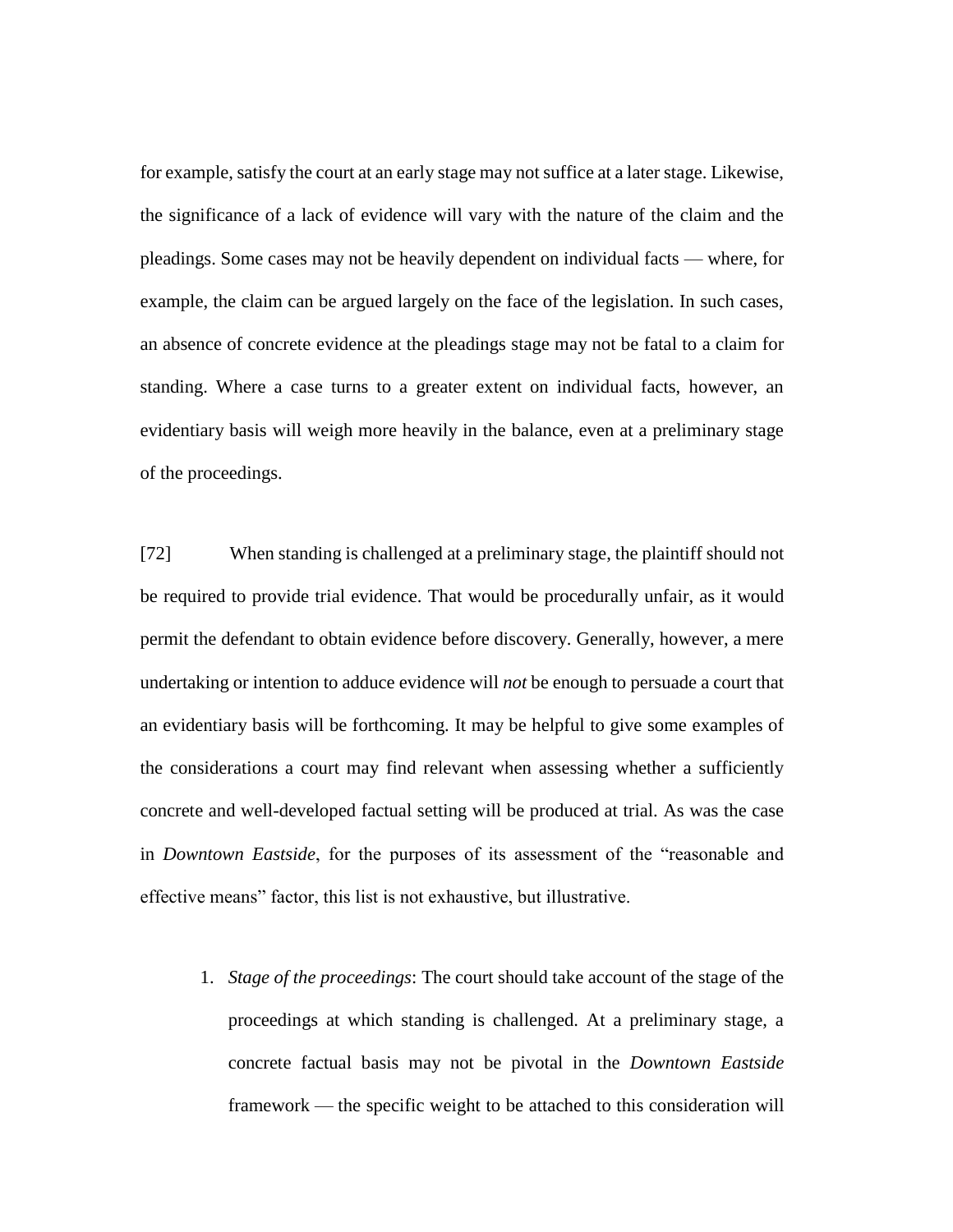depend on the circumstances, and ultimately lies within the trial judge's discretion. At trial, however, the absence of a factual basis should generally preclude a grant of public interest standing.

- 2. *Pleadings*: The court should consider the nature of the pleadings and what material facts are pled. Are there concrete facts with respect to how legislation has been applied that can be proven at trial? Or are there merely hypothetical facts with respect to how legislation might be interpreted or applied? Do the pleadings reveal that the case can be argued largely on the face of the legislation, such that individual facts may not be pivotal? Or does the case turn more heavily on individualized facts?
- 3. *The nature of the public interest litigant*: The court may also consider whether the litigant — if it is an organization — is composed of or works directly with individuals who are affected by the impugned legislation. If that is the case, it would be reasonable to infer that the litigant has the capacity to produce evidence from directly affected individuals.
- 4. *Undertakings*: Courts rigorously enforce undertakings, which must be "strictly and scrupulously carried out" (see, e.g., Law Society of British Columbia, *Code of Professional Conduct for British Columbia* (online), rule 5.1-6). An undertaking by a lawyer to provide evidence might help to persuade a court that a sufficient factual setting will exist at trial, but an undertaking alone will seldom suffice.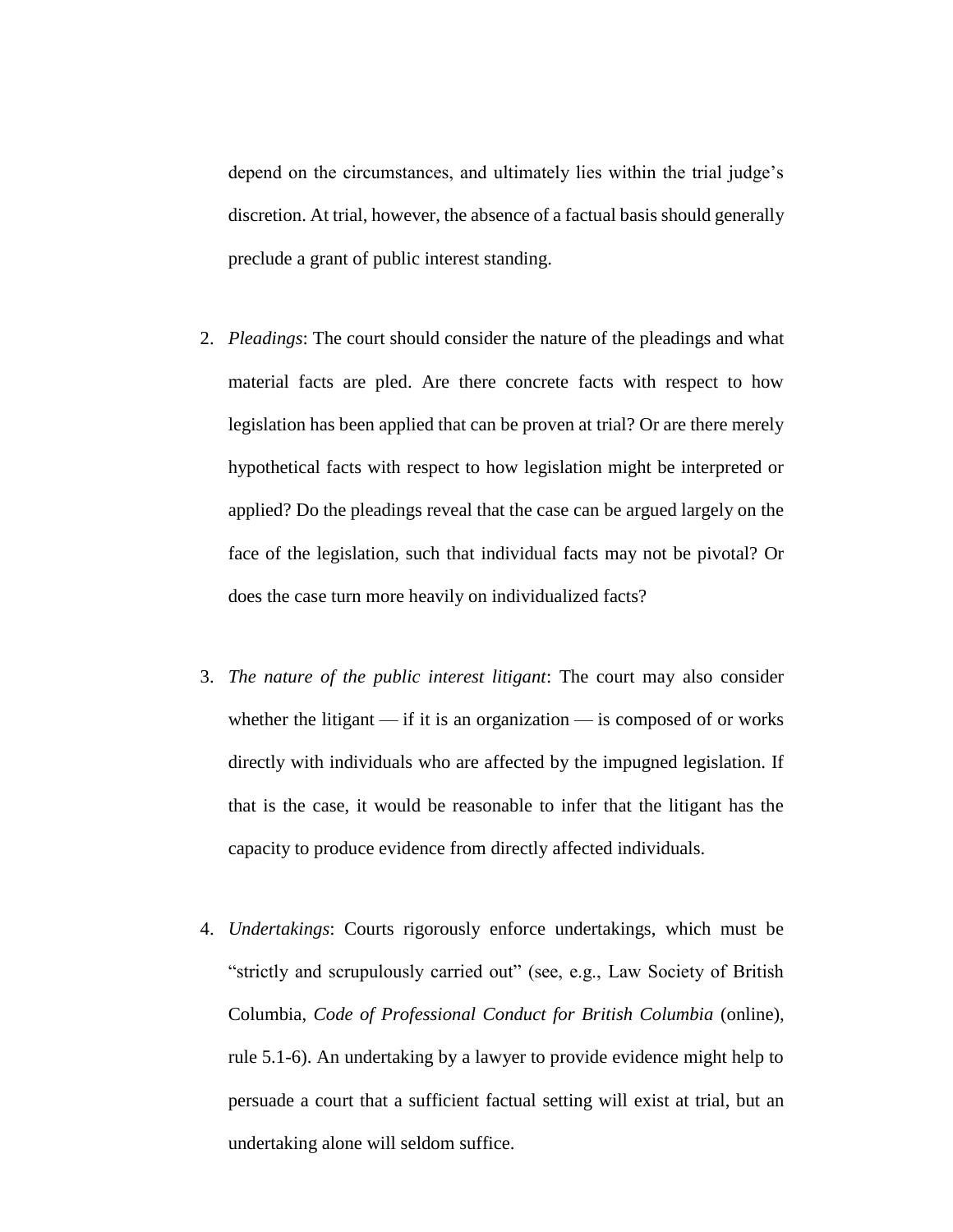5. *Actual evidence*: Though a party is not required to do so, providing actual evidence — or a list of potential witnesses and the evidence they will provide — is a clear and compelling way to respond to a challenge to standing at a preliminary stage. As I explained above, the significance of a lack of evidence will depend on the stage of the litigation, the nature and context of the case, and the pleadings.

#### (3) Ability to Revisit Standing

[73] In *Downtown Eastside*, this Court cautioned against using the "blunt instrument of a denial of standing" where other well-established litigation management strategies could ensure the efficient and effective use of judicial resources (para. 64). For example, courts can screen claims for merit at an early stage by intervening to prevent abuse, and have the power to award costs. A court hearing a preliminary challenge to standing may also defer consideration of the issue to trial (*Finlay*, at pp. 616-17). Any of these tools may provide a more appropriate route to address the traditional concerns that underlie standing law, and courts should take these tools into account when exercising their discretion to grant or deny standing (*Downtown Eastside*, at para. 64). Likewise, parties should generally pursue alternative litigation management strategies first, before seeking to revisit the issue of standing.

[74] Courts, however, retain the ability to reconsider standing, even where it was initially granted at a preliminary stage (*Borowski v. Canada (Attorney General)*, [1989] 1 S.C.R. 342). The ability to revisit standing depends on a plaintiff's continued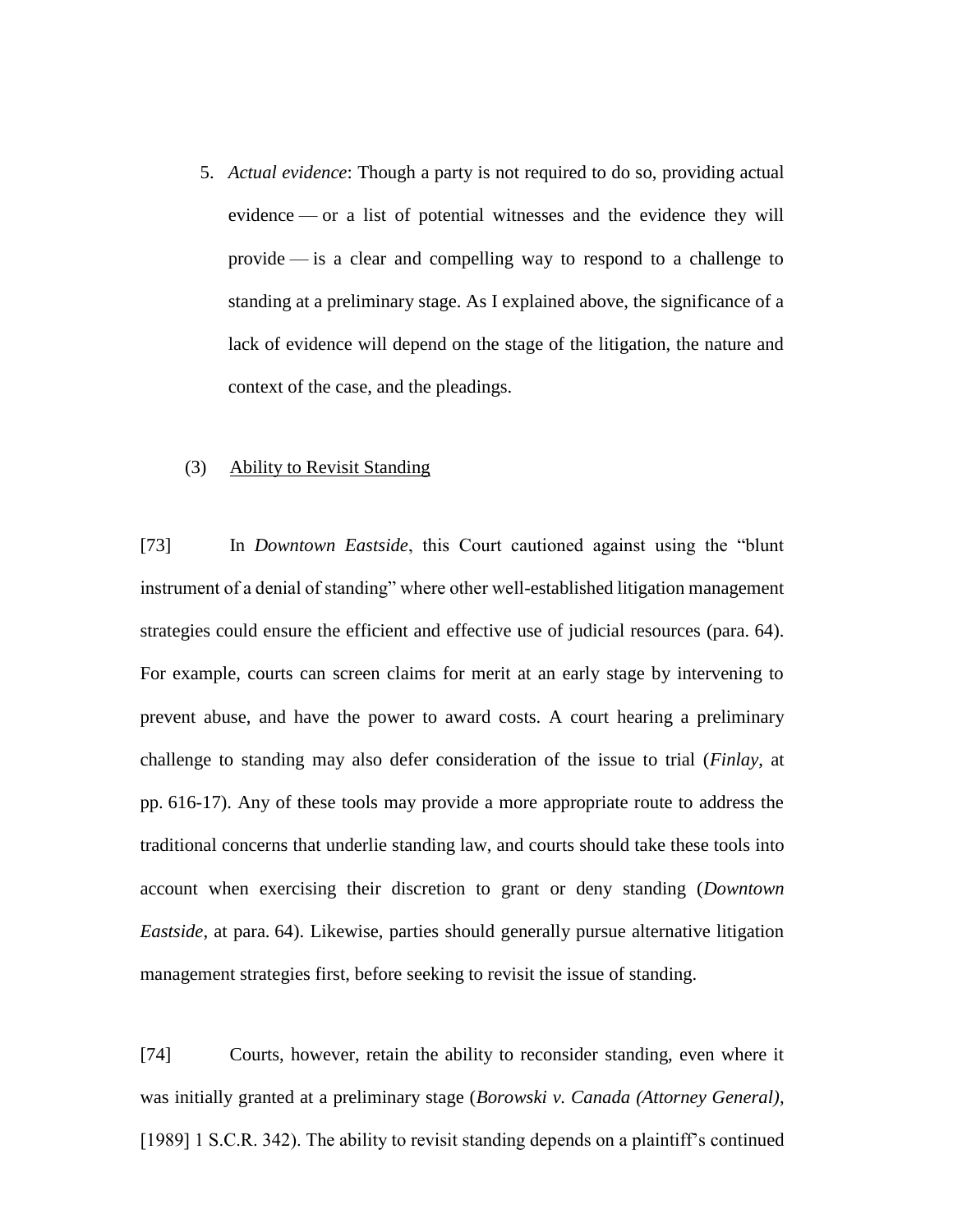efforts to demonstrate that a sufficiently concrete and well-developed factual setting will be put forward at trial. In this sense, the ability to revisit standing acts as a fail-safe to ensure that the plaintiff does not rest on its laurels.

[75] To be clear, the courts' ability to revisit standing is not an open invitation to defendants to challenge standing at every available opportunity. Litigants must not waste judicial resources or unduly hinder the litigation process. For that reason, a defendant wishing to revisit standing may apply to do so only if a material change has occurred that raises a serious doubt that the public interest litigant will be able to put forward a sufficiently concrete and well-developed factual setting, and alternative litigation management strategies are inadequate to address the deficiency. One example of such a material change would be where the plaintiff undertook to provide evidence in response to a previous challenge to standing but failed to do so. By contrast, moving from one stage of the litigation to another does not, by itself, correspond to a material change that would merit revisiting standing.

[76] A material change that raises a serious doubt that a plaintiff will be able to put forward a sufficiently concrete and well-developed factual setting is most likely to occur when the parties exchange pleadings or complete the discovery stage. These are the steps in the litigation process at which the factual setting is most likely to emerge. Unsurprisingly, the importance of the factual setting increases at each step of the process as the litigation progresses. This means that a plaintiff's inability to demonstrate that it will put forward a sufficiently concrete and well-developed factual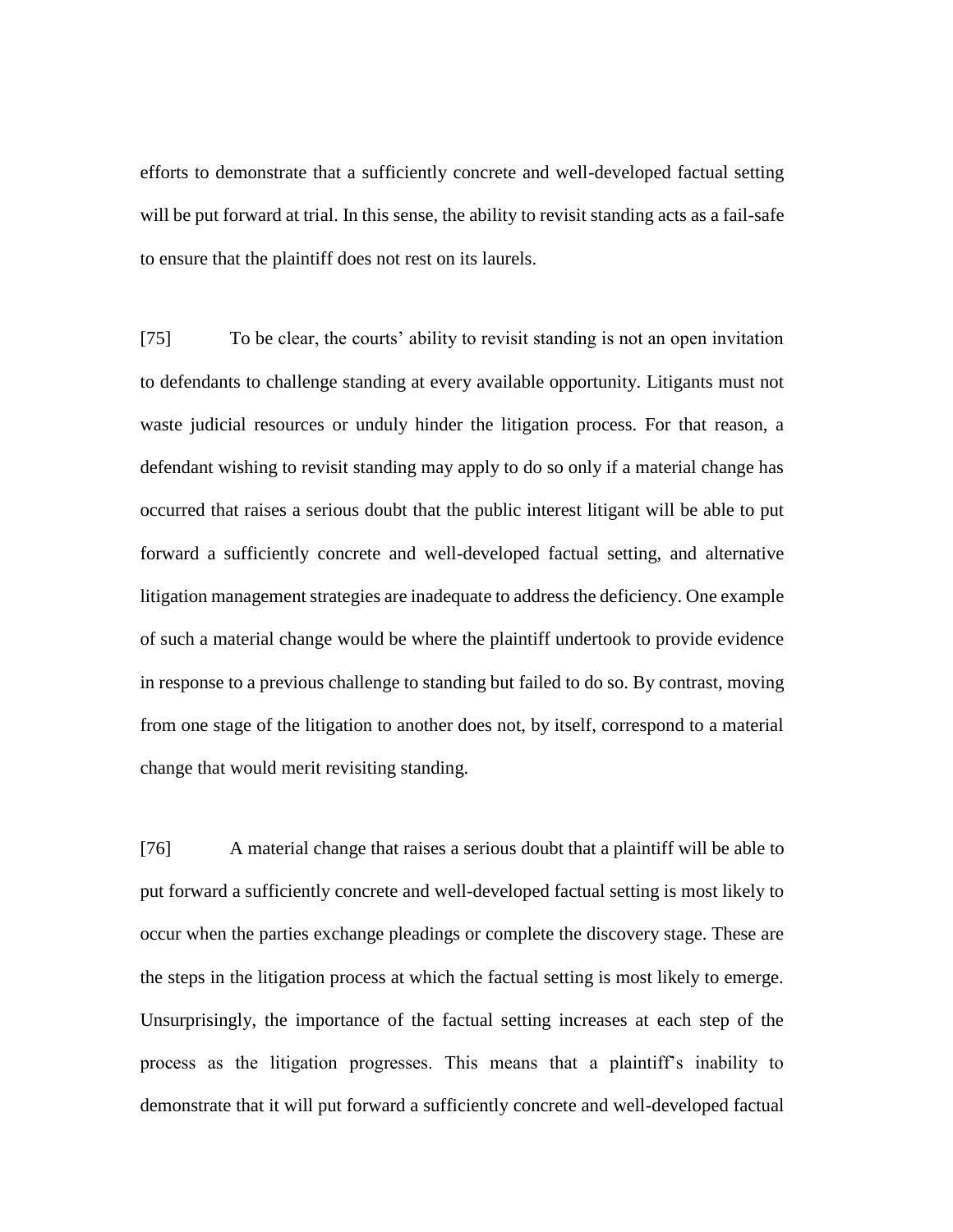setting will carry more weight at the close of the discovery stage than after the exchange of pleadings, at which point the absence of concrete evidence would be less significant. Like the initial decision on standing, a decision to revisit standing turns on the particular circumstances of the case (*Downtown Eastside*, at para. 2).

[77] While I do not foreclose the possibility of a material change occurring other than at the pleadings and discovery stages, such an occurrence would be rare. One example of an appropriate case would be where the original basis for the plaintiff's standing has been called into question or becomes moot. The latter situation arose in the *Borowski* saga. In 1981, this Court granted Mr. Borowski public interest standing to challenge the prohibition against abortion in the *Criminal Code*, R.S.C. 1970, c. C-34 (see *Minister of Justice of Canada v. Borowski*, [1981] 2 S.C.R. 575), but the impugned provisions were subsequently struck down in *R. v. Morgentaler*, [1988] 1 S.C.R. 30. In 1989, this Court held that Mr. Borowski lacked standing to continue the case, because he was now asking the court to address a "purely abstract question" about the rights of a foetus, which meant that his challenge now amounted to a "private reference" (*Borowski* (1989), at pp. 365-68).

# C. *Application to the Facts*

[78] At the oral hearing, CCD requested leave to cross-appeal the Court of Appeal's order, and urged this Court to rule on the issue of standing. It argued that remitting the matter for reconsideration would only cause further delay. I agree. In my view, it is in the interests of justice to grant leave to cross-appeal in the circumstances,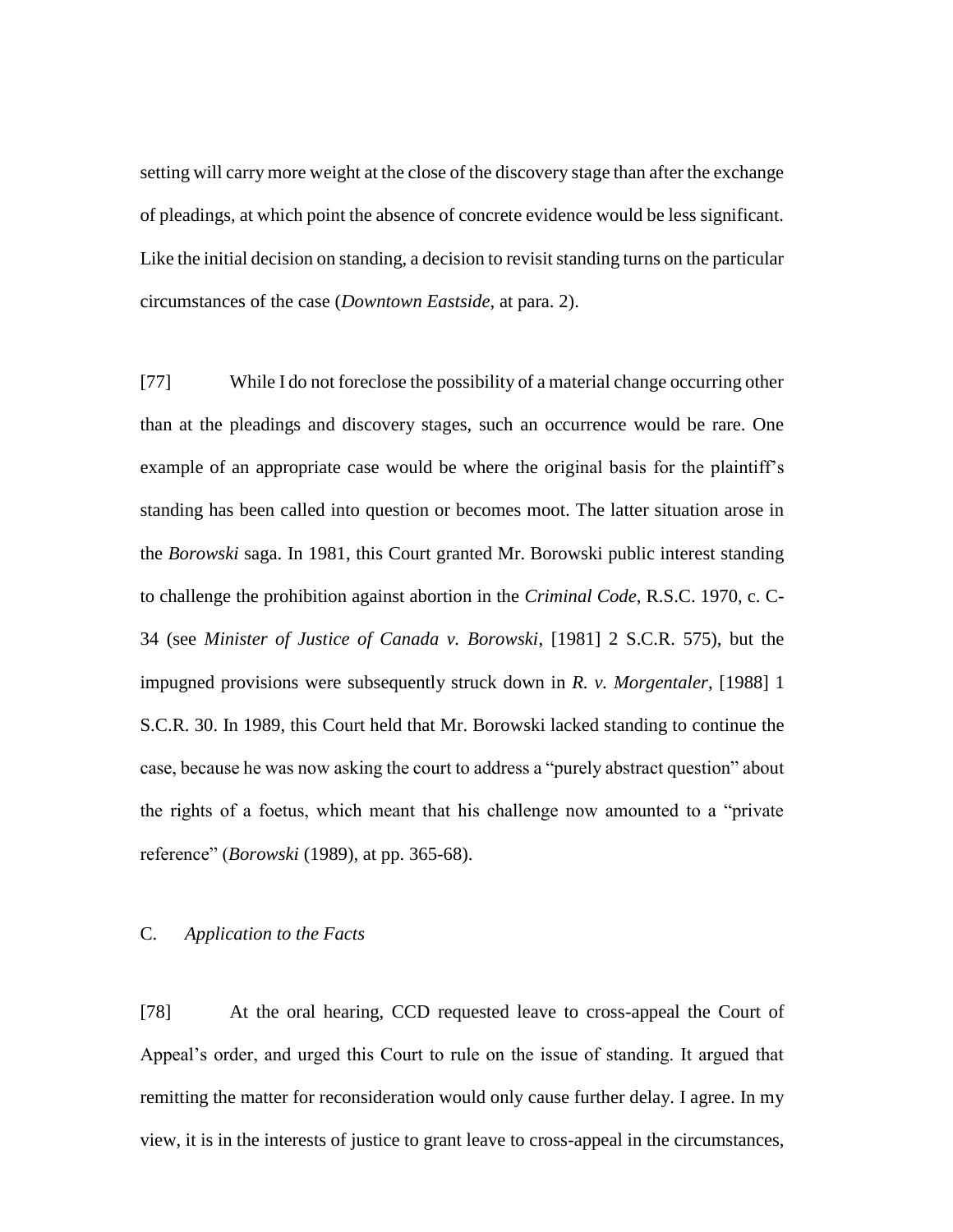and address the standing issue. Courts may grant public interest standing in the exercise of their inherent jurisdiction whenever it is just to do so (*Morgentaler v. New Brunswick*, 2009 NBCA 26, 344 N.B.R. (2d) 39, at para. 51).

[79] I note that rulings on standing are discretionary, and are thus "entitled to deference on appeal" (*Strickland v. Canada (Attorney General)*, 2015 SCC 37, [2015] 2 S.C.R. 713, at para. 39). In the case at bar, however, there are errors in the decisions of the courts below that justify our intervention.

[80] My analysis in this regard will proceed in two parts. First, I will outline the errors made by the courts below. Second, I will apply and weigh each of the *Downtown Eastside* factors before concluding that, cumulatively, these factors favour granting public interest standing in the circumstances.

# (1) Errors in the Courts Below

(a) *Chambers Judge*

[81] The chambers judge made a number of errors in his interpretation and application of the *Downtown Eastside* factors.

## (i) Errors With Respect to the Serious Justiciable Issue Factor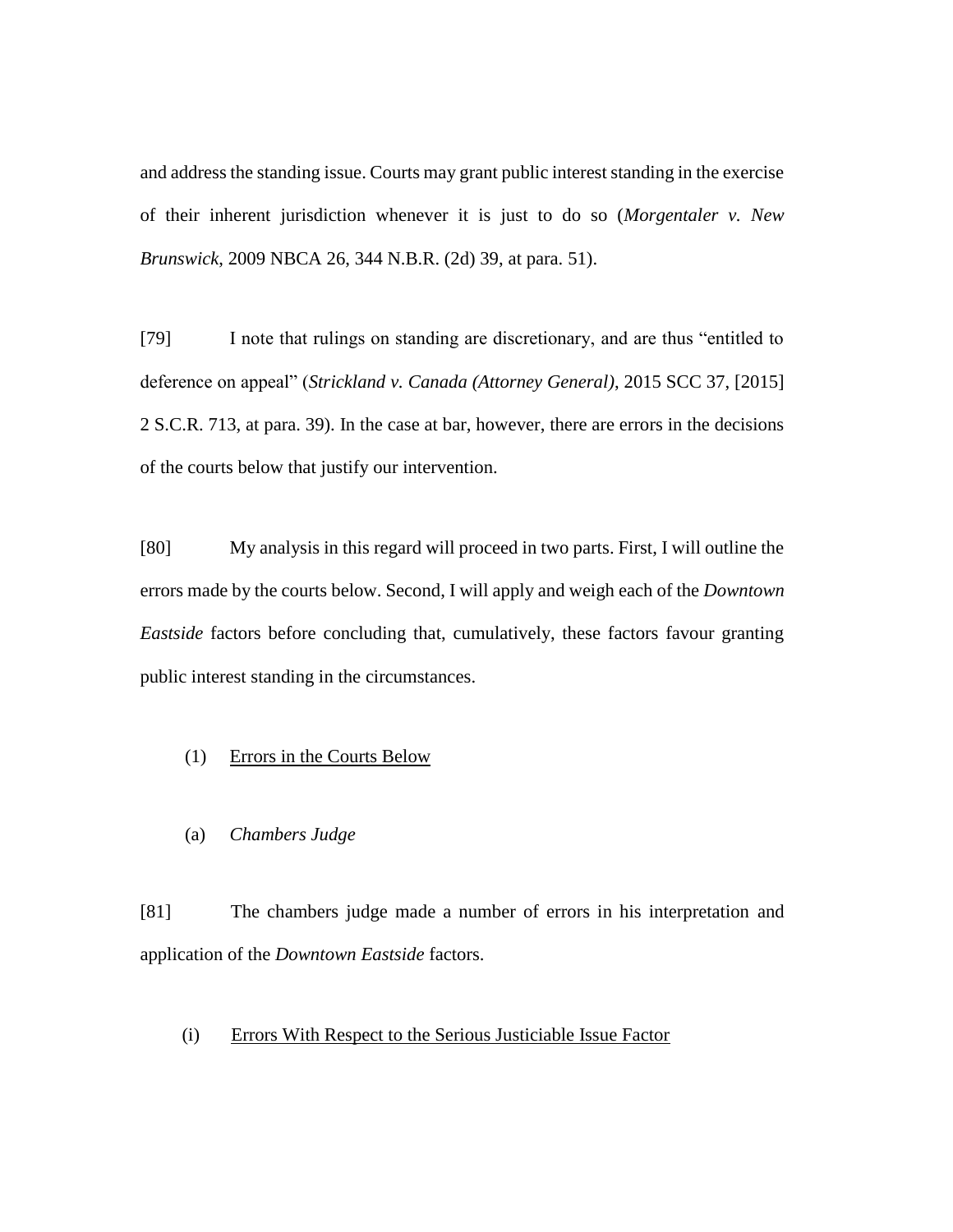[82] The chambers judge concluded that CCD failed to raise a justiciable issue, but his analysis on this point was insufficient. He (and the Court of Appeal) reduced the inquiry to whether it was necessary for the plaintiff to plead facts relating to specific individuals: the chambers judge held that it was, while the Court of Appeal held that it was not.

[83] This approach misses the point of the "justiciability" inquiry, which is directed at maintaining an appropriate boundary between an impermissible "private reference" and a proper grant of public interest standing (see, e.g., *Borowski* (1989), at p. 367). Whether facts relative to specific individuals are or are not pleaded *may* be a relevant factor, but it is not, in itself, the point to be decided, nor is it determinative.

[84] As I will explain below, while it is true that purely hypothetical claims are not justiciable, there is an undisputed cause of action here. CCD has alleged facts which, if proven, could support a constitutional claim.

### (ii) Errors With Respect to the Genuine Interest Factor

[85] The chambers judge also erred in his assessment on the existence of a genuine interest. He found that CCD's interest only "weakly" met the genuine interest criterion, because its work is focused primarily on "disabilities" and not on "mental disabilities". With respect, this distinction between "mental disabilities" and "disabilities" is unhelpful, and unfounded. Mental disabilities are disabilities (*Saadati v. Moorhead*, 2017 SCC 28, [2017] 1 S.C.R. 543, at paras. 2 and 35).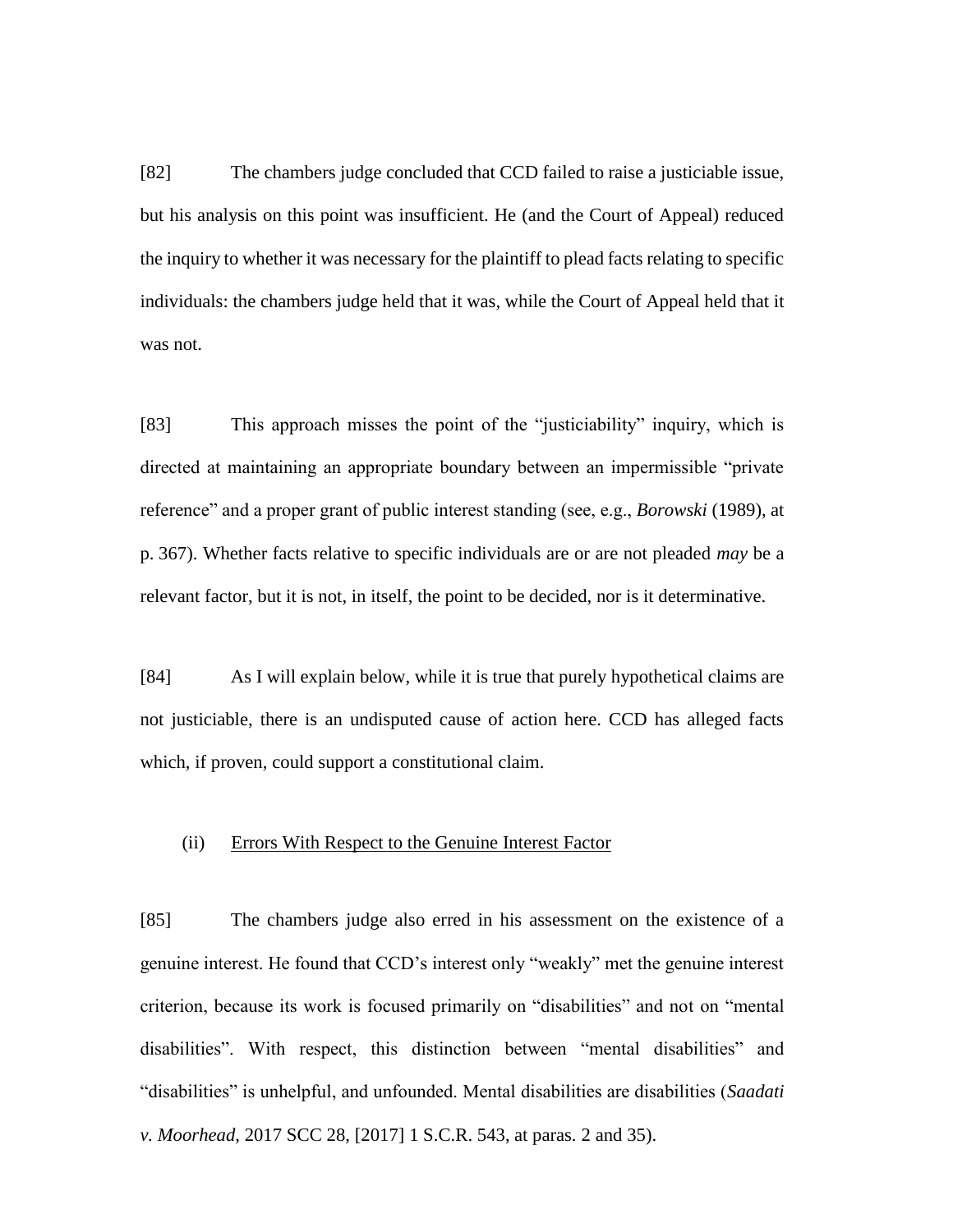### (iii) Errors With Respect to the Reasonable and Effective Means Factor

[86] The chambers judge concluded that CCD failed to establish that its suit was a reasonable and effective means of bringing the issues forward. He voiced four concerns in this regard:

- 1. CCD failed to lead adequate evidence of a "sufficiently concrete and welldeveloped factual setting" upon which the action could be tried (para. 69);
- 2. CCD failed to persuade the chambers judge that it could fairly represent the interests of everyone affected by the impugned provisions (para. 76);
- 3. CCD had engaged in "little advocacy for mental illness" in comparison with its advocacy efforts regarding physical disability (para. 74); and
- 4. CCD failed to explain why it was unrealistic for individuals who have experienced the impacts of the impugned provisions to bring and see through a challenge themselves (paras. 77-95).

[87] It was not open to the chambers judge to afford these concerns the decisive weight he did. I will address each concern in turn.

[88] The first concern relates to the concrete factual setting needed to resolve constitutional claims. As I noted above, this consideration is one of many a court may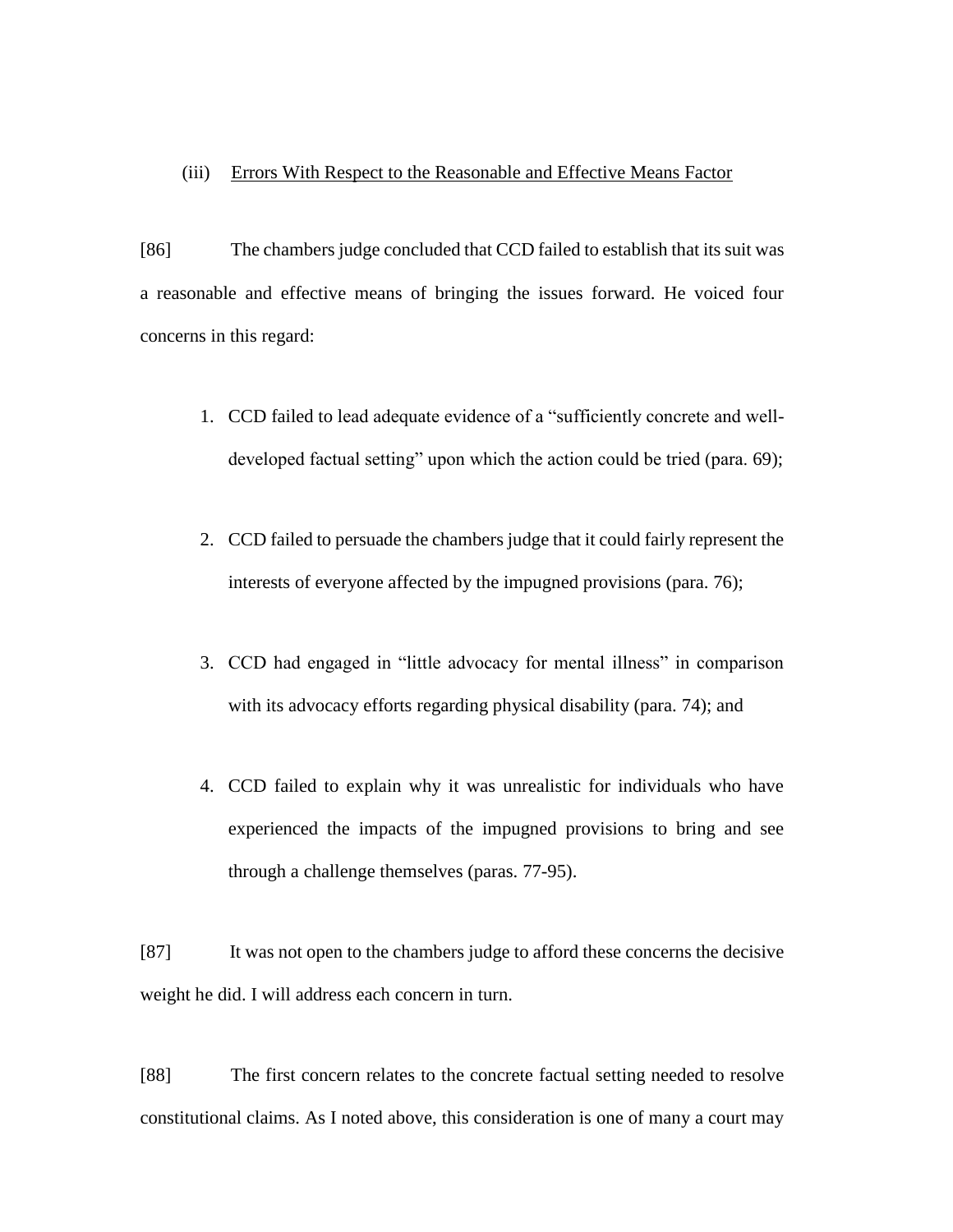take into account when deciding whether a suit is *a* reasonable and effective means of advancing the claim. The chambers judge, however, attached determinative weight, at several points in his reasons, to the alleged absence of a robust factual setting (paras. 37-39, 61, 67 and 69).

[89] The chambers judge's approach contradicts *Downtown Eastside*, in which this Court affirmed that *none* of the factors are "hard and fast requirements" or "freestanding, independently operating tests" (para. 20). They are instead to be assessed and weighed cumulatively. It follows that at this early stage, where the question is simply whether a sufficient factual setting *will* exist, this consideration is not determinative on its own.

[90] The second concern relates to the interests of others who are affected by the impugned legislation. The chambers judge surmised that CCD was not in a position to "fairly represent" everyone's interests. But public interest standing has never depended on whether the plaintiff represents the interests of all, or even a majority of, directly affected individuals. What matters is whether there is a serious justiciable issue, whether the plaintiff has *a* genuine interest, and whether the suit is *a* reasonable and effective means of litigating the issue.

[91] The third concern expressed by the chambers judge relates to CCD's status as an advocate for people with mental disabilities. The chambers judge questioned whether CCD's advocacy efforts "commend[ed] it as an advocate for those with mental health-related disabilities", and mentioned that its argument seemed to focus on "the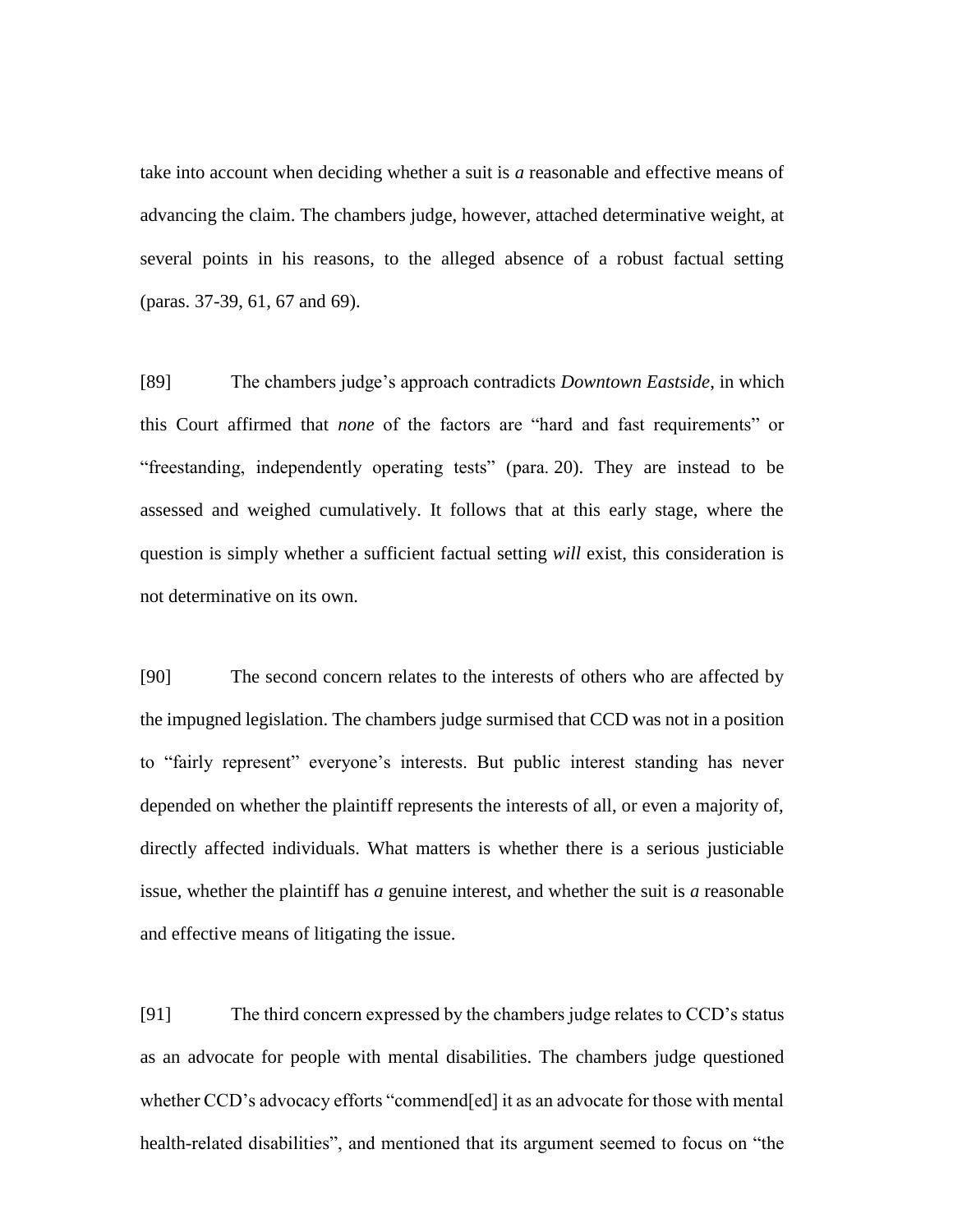extent to which mental illness should be considered a disability" (para. 74). This concern rests on the unfounded distinction between mental and physical disabilities which I discussed above.

[92] The fourth concern relates to the availability of other individuals who might have direct standing to challenge the claim. The chambers judge considered that some individuals affected by the impugned provisions might be willing or able to participate in CCD's constitutional challenge "if funded and supported by the CCD", and that there were therefore "other reasonable and effective ways to bring the issues" forward (paras. 95 and 97).

[93] This final concern is problematic for two reasons. First, *Downtown Eastside* instructs courts to take a "practical" and "pragmatic" approach to the existence of potential plaintiffs. The "practical prospects" of such plaintiffs bringing the matter to court "should be considered in light of the practical realities, not theoretical possibilities" (para. 51). There was no analysis in this regard in the chambers judge's reasons. Although other plaintiffs have advanced constitutional challenges to these provisions, none of them were able to see their challenges through to completion.

[94] Second, the chambers judge's fourth concern attaches undue weight to the importance of an individual plaintiff. But as I explained above, *Downtown Eastside*  sets out *no requirement* for such a plaintiff. Instead, it directs courts to consider whether the plaintiff's claim is *a* reasonable and effective means of bringing the case to court, regardless of whether other reasonable and effective means exist (para. 44).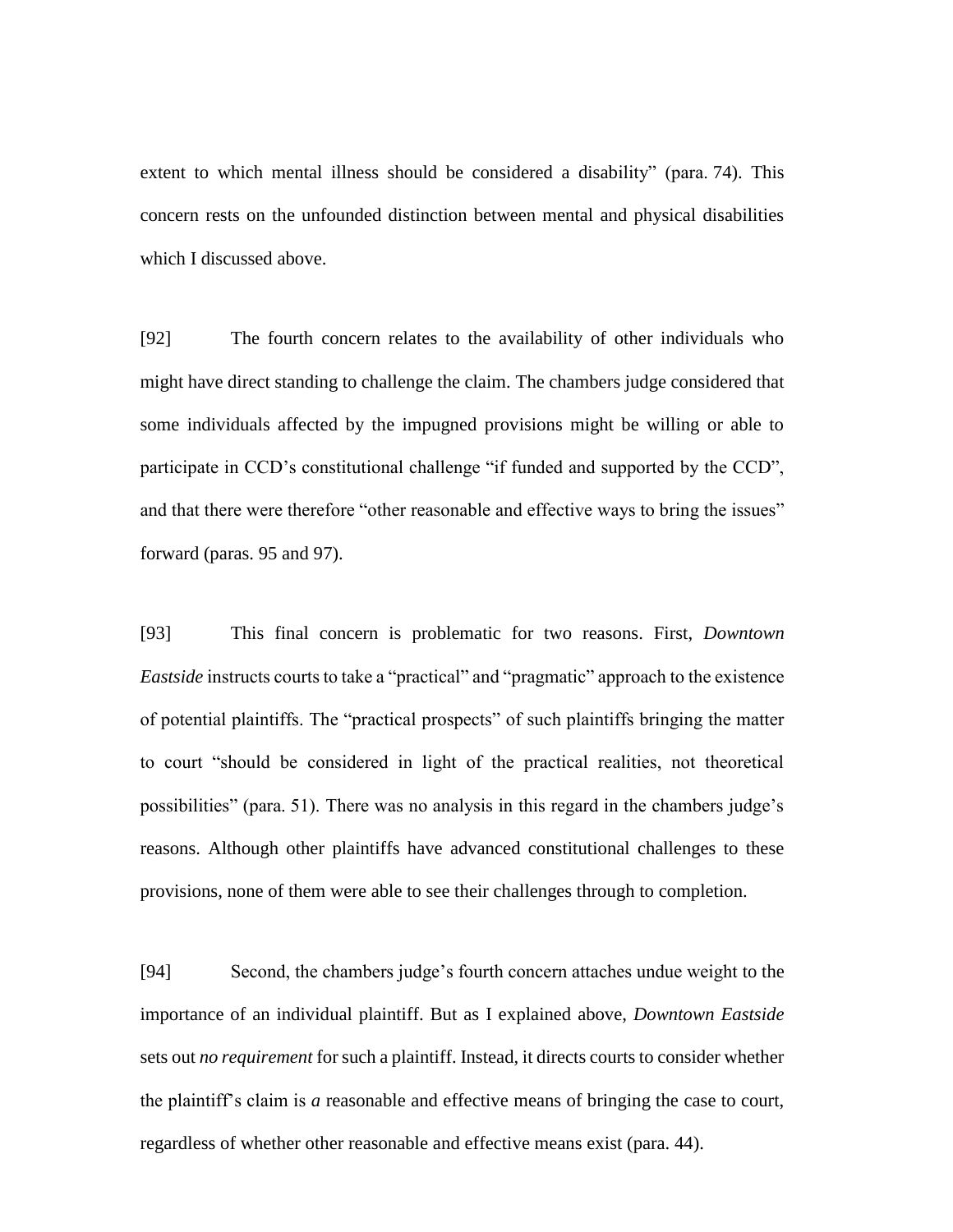## (b) *Court of Appeal*

[95] The Court of Appeal's analysis was limited to a review of the chambers judge's conclusion on the question whether CCD's case raised a serious justiciable issue. The Court of Appeal did not apply *Downtown Eastside* to determine whether, in all the circumstances, the chambers judge's decision to deny standing was justified. Instead, it identified an error with regard to one factor and remitted the matter to the Supreme Court of British Columbia for fresh consideration.

[96] This itself was an error. The Court of Appeal dealt with the first *Downtown Eastside* factor individually but did not consider it in conjunction with the other two factors. This approach contradicts *Downtown Eastside*, which requires a court to weigh the three factors cumulatively. In short, the Court of Appeal determined that the trial judge had made a palpable error, but it did not go on to weigh all the factors cumulatively in order to determine whether that error was *overriding*.

# (2) *Downtown Eastside* Framework Favours Granting Standing in the Instant Case

[97] These errors require this Court to do what the Court of Appeal did not: weigh *all* of the *Downtown Eastside* factors cumulatively, flexibly and purposively.

## (a) *Serious Justiciable Issue*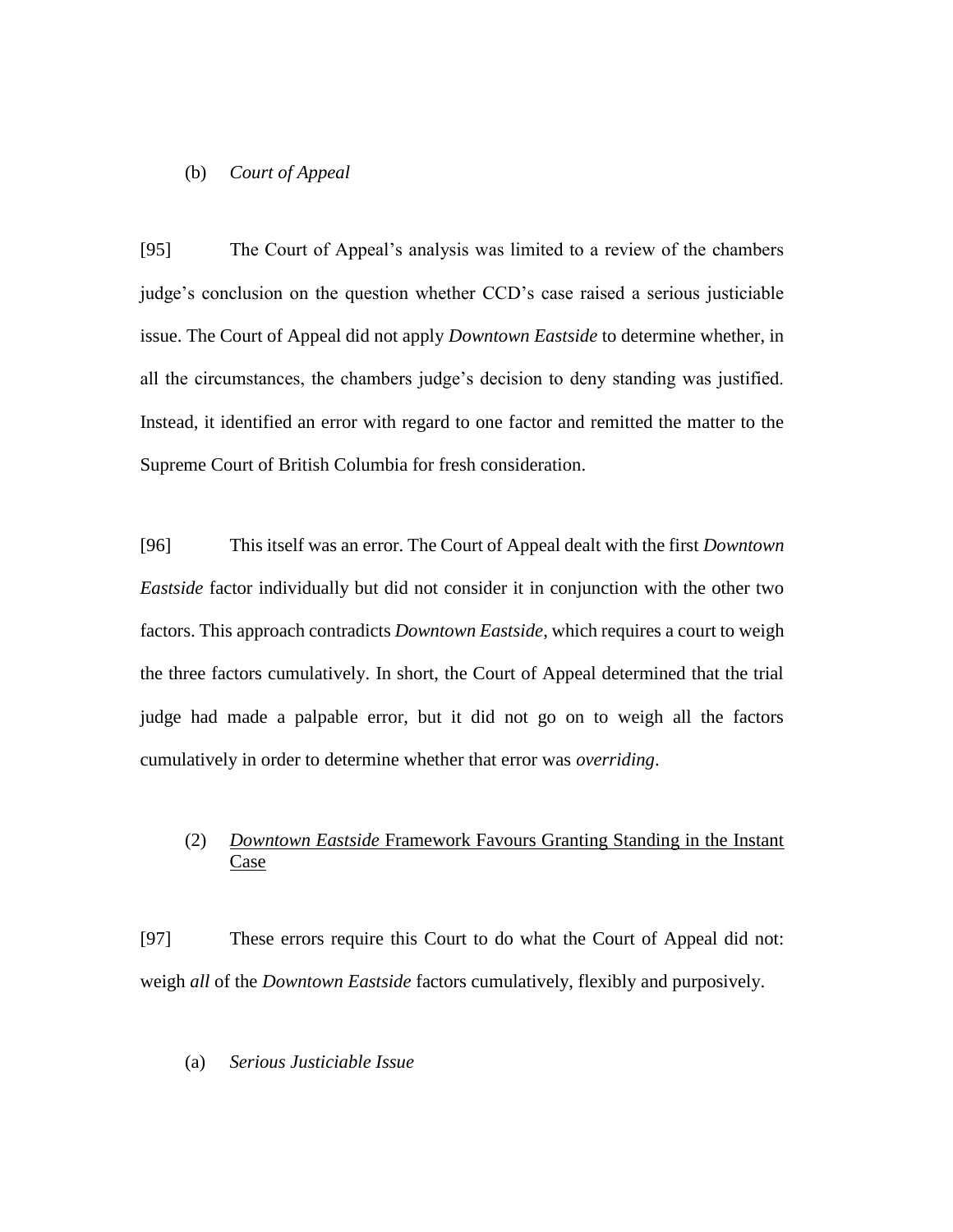[98] CCD's pleadings are well drafted, and they raise a serious issue: the constitutionality of laws that implicate — and allegedly violate — the *Charter* rights of people with mental disabilities. This issue is "far from frivolous", "important", and "substantial" (*Downtown Eastside*, at para. 42, citing *Finlay*, at p. 633, *Borowski*  (1981), at p. 589, and *McNeil*, at p. 268).

[99] Bearing in mind that CCD's case is still at the pleadings stage, I also find that the issue is justiciable. The amended notice of civil claim sets out material facts outlining the core of the case. These include the following:

- 1. the impugned provisions permit health care providers to forcibly administer psychotropic medication, electroconvulsive therapy and psychosurgery to involuntary patients even though these treatments carry a number of serious risks and potentially fatal side-effects;
- 2. health care providers administer these treatments by, among other things, demanding patients' cooperation, using physical force and threatening physical restraint or detention when patients are uncooperative or refuse consent, even where patients are capable of making decisions regarding psychiatric treatment; and
- 3. the use and threatened use of forced psychiatric treatment can cause physical harm and severe psychological pain and stress.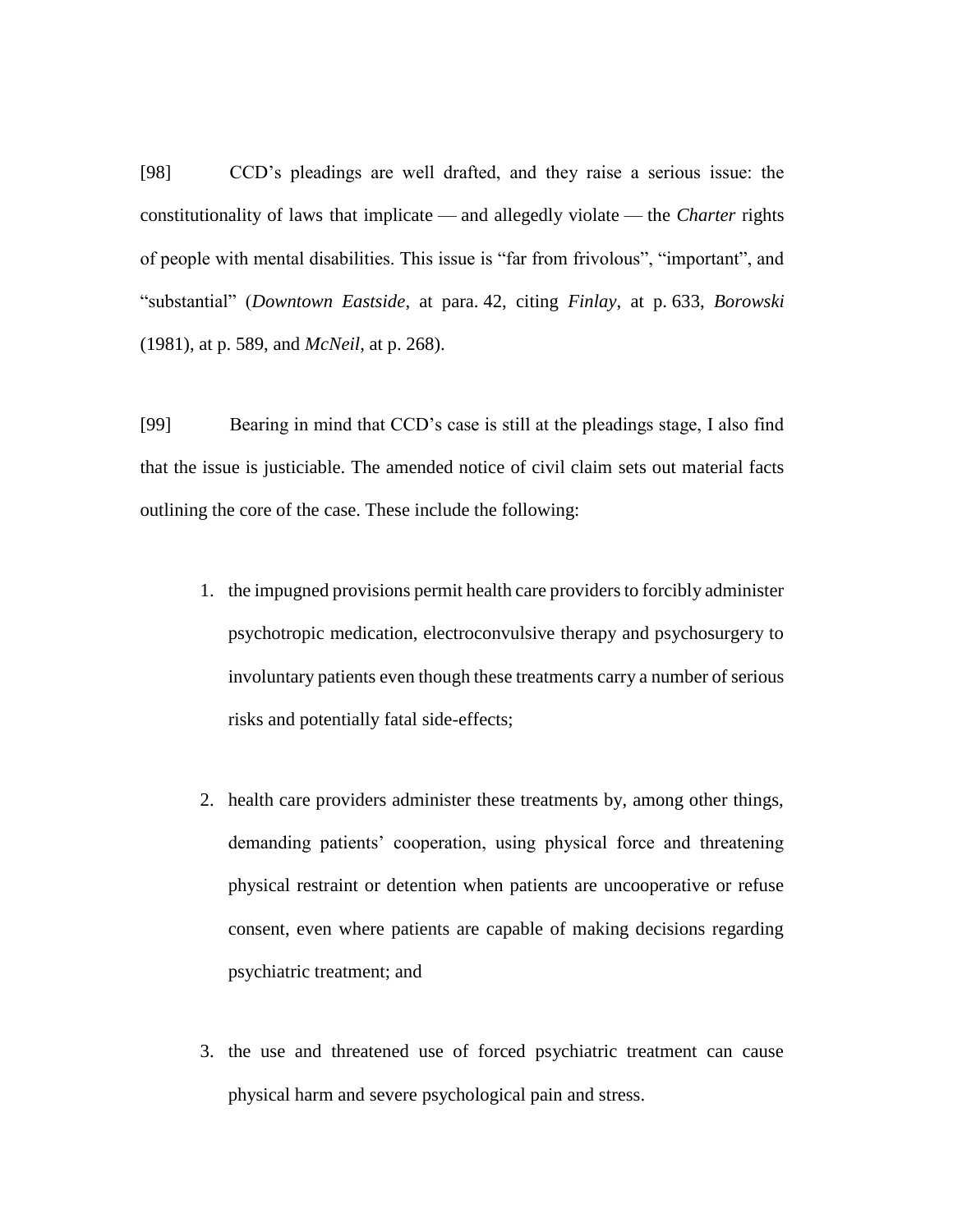[100] CCD's pleadings reveal an undisputed cause of action. CCD alleges facts which, if proven, could support a constitutional claim: "Where there are aspects of the claim that clearly raise serious justiciable issues, it is better for the purposes of the standing analysis not to get into a detailed screening of the merits of discrete and particular aspects of the claim" (*Downtown Eastside*, at para. 56).

## (b) *Genuine Interest*

[101] It is clear to me from the uncontested Bernard affidavit that CCD has a genuine interest in the issues, and in the challenges faced by people with mental disabilities:

- 1. CCD's work is directed "by and for people with disabilities", including mental disabilities.
- 2. CCD has a long history of engagement in social, legal, and policy reform initiatives aimed at reducing stereotyping and discrimination and promoting the fundamental equality and human rights of people with disabilities. For example, it acts as a consultant to the Government of Canada on issues relating to disabilities.
- 3. CCD has repeatedly been recognized by international bodies, governments, and courts as an authoritative and respected voice regarding the rights,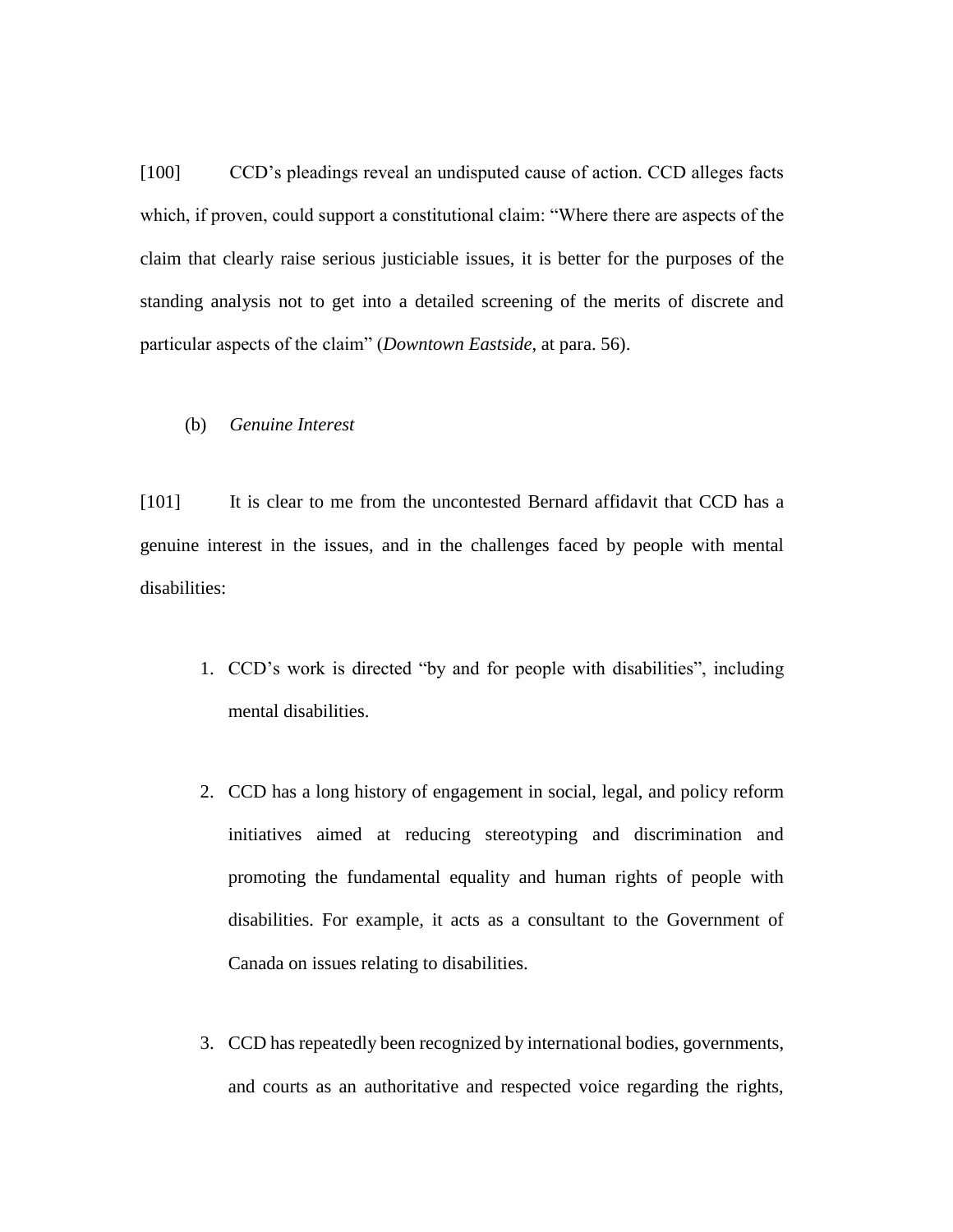autonomy, and equality of people with disabilities, including people with mental disabilities.

- 4. CCD's board of directors conducts most of its work through committees with special mandates, including the Mental Health Committee, whose members have specific mental health-related expertise and which is responsible for the litigation in the instant case.
- 5. CCD has participated as a plaintiff or as an intervener in other cases relating to human rights and equality issues under the *Charter*, all of which involved the rights of people with disabilities.

[102] The AGBC argues that CCD's work does not focus narrowly on people with "mental illness" (A.F., at paras. 4, 92 and 98). This argument misses the point: a plaintiff seeking public interest standing has never been required to show that its interests are precisely as narrow as the litigation it seeks to bring. Instead, it must demonstrate a "link with the claim" and an "interest in the issues" (*Downtown Eastside*, at para. 43 (emphasis added)).

[103] I am therefore satisfied that CCD has "a real stake in the proceedings", "is engaged with the issues" and is no "mere busybody" (*Downtown Eastside*, at para. 43).

## (c) *Reasonable and Effective Means*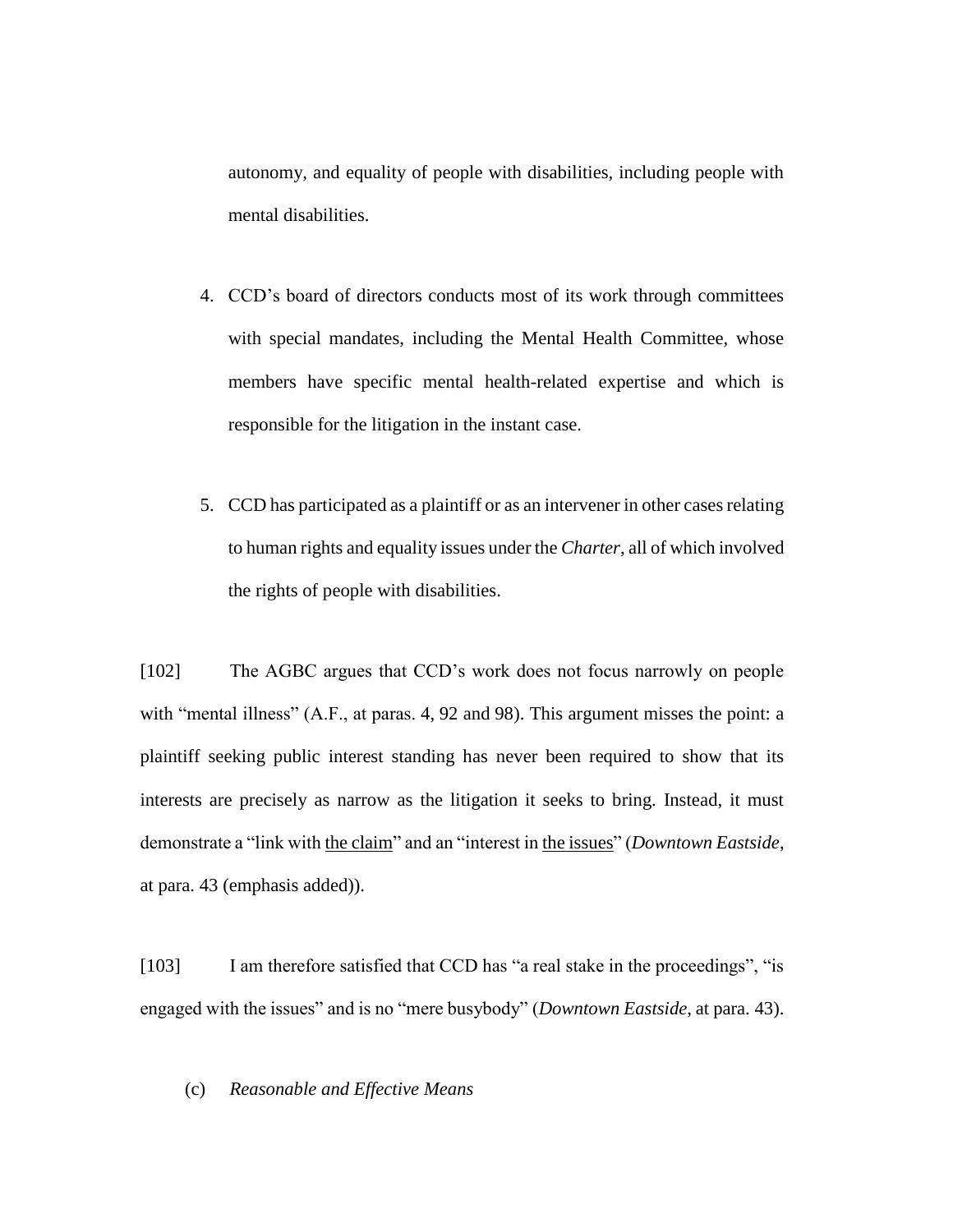[104] *Downtown Eastside* invites courts to consider a series of "interrelated matters" when assessing the reasonable and effective means factor, including (i) the plaintiff's capacity to bring the claim forward; (ii) whether the case is of public interest and what impact it will have on access to justice; (iii) whether there are alternative means to bring the claim forward, including parallel proceedings; and (iv) the potential impact of the proceedings on the rights of others.

# (i) Plaintiff's Capacity to Bring the Claim Forward

[105] CCD boasts impressive resources and expertise. It is a sizeable, highly reputable public interest organization represented by excellent pro bono counsel and backed by a law firm that has already committed significant resources to this litigation. There is no doubt that CCD commands the necessary resources and expertise to advance the claim it asserts.

[106] Furthermore, I am satisfied that a "sufficiently concrete and welldeveloped factual setting" will be forthcoming. CCD's work is directed "by and for" people with disabilities, including mental disabilities. It is therefore reasonable to infer that CCD has the capacity to adduce evidence from directly affected individuals. Moreover, the pleadings reveal that this case does not turn on individual facts. Much of the case can be argued on the basis that the legislation is unconstitutional on its face because it authorizes, under certain circumstances, forced psychiatric treatment without the consent of the patient or of a substitute decision-maker. Expert evidence regarding how health care providers treat involuntary patients and evidence with respect to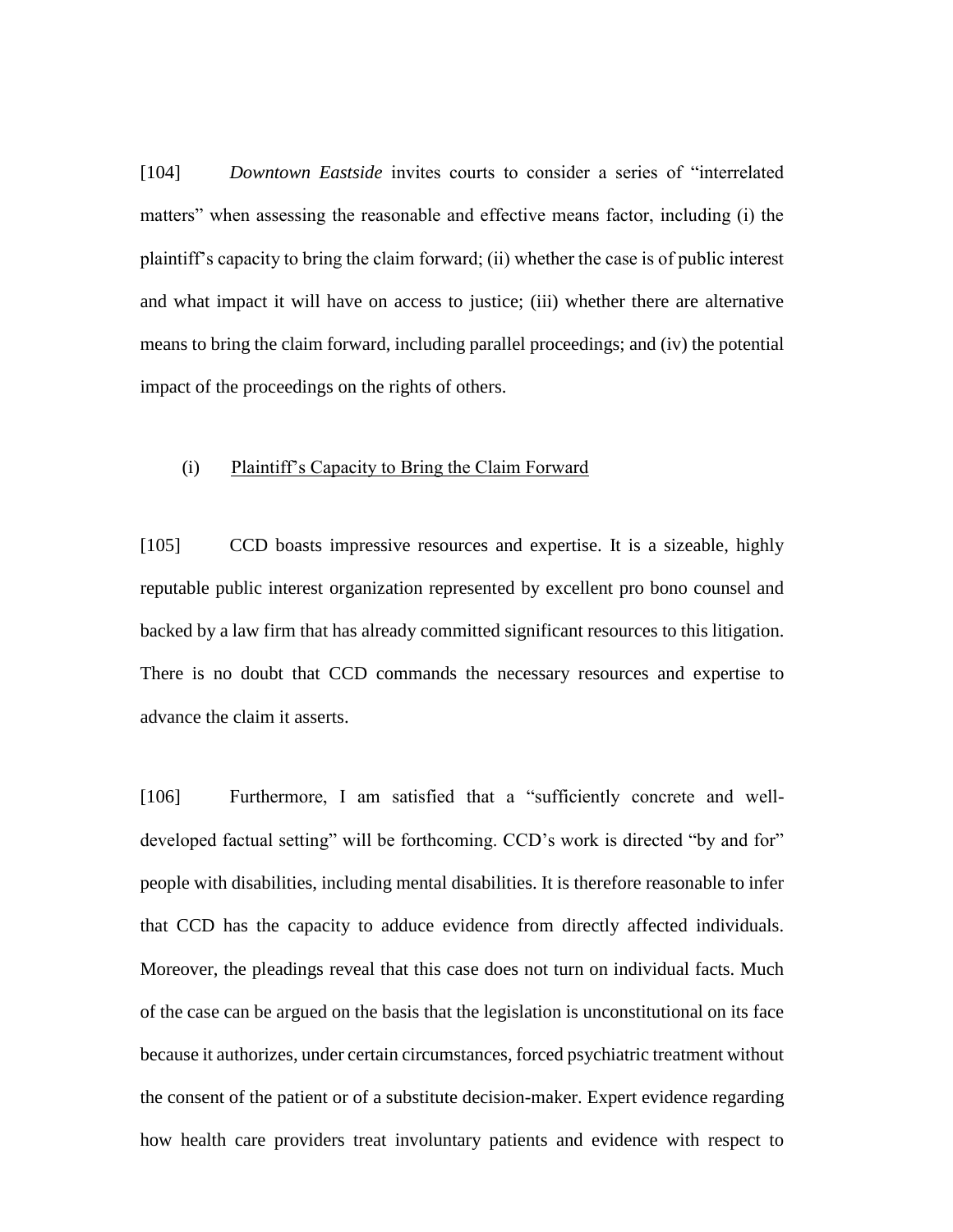particular patients may provide helpful insight into how the legislation is applied. At this early stage of the litigation, however, information about individual plaintiffs would not add much value.

[107] The representations of counsel and Ms. Benard's sworn statement that CCD will adduce evidence, while insufficient on their own, also help to assure this Court that the issues will be litigated in a sufficient factual setting. Counsel for CCD also made an undertaking at the hearing to provide evidence of the concrete circumstances of specific patients. This undertaking helps to alleviate any lingering concerns about the forthcoming nature of a sufficient factual background.

[108] Finally, I note that it will still be open to the AGBC to challenge CCD's standing should CCD fail to adduce the factual setting it undertook to adduce. It would make sense in this case to limit such a challenge to the stage following discovery.

[109] I would pause to observe that standing is fact- and context-specific. This is an appropriate result in this case; it may not be appropriate in other cases. Rather than using the "blunt instrument" of denying standing, it is appropriate here to use various litigation management tools — like the possibility of revisiting standing — to ensure that the evidence in question is in fact tendered promptly.

### (ii) Whether the Case is of Public Interest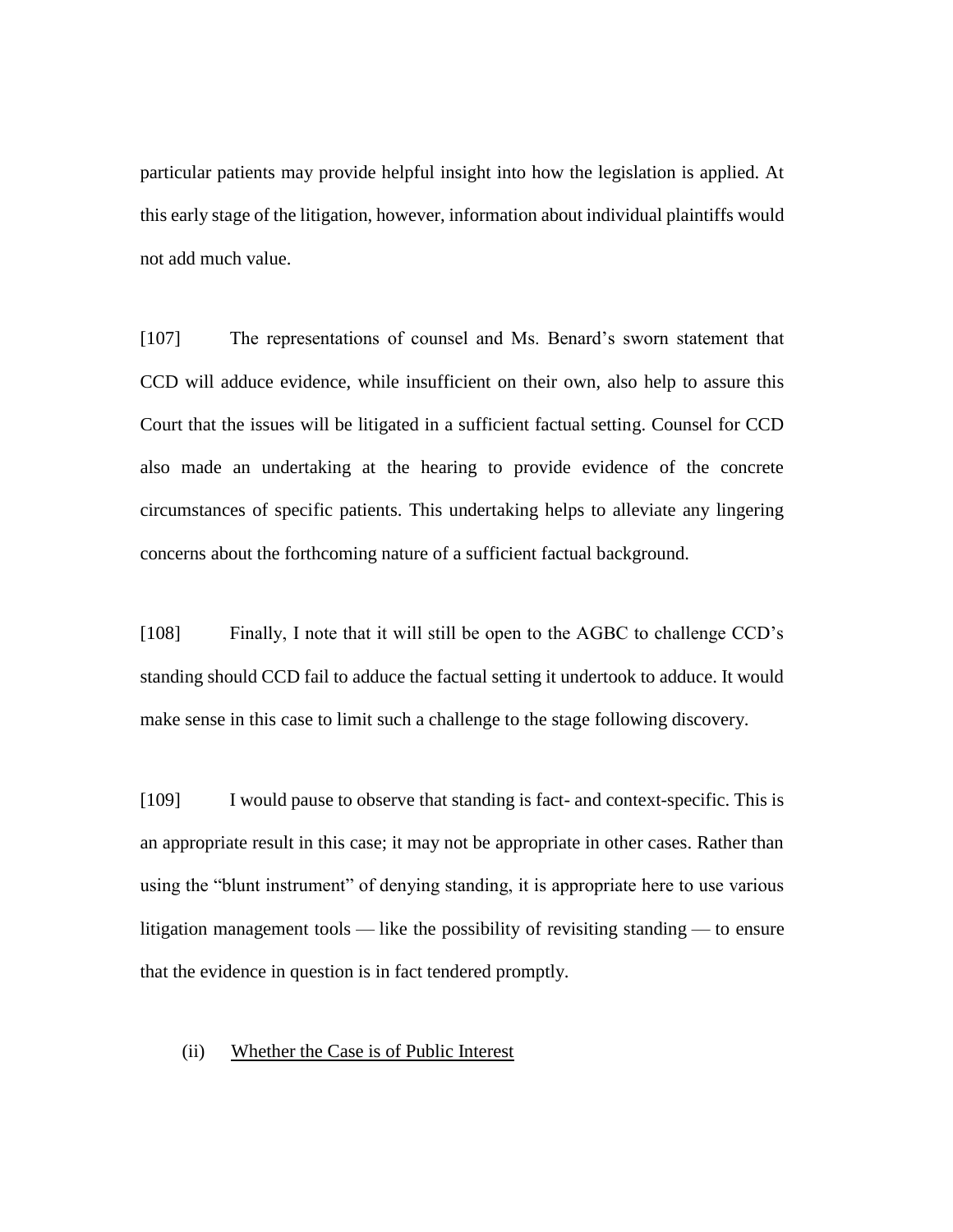[110] CCD's claim undoubtedly raises issues of public importance that transcend its immediate interests (see, e.g., *Downtown Eastside*, at para. 73). The litigation has the potential of affecting a large group of people, namely people with mental disabilities. Moreover, granting public interest standing in this case will promote access to justice for a disadvantaged group who has historically faced serious barriers to bringing such litigation before the courts.

#### (iii) Realistic Alternative Means

[111] I must also consider whether there are *realistic* alternative means which would favour a more efficient and effective use of judicial resources and would present a context more suitable for adversarial determination (*Downtown Eastside*, at para. 51). In this regard, the Court of Appeal took notice of an action that has been commenced under the *Class Proceedings Act*, to challenge the same statutory provisions that are at issue in this appeal. As of now, that class action has not yet been certified.

[112] The AGBC points to the class action as a better vehicle for bringing these issues to court, but he argues in the class action itself that the action is statute-barred and should therefore not be certified.

[113] Although the class action is relevant, it is not determinative (*Downtown Eastside*, at para. 67). In my view, CCD provides two compelling reasons to support its argument that its claim is a reasonable and effective means of bringing the issue before the court despite this parallel proceeding.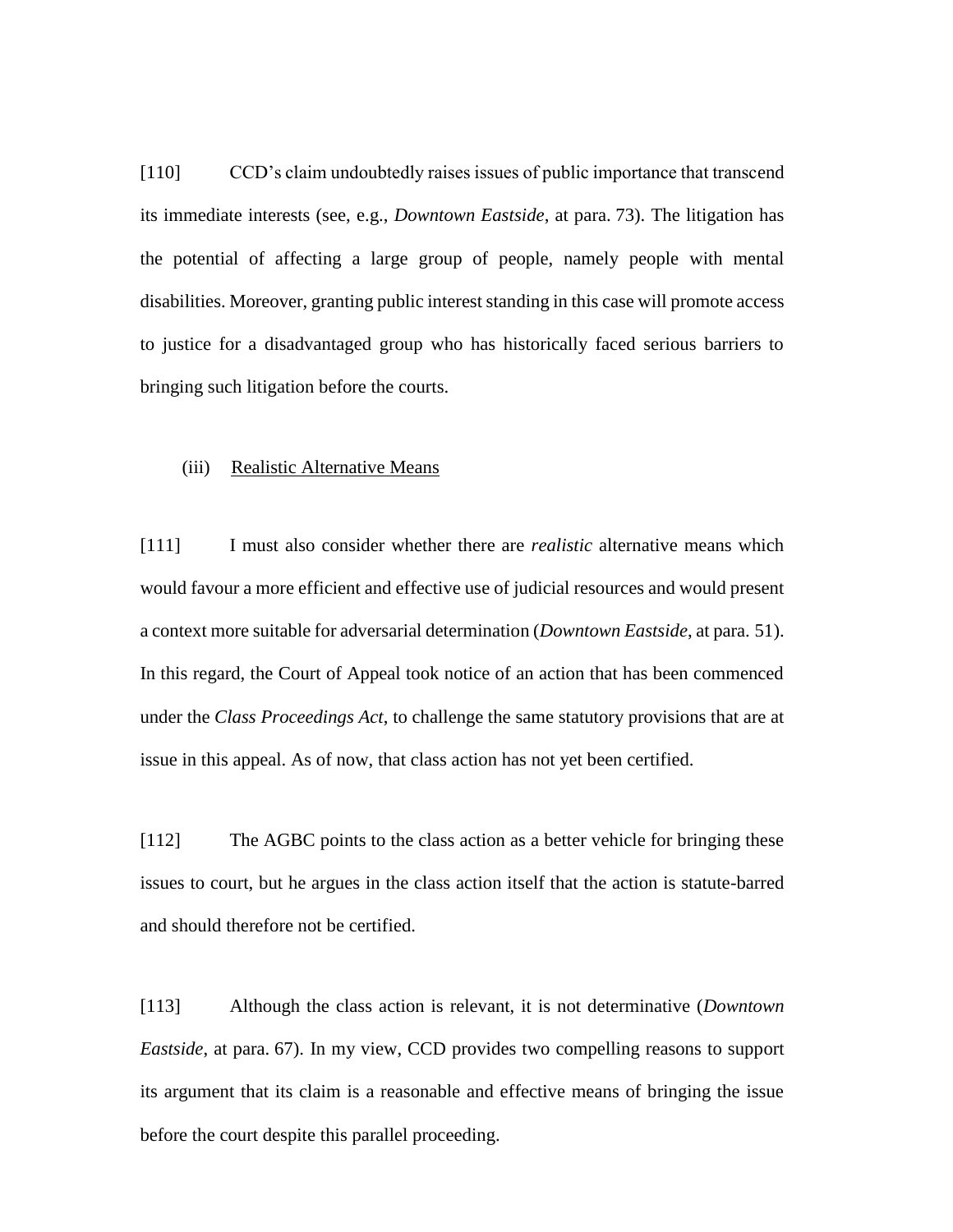[114] First, the class action is rife with unknowns: the record does not confirm that the proceeding has been certified. Even if it *is* certified, the certified common issues may not address the constitutionality of the impugned provisions. There is *no*  information about the evidence that is to be adduced in the proposed class proceeding. In any case, the primary focus of such proceedings is to obtain damages, which often leads to settlements rather than to rulings on alleged *Charter* violations. As a result, I cannot conclude that the class action represents a more efficient and effective means of resolving the *Charter* issues raised by CCD.

[115] Second, the uncontested evidence from the Benard affidavit is that individuals directly affected by the impugned provisions face significant barriers to commencing constitutional litigation and seeing it through. In this case, directly affected individuals suffer from mental disabilities that could affect their capacity to bring lengthy, complex litigation and to stay its course. Some may fear reprisals from health care providers who, under the legislation at issue, control their psychiatric treatment. Or they may hesitate to expose themselves to the unfortunate stigma that can accompany public disclosure of their private health information. CCD taking on the role as plaintiff in this litigation alleviates those significant barriers.

[116] Though fully capable of advancing litigation, individuals with mental disabilities must overcome significant personal and institutional hurdles to do so. Mindful of this, I would not attach determinative weight to the parallel claim in balancing the factors.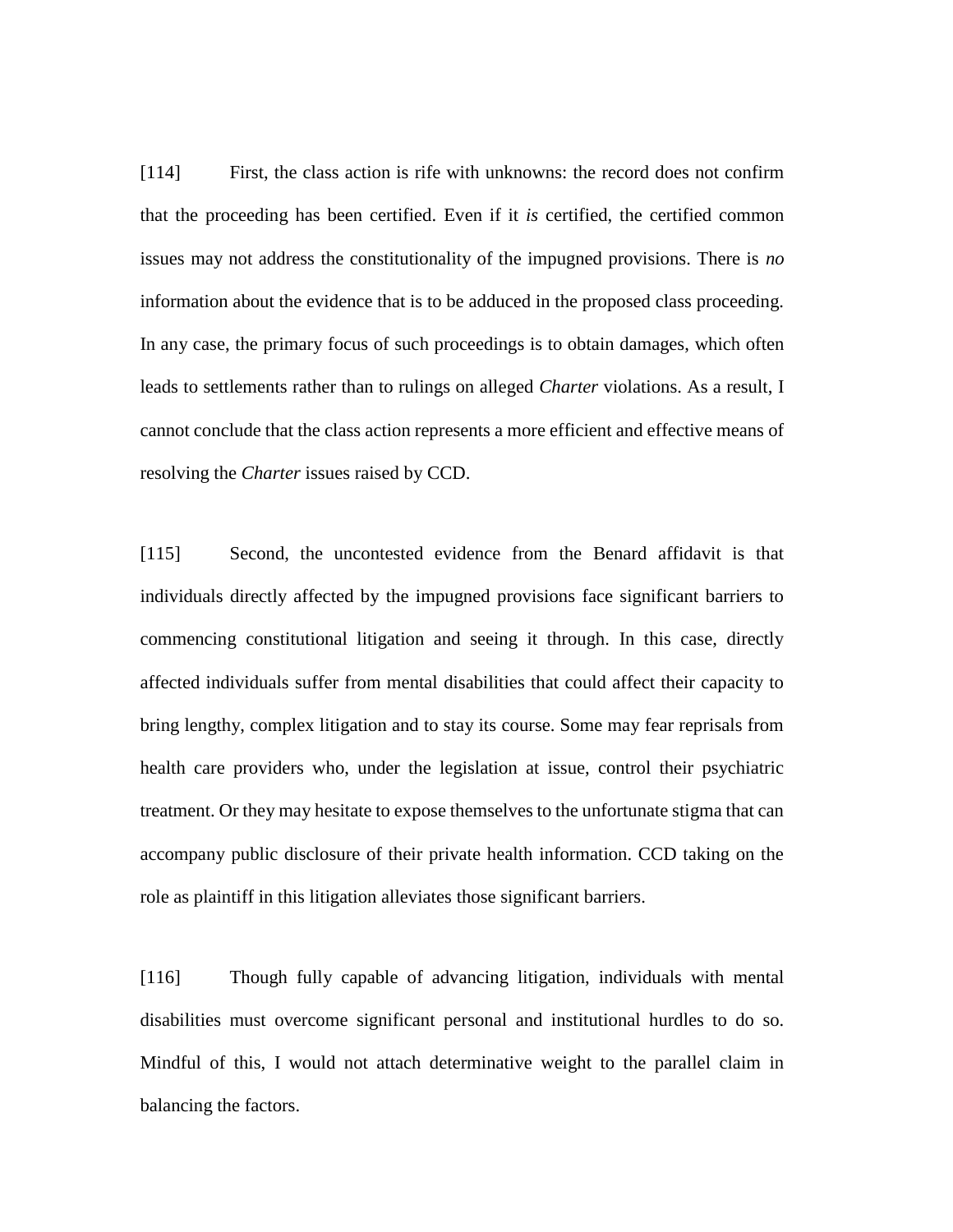# (iv) Potential Impact of the Proceeding on the Rights of Others

[117] The AGBC argues that CCD's claim may prejudice people who *support*  the impugned provisions. I would attach little weight to this concern. Support for a law should not immunize it from constitutional challenge. If the impugned provisions are unconstitutional, they should be struck down.

## (3) Cumulative Weighing

[118] Having cumulatively weighed each of the *Downtown Eastside* factors, I would exercise my discretion in favour of granting CCD public interest standing. If CCD fails to promptly adduce the promised factual setting, the AGBC can apply to have the issue of standing reconsidered at the conclusion of the discovery stage. I would again stress that while this result is appropriate in the specific context of this case, it may not be appropriate in others.

# D. *Special Costs*

[119] CCD seeks an award of special costs on a full indemnity basis throughout. Special costs are exceptional and discretionary (*Carter*, at paras. 137 and 140). To award special costs, two criteria must be met: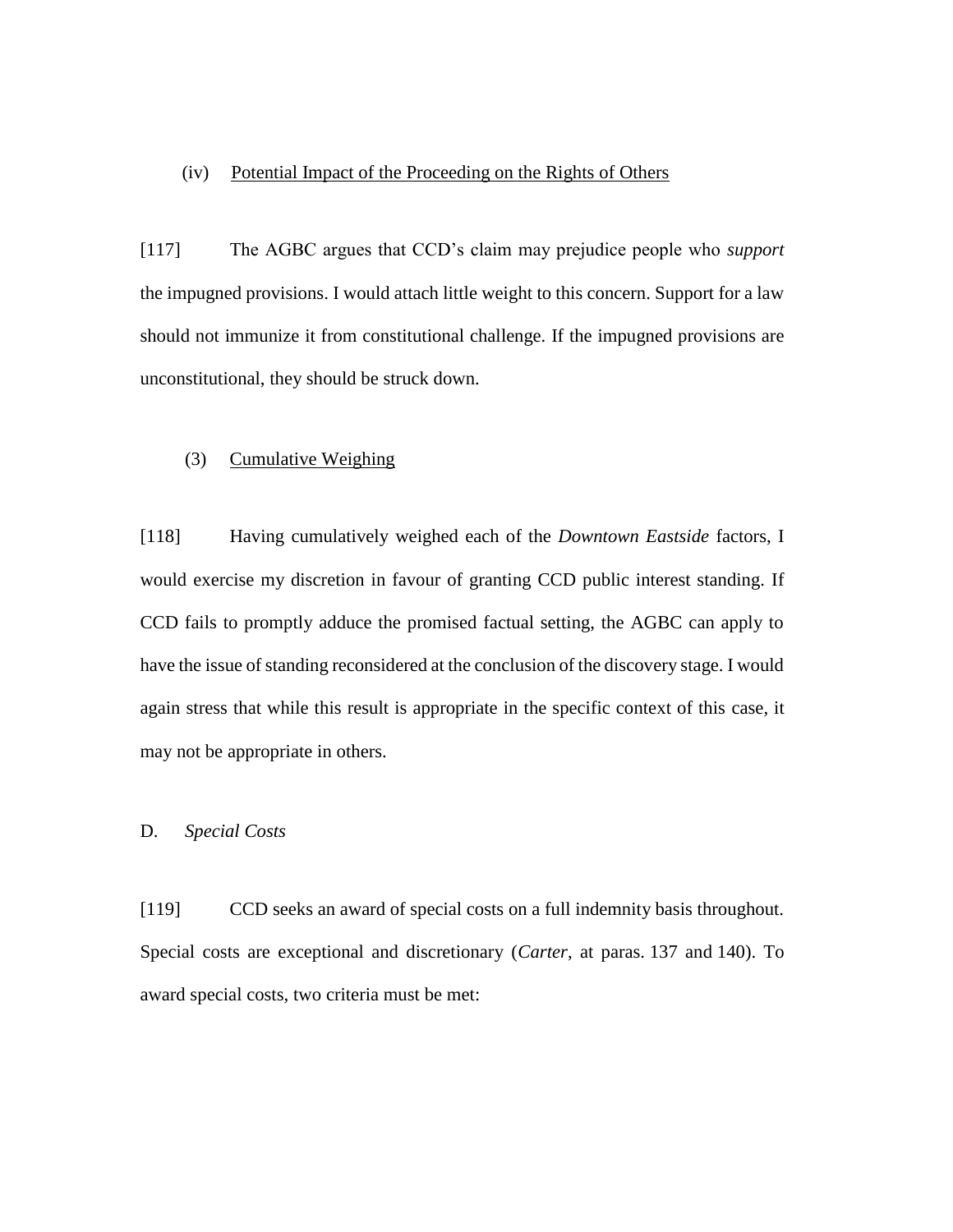- 1. the case must involve matters of public interest that have a "significant and widespread societal impact" and are "truly exceptional" (*Carter*, at para. 140); and
- 2. the plaintiff must show that it has no personal, proprietary or pecuniary interest that would justify the proceedings on economic grounds, and that it would not have been possible to effectively pursue the litigation in question with private funding (*Carter*, at para. 140).

[120] CCD's case satisfies both of these criteria. Regarding the first criterion, the scope of public interest standing and the circumstances in which organizations may pursue public interest litigation without an individual plaintiff is a matter of public interest that has a significant and widespread societal impact. The participation of over 20 interveners from across the country representing a range of interests and perspectives with respect to this appeal is a testament to this fact.

[121] As for the second criterion, CCD is a not-for-profit organization whose mandate is to promote the equality, autonomy and rights of people with disabilities. It has no personal, proprietary or pecuniary interest in this litigation. Moreover, it would not have been possible for CCD to pursue the litigation effectively with private funding; it has relied upon pro bono counsel to argue its case.

[122] CCD has sought to advance the litigation for nearly six years. The substantive issues have yet to be addressed. In such circumstances, having regard to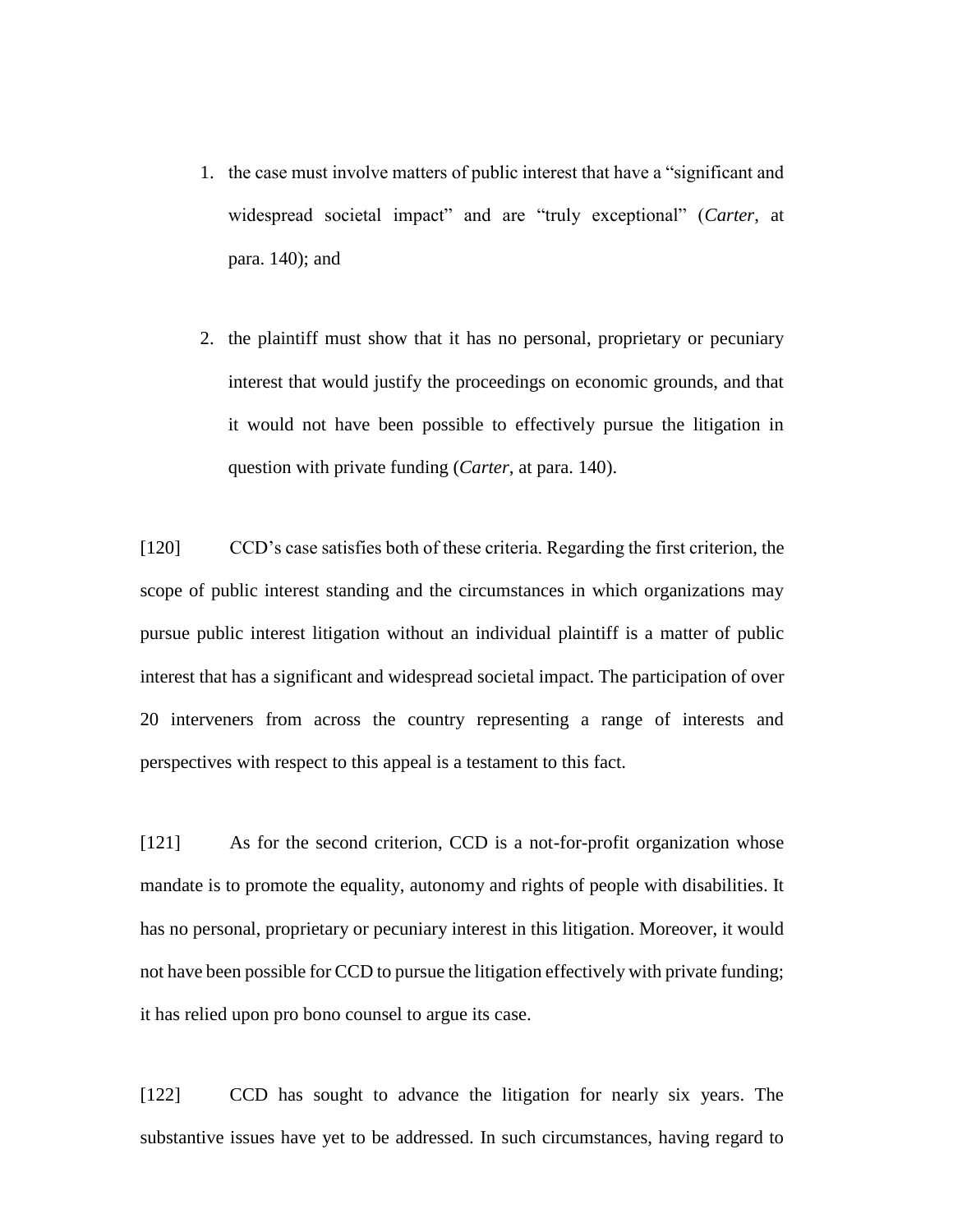the strict criteria for special costs, it would be "contrary to the interests of justice to ask [CCD and its pro bono counsel] to bear the majority of the financial burden associated with pursuing the claim" (*Carter*, at para. 140).

[123] In these exceptional circumstances, and in the exercise of my discretion, I would grant special costs in this Court and in the courts below to place CCD — as far as it is possible to do so financially — in the position it was in when the AGBC called its standing into question.

# VI. Disposition

[124] For these reasons, I would dismiss the AGBC's appeal. I would grant leave to cross-appeal to CCD, allow its cross-appeal, set aside the order of the Court of Appeal remitting the question of CCD's public interest standing to the Supreme Court of British Columbia, and grant CCD public interest standing. Special costs on a full indemnity basis are awarded to CCD throughout.

## *Appeal dismissed and cross-appeal allowed.*

*Solicitor for the appellant/respondent on cross-appeal: Attorney General of British Columbia, Vancouver.*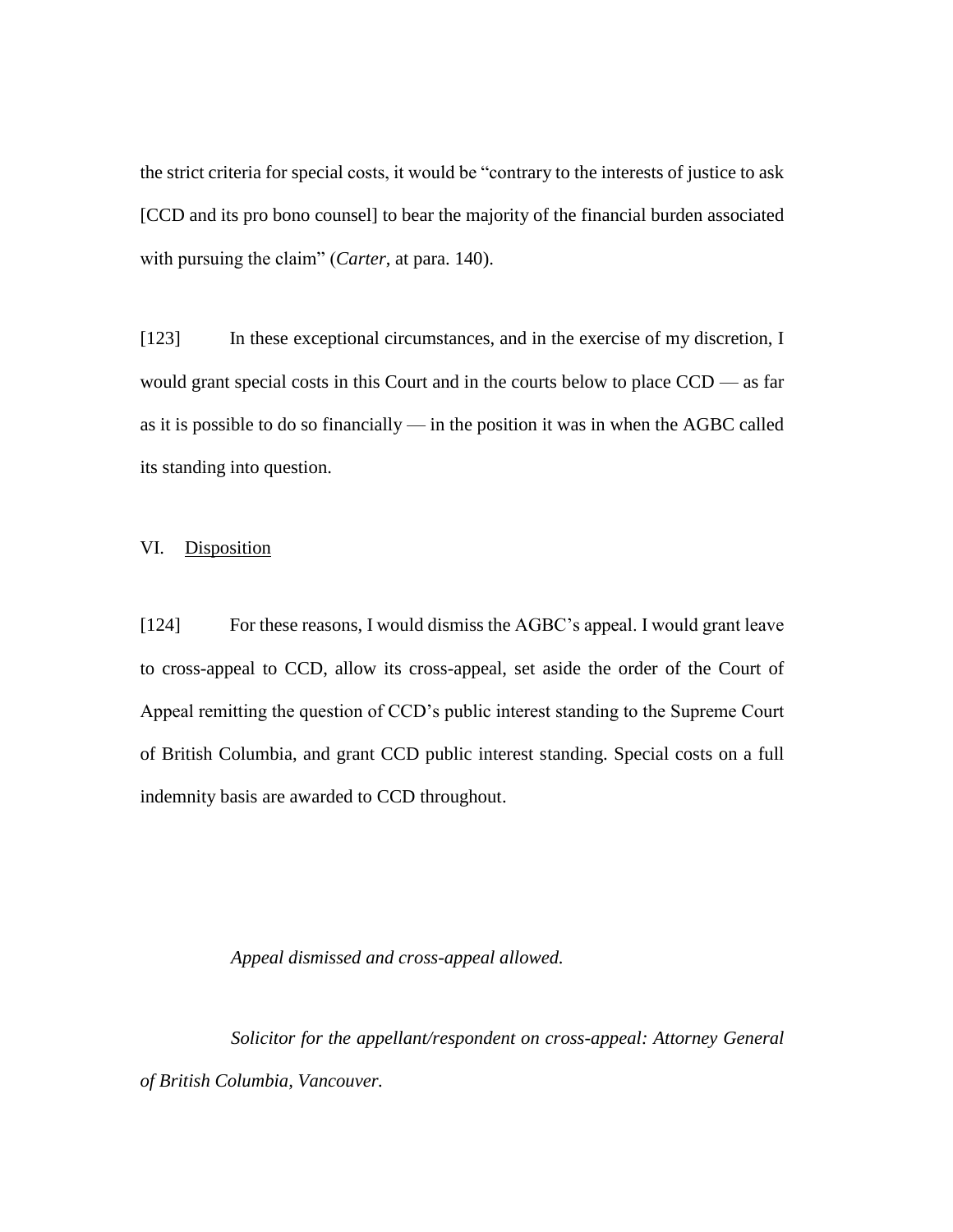*Solicitors for the respondent/appellant on cross-appeal: McCarthy Tétrault, Vancouver.*

*Solicitor for the intervener the Attorney General of Canada: Attorney General of Canada, Toronto.*

*Solicitor for the intervener the Attorney General of Ontario: Attorney General of Ontario, Toronto.*

*Solicitor for the intervener the Attorney General of Saskatchewan: Attorney General of Saskatchewan, Regina.*

*Solicitor for the intervener the Attorney General of Alberta: Justice and Solicitor General, Appeals, Education & Prosecution Policy Branch, Edmonton.*

*Solicitors for the intervener the West Coast Prison Justice Society: Allen/McMillan Litigation Counsel, Vancouver.*

*Solicitors for the intervener the Empowerment Council, Systemic Advocates in Addictions and Mental Health: McKay Ferg, Calgary; Anita Szigeti Advocates, Toronto; Thompson Rivers University — Law Faculty, Kamloops.*

*Solicitors for the intervener the Canadian Civil Liberties Association: Torys, Toronto.*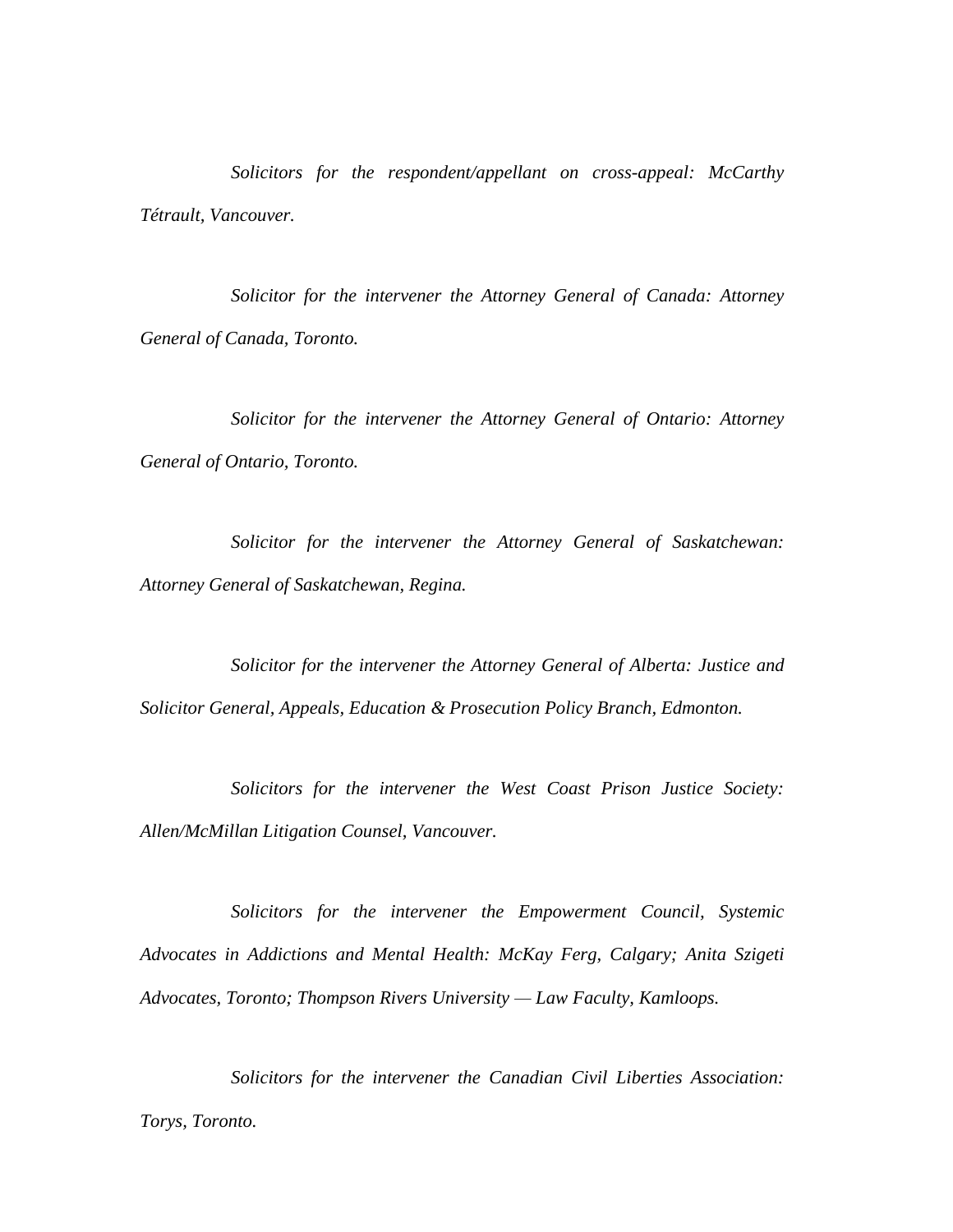*Solicitor for the interveners the Advocacy Centre for Tenants Ontario, the ARCH Disability Law Centre, the Canadian Environmental Law Association, the Chinese and Southeast Asian Legal Clinic, the HIV & AIDS Legal Clinic Ontario and the South Asian Legal Clinic Ontario: ARCH Disability Law Centre, Toronto.*

*Solicitor for the intervener the David Asper Centre for Constitutional Rights: David Asper Centre for Constitutional Rights, Toronto.*

*Solicitor for the intervener the Ecojustice Canada Society: Ecojustice Canada Society, Vancouver.*

*Solicitors for the intervener the Trial Lawyers Association of British Columbia: Hunter Litigation Chambers, Vancouver.*

*Solicitor for the intervener the National Council of Canadian Muslims: National Council of Canadian Muslims, Ottawa.*

*Solicitors for the intervener the Mental Health Legal Committee: Karen R. Spector, Barrister & Solicitor, Toronto; Perez Bryan Procope, Toronto; University of Windsor — Faculty of Law, Windsor.*

*Solicitors for the intervener the British Columbia Civil Liberties Association: Mandell Pinder, Vancouver; Ethos Law Group, Vancouver.*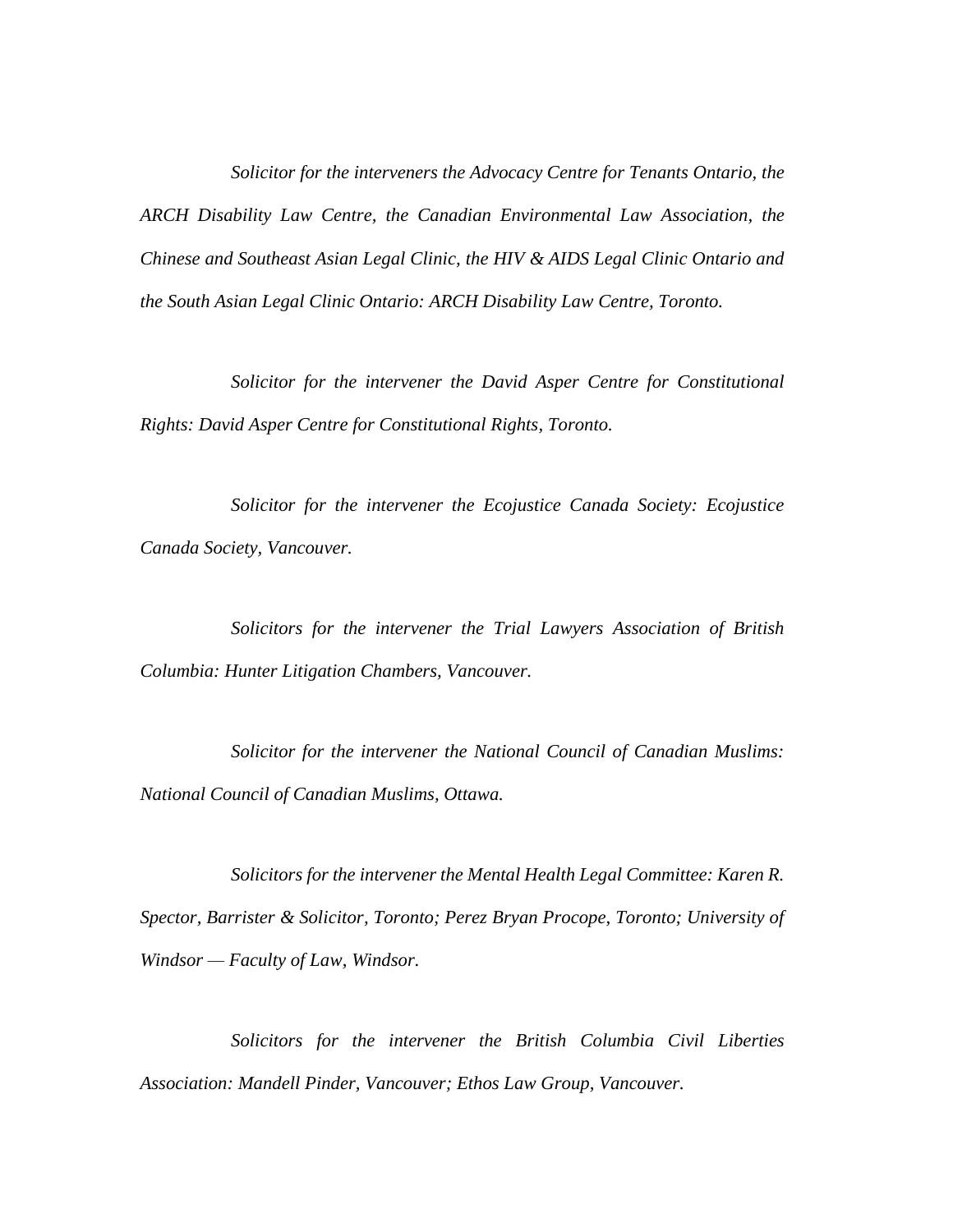*Solicitor for the intervener the Canadian Association of Refugee Lawyers: Legal Aid Ontario — Refugee Law Office, Toronto; Mithoowani Waldman Immigration Law Group, Toronto.*

*Solicitors for the intervener the West Coast Legal Education and Action Fund: JFK Law Corporation, Vancouver.*

*Solicitors for the intervener the Centre for Free Expression: PooranLaw Professional Corporation, Toronto.*

*Solicitors for the interveners the Federation of Asian Canadian Lawyers and the Canadian Muslim Lawyers Association: Norton Rose Fulbright Canada, Toronto.*

*Solicitor for the interveners the John Howard Society of Canada and the Queen's Prison Law Clinic: Alison M. Latimer, Q.C., Vancouver.*

*Solicitor for the intervener Animal Justice: Animal Justice, Toronto.*

*Solicitor for the interveners the Canadian Mental Health Association (National), Canada Without Poverty, Aboriginal Council of Winnipeg Inc. and End Homelessness Winnipeg Inc.: Public Interest Law Centre, Winnipeg.*